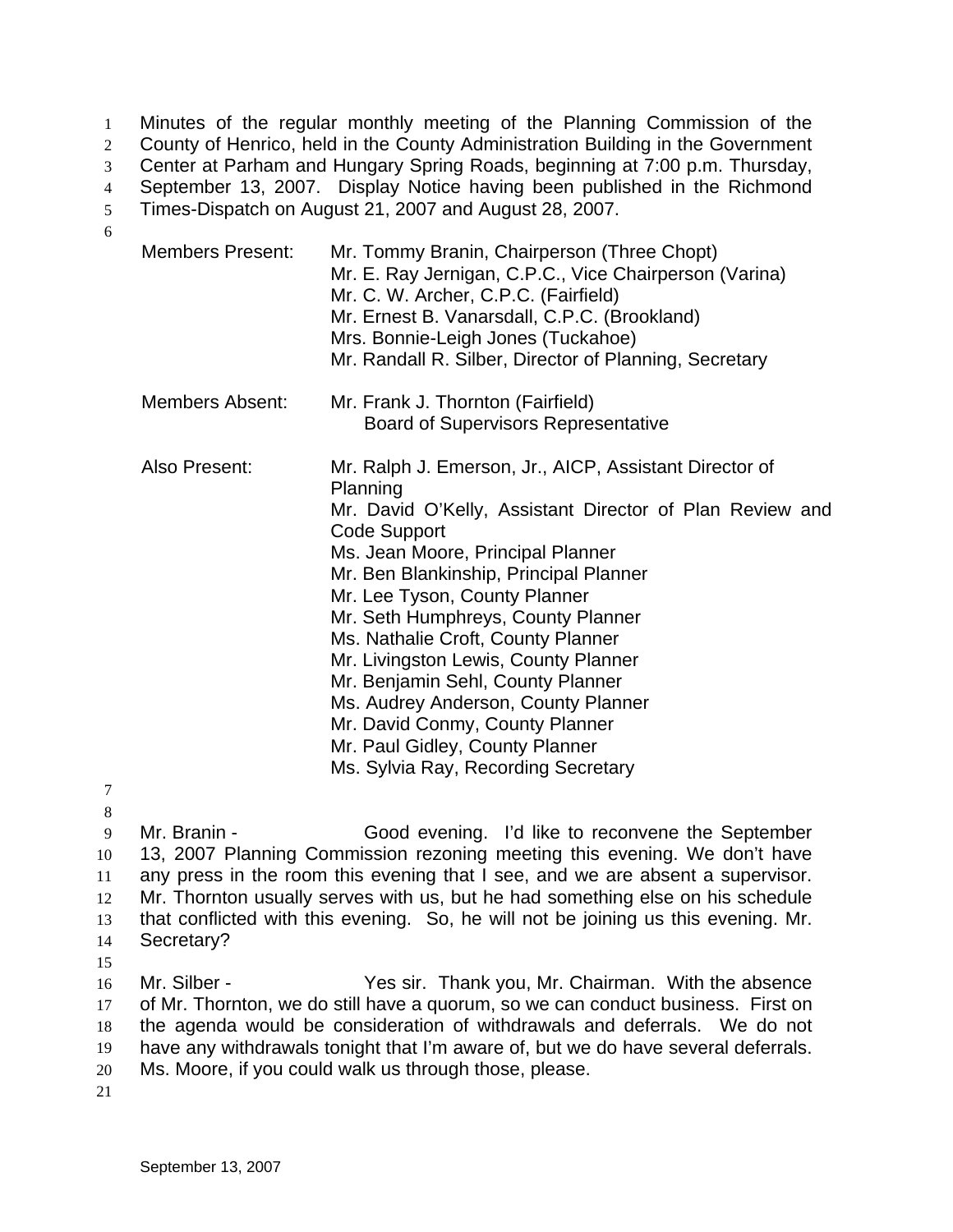Ms. Moore - Thank you, Mr. Secretary. The first is on page 2 of your agenda. It is case P-10-07, Richmond Strikers Soccer Club, Incorporated. The deferral is requested to the December 6, 2007 meeting. 22 23 24 25 26 27 28 29 *Deferred from the July 12, 2007 Meeting.*  **P-10-07 Gloria L. Freye for Richmond Strikers Soccer Club, Inc**.: Request for a Provisional Use Permit under Sections 24-95(a), 24- 120 and 24-122.1 of Chapter 24 of the County Code in order to construct a 157'

30 31 32 33 high telecommunications tower on part of Parcel 740-768-1098, located on the east line of Pouncey Tract Road approximately 900 feet south of Shady Grove Road. The existing zoning is A-1 Agricultural District. The Land Use Plan recommends Open Space/Recreation and Environmental Protection Area.

35 36 37 38 Mr. Branin - The Is anyone in opposition to the deferral of P-10-07, Gloria L. Freye for Richmond Strikers Soccer, Inc.? No one? Then I would like to move that P-10-07, Gloria L. Freye for Richmond Strikers Soccer, Inc., be deferred to the December 6, 2007 meeting, per the applicant's request.

40 Mrs. Jones - Second.

42 43 Mr. Branin - **Motion made by Mr. Branin, seconded by Mrs. Jones.** All in favor say aye. All opposed say no. The ayes have it; the motion carries.

44

34

39

41

45 46 47 At the request of the applicant, the Planning Commission deferred P-10-07, Gloria L. Freye for Richmond Strikers Soccer, Inc. to its meeting on December 6, 2007.

48

49 50 51 Ms. Moore - The Also on page 2 is C-40C-07, Boushra and Edna Hanna, and Donald and Shearin Whitehorn. The deferral is requested to the November 8, 2007 meeting.

52

65

## 53 *Deferred from the August 9, 2007 Meeting.*

54 55 56 57 58 59 60 61 62 63 64 **C-40C-07 Courtenay Fisher for Boushra and Edna Hanna and Donald and Shearin Whitehorn**: Request to conditionally rezone from A-1 Agricultural District to R-2AC One-Family Residence District (Conditional), part of Parcels 742-773-4344 and 742-773-5604, containing 7.127 acres, located on the northeast line of Hames Lane approximately 1,550 feet north of its intersection with Shady Grove Road. The applicants propose a single-family residential development not to exceed a density of 2.0 units per acre. The R-2A District allows a minimum lot size of 13,500 square feet and a maximum gross density of 3.23 units per acre. The use will be controlled by zoning ordinance regulations and proffered conditions. The Land Use Plan recommends Rural Residential, not exceeding 1.0 unit per acre, and Environmental Protection Area.

66 67 Mr. Branin - Is anyone in opposition to the deferral of C-40C-07, Courtenay Fisher for Boushra and Edna Hanna and Donald and Shearin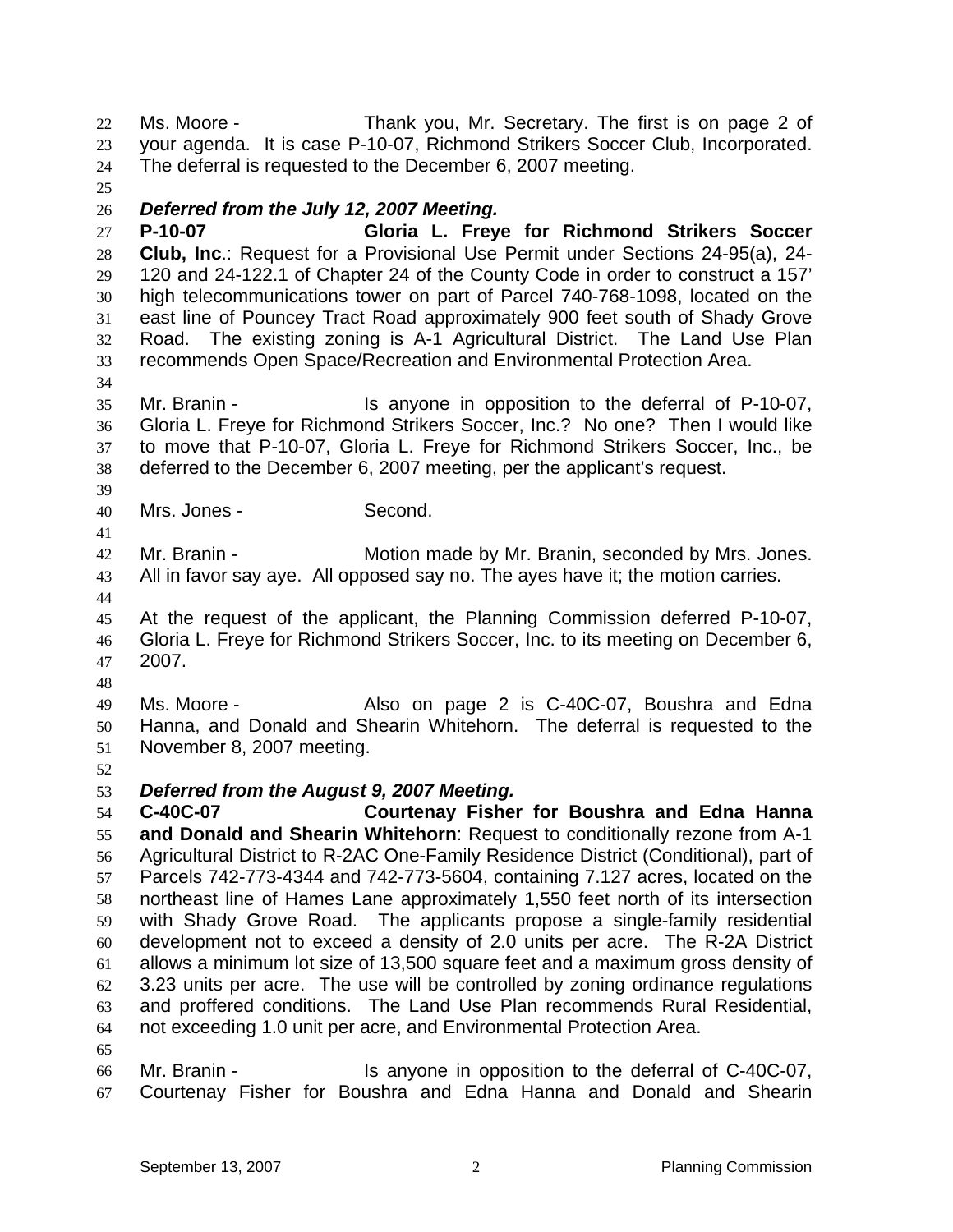November 8, 2007, per the applicant's request. 70 71 72 73 74 75 76 77 78 79 80 81 82 83 84 85 86 87 88 89 90 91 92 93 94 95 96 97 98 99 100 101 102 103 104 105 106 107 108 109 110 111 112 113 Mr. Vanarsdall - Second. Mr. Branin - The Motion made by Mr. Branin, seconded by Mr. Vanarsdall. All in favor say aye. All opposed say no. The ayes have it; the motion carries. At the request of the applicant, the Planning Commission deferred C-40C-07, Courtenay Fisher for Boushra and Edna Hanna and Donald and Shearin Whitehorn to its meeting on November 8, 2007. Ms. Moore - On page 3 of your agenda is case C-46C-07. The deferral is requested to the October 11, 2007 meeting. **C-46C-07 James Theobald for Atack Properties:** Request to conditionally rezone from A-1 Agricultural District to R-3C One-Family Residence District (Conditional), Parcel 750-773-1173 and part of Parcel 751- 773-4286, containing approximately 34.9 acres, located between the terminus of Opaca Lane and the Chickahominy River. The applicant proposes a single-family residential subdivision with a maximum of 90 units. The R-3 District allows a minimum lot size of 11,000 square feet and a maximum density of 3.96 units per acre. The use will be controlled by zoning ordinance regulations and proffered conditions. The Land Use Plan recommends Rural Residential, not to exceed 1.0 unit per acre, Suburban Residential 2, 2.4 to 3.4 units net density per acre, and Environmental Protection Area. Mr. Branin - The Is anyone in opposition to the deferral of C-46C-07, James Theobald for Atack Properties? No one? Then I would like to move that C-46C-07, James Theobald for Atack Properties be deferred to the October 11, 2007 meeting, per the applicant's request. Mr. Jernigan - Second. Mr. Branin - The Motion made by Mr. Branin, seconded by Mr. Jernigan. All in favor say aye. All opposed say no. The ayes have it; the motion carries. At the request of the applicant, the Planning Commission deferred C-46C-07, James Theobald for Atack Properties, Inc., to its meeting on October 11, 2007. Ms. Moore - The Mext is C-47C-07, Gregory A. Windsor. The deferral is requested to the October 11, 2007 meeting.

Whitehorn? No one? Then I would move that C-40C-07, Courtenay Fisher for Boushra and Edna Hanna and Donald and Shearin Whitehorn, be deferred to the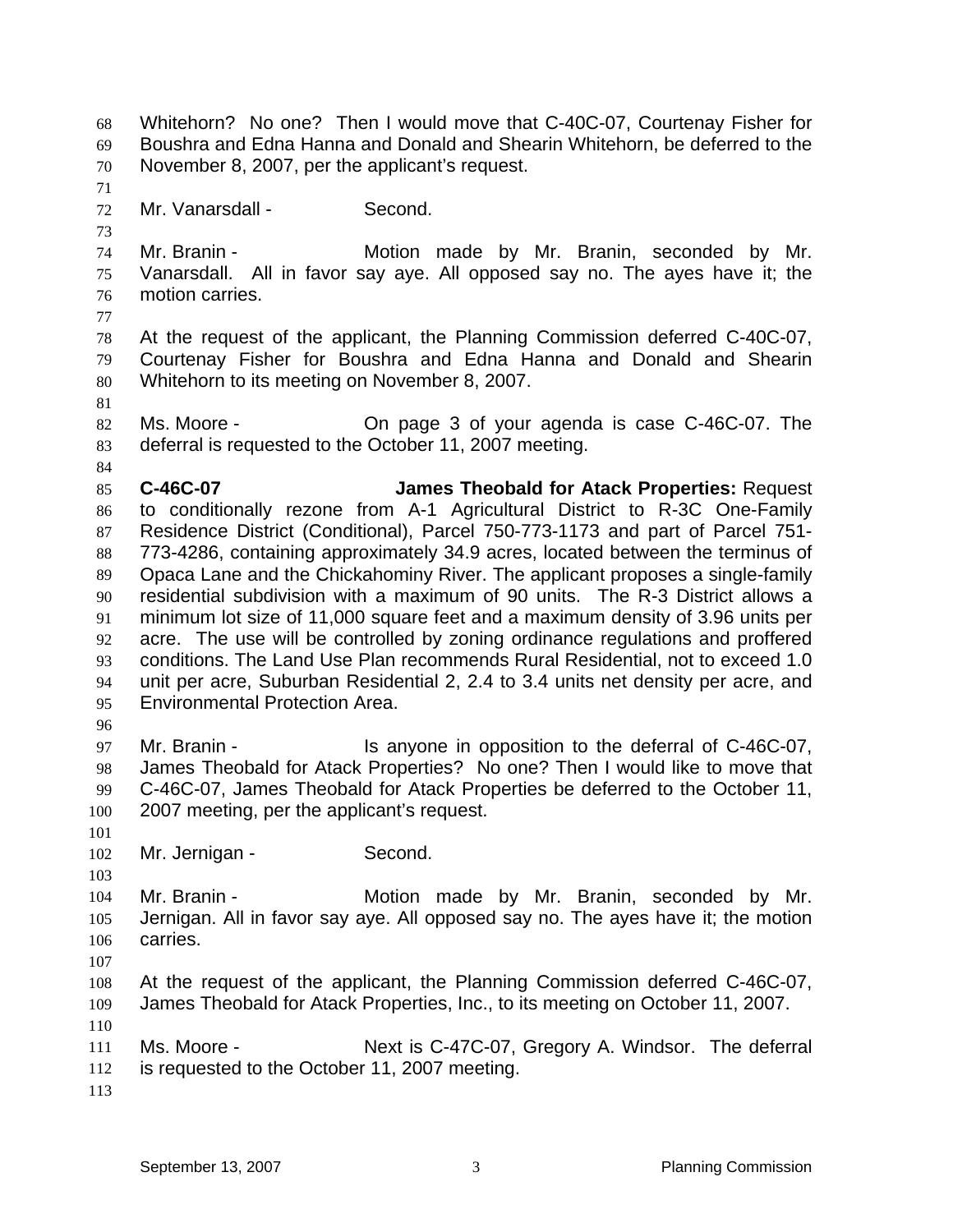**C-47C-07 Andrew M. Condlin for Gregory A. Windsor**: Request to conditionally rezone from A-1 Agricultural District to R-2AC One-Family Residence District (Conditional), Parcels 740-770-9386, 741-770-1920, 741-771-6359, and part of parcels 740-772-8110 and 741-770-0218, containing approximately 20.81 acres, located on the north line of Shady Grove Road approximately 590 feet west of its intersection with Twin Hickory Road. The applicant proposes a single-family subdivision. The R-2A District allows a minimum lot size of 13,500 square feet and a maximum gross density of 3.23 units per acre. The use will be controlled by zoning ordinance regulations and proffered conditions. The Land Use Plan recommends Suburban Residential 1, 1.0 to 2.4 units net density per acre, and Environmental Protection Area. 114 115 116 117 118 119 120 121 122 123 124 125 126 127 128 129 130 131 132 133 134 135 136 137 138 139 140 141 142 143 144 145 146 147 148 149 150 151 152 153 154 155 156 157 158 159 Mr. Branin - The Is anyone in opposition to the deferral of C-47C-07, Andrew M. Condlin for Gregory A. Windsor? No one? Then I would like to move that C-47C-07, Andrew M. Condlin for Gregory A. Windsor be deferred to the October 11, 2007 meeting, per the applicant's request. Mrs. Jones - Second. Mr. Branin - **Motion made by Mr. Branin, seconded by Mrs. Jones.** All in favor say aye. All opposed say no. The ayes have it; the motion carries. At the request of the applicant, the Planning Commission deferred C-47C-07, Andrew M. Condlin for Gregory A. Windsor to its meeting on October 11, 2007. Ms. Moore - On page 4 of your agenda in the Brookland District is C-64C-06. The deferral is requested to the November 8, 2007 meeting. *Deferred from the August 9, 2007 Meeting.*  **C-64C-06 Jennifer D. Mullen for Wistar Creek, LLC**: Request to conditionally rezone from R-3 One-Family Residence District to RTHC Residential Townhouse District (Conditional), Parcels 767-750-8298, 767-751- 8651, 768-750-0490, 768-751-0638, 768-751-2435, 768-751-4119, and 768-751- 1362 containing 24.46 acres, located on the south line of Wistar Road approximately 142 feet west of Walkenhut Drive. The applicant proposes a residential townhouse development with a maximum of 100 dwelling units, an equivalent density of 4.08 units per acre. The maximum density allowed in the RTH District is 9 units per acre. The use will be controlled by zoning ordinance regulations and proffered conditions. The Land Use Plan recommends Suburban Residential 2, 2.4 to 3.4 units net density per acre, and Office. Mr. Branin - The Is anyone in opposition to the deferral of C-64C-06, Jennifer D. Mullen for Wistar Creek, LLC? No one? Mr. Vanarsdall - The Move C-64C-06, Jennifer D. Mullen for Wistar Creek, LLC be deferred until November 8, 2007, at the applicant's request.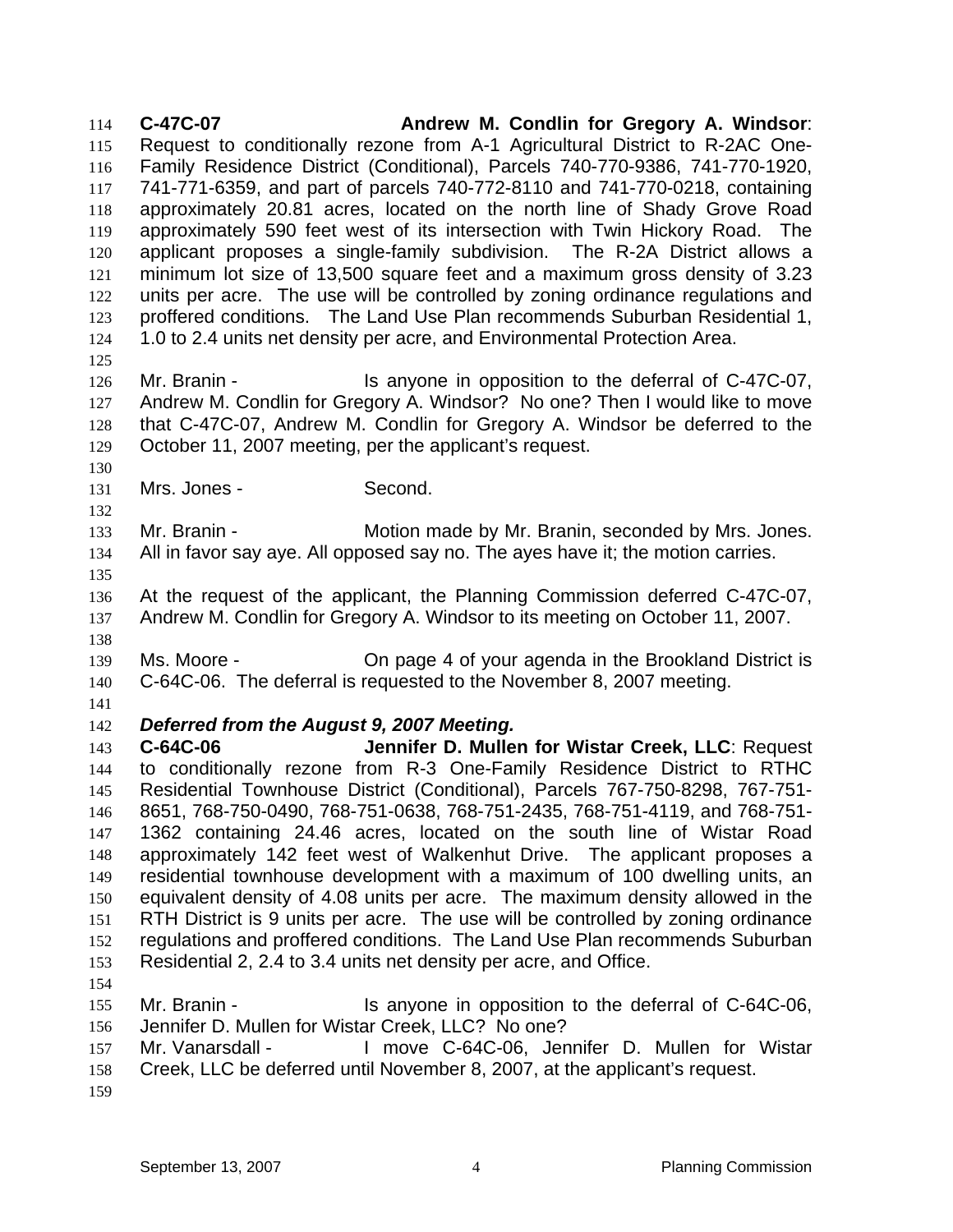160 Mr. Archer - Second.

162 163 164 Mr. Branin - **Motion made by Mr. Vanarsdall**, seconded by Mr. Archer. All in favor say aye. All opposed say no. The ayes have it; the motion carries.

166 167 168 Ms. Moore - **In the Varina District, also on page 4 of your agenda,** is P-8-07, Richmond 20 MHZ, LLC. The deferral is requested to the November 8, 2007 meeting.

169

161

165

170 *Deferred from the August 9, 2007 Meeting.* 

171 172 173 174 175 176 177 **P-8-07 Gloria L. Freye for Richmond 20 MHZ LLC**: Request for a Provisional Use Permit under Sections 24-95(a), 24-120 and 24- 122.1 of Chapter 24 of the County Code in order to construct a 144' high telecommunications tower on part of Parcel 829-712-4591, located on the west line of Beulah Road approximately 195' north of Treva Road. The existing zoning is R-3 One-Family Residence District. The Land Use Plan recommends OS/R Open Space Recreation. The site is in the Airport Safety Overlay District.

- 179 180 Mr. Branin - The Standard Standard Is anyone in opposition to the deferral of P-8-07, Gloria L. Freye for Richmond 20 MHZ, LLC?
- 181

185

187

178

182 183 184 Mr. Jernigan - Mr. Chairman, with that, I will move for deferral of Provisional Use Permit case P-8-07, Gloria L. Freye for Richmond 20 MHZ, LLC, to November 8, 2007, by request of the applicant.

186 Mr. Vanarsdall - Second.

188 189 190 Mr. Branin - Motion made by Mr. Jernigan, seconded by Mr. Vanarsdall. All in favor say aye. All opposed say no. The ayes have it; the motion carries.

191

192 193 At the request of the applicant, the Planning Commission deferred P-8-07, Gloria L. Freye for Richmond 20 MHZ, LLC to its meeting on November 8, 2007.

194

197

195 196 Ms. Moore - On page 5 of your agenda is case C-51C-07, WWLP Development, LLC. The deferral is requested to the December 6, 2007 meeting.

198 199 200 201 202 203 204 205 **C-51C-07 Alvin S. Mistr, Jr. for WWLP Development, LLC**: Request to conditionally rezone from A-1 Agricultural District to R-5AC General Residence District (Conditional), Parcel 815-691-3804 containing 73.609 acres, located on the west line of Strath Road approximately 580 feet north of Lammrich Road. The applicant proposes a zero-lot line development with a maximum of one hundred seventy-six (176) lots. The R-5A District allows a minimum lot size of 5,625 square feet and a maximum gross density of 6 units per acre. The use will be controlled by zoning ordinance regulations and proffered conditions. The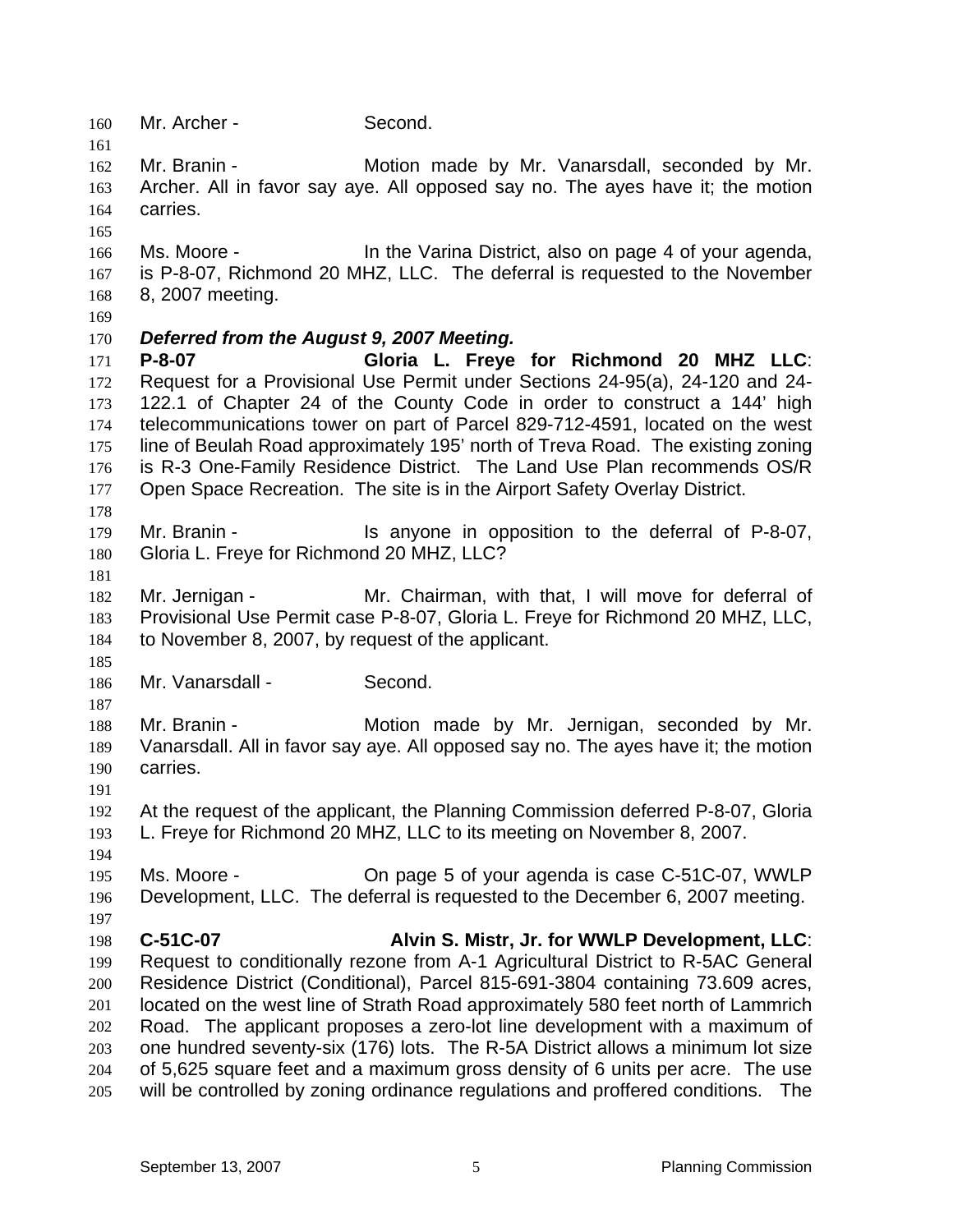Land Use Plan recommends Suburban Residential 1, 1.0 to 2.4 units net density per acre. The site is in the Airport Safety Overlay District. 206 207 208 209 210 211 212 213 214 215 216 217 218 219 220 221 222 223 224 225 226 227 228 229 230 231 232 233 234 235 236 237 238 239 240 241 242 243 244 245 246 247 248 249 250 251 Mr. Branin - Is anyone in opposition to the deferral of C-51C-07, Alvin S. Mistr, Jr. for WWLP Development, LLC? Mr. Hall - The Yes. Mr. Branin - Yes? Okay. Mr. Jernigan, would you like to pull it or would you like to get comments? Mr. Jernigan - I'd like to have comments. Mr. Branin - Chay. Mr. Jernigan - Whoever wants to speak. You have to come down to the podium, sir. Mr. Branin - When you come up, if you could, please, state your name for the record. Mr. Hall - My name is Jerry Hall, and I'm here tonight for this, for 7790 Strath Road. The reason I do not want this postponed is because I called on Tuesday to make sure this was going to happen. I drove all the way down from New Jersey in support of my dad. I'm sure the people here they already know that we are against any kind of development at all. I'm here tonight to find out what's going on. Mr. Jernigan - All right. As I was explaining to some of your friends outside, when a zoning case is filed, by law, it has to be advertised in the paper and it has the date that it's coming, which was tonight. Now, as you saw, we already have nine other cases that we deferred because the cases aren't ready to go. This is pretty much standard procedure that we don't hear a case until it's all put together. We haven't had a neighborhood meeting with the other neighbors around, and the case just isn't ready. That's the reason Mr. Mistr is deferring it until December. Mr. Hall - Chay, but we have it in writing that we're going to have a meeting here tonight, and I called to make sure that this was still going to happen. I was assured that it was going to happen. I took two days off of work. Mr. Jernigan - I don't know who you spoke to, but I know that the deferral was filed earlier this week. Nathalie? Ms. Croft - Think Tuesday afternoon, I believe.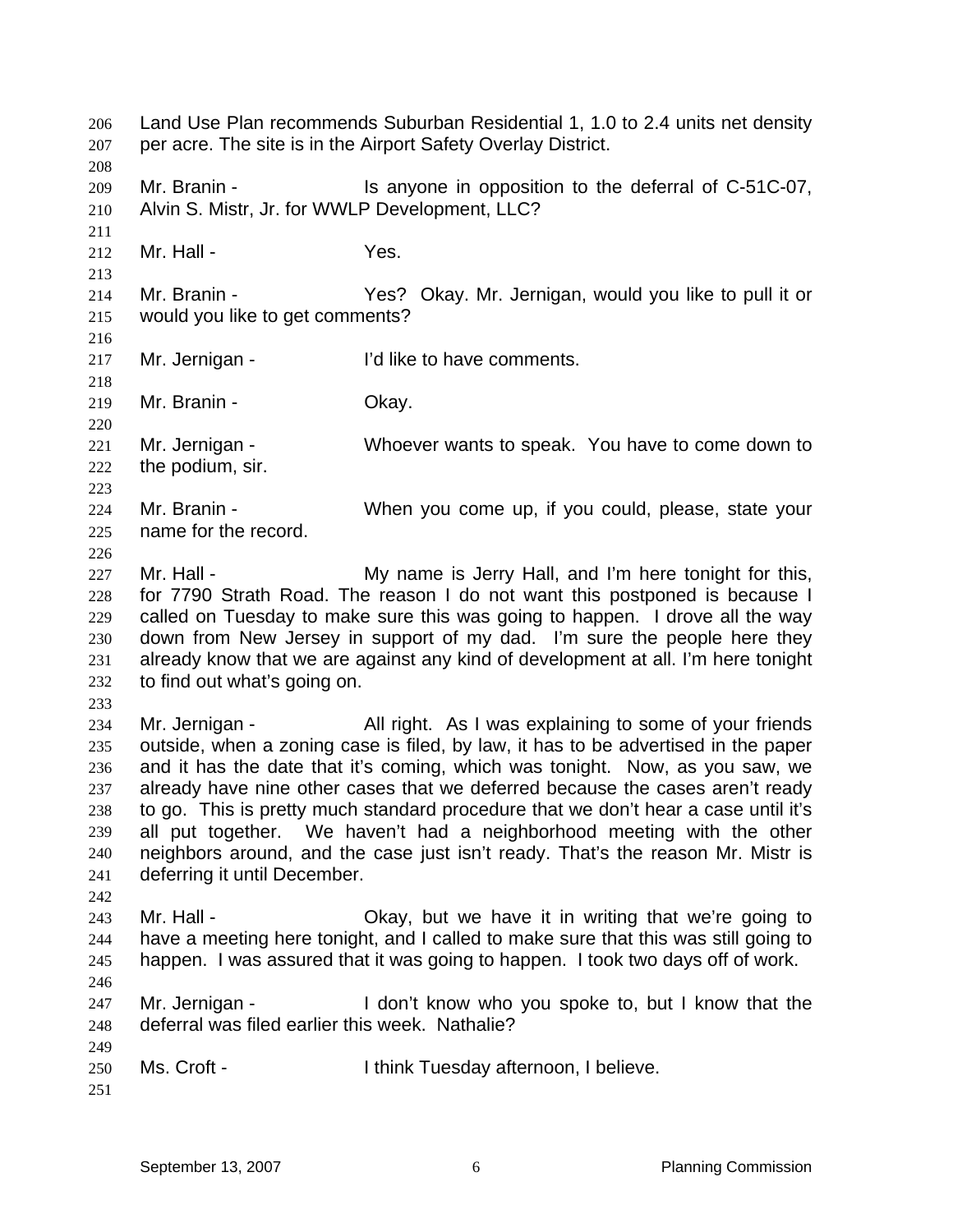Mr. Jernigan - Okay. Of course, a deferral is never a deferral until it comes to the Commission, and we have to approve a deferral for it to happen. Just because someone files for one, that doesn't mean that they get it. It has to be approved by the Commission to defer it to a later date. That's just normal procedure, what we do. 252 253 254 255 256 257 258 259 260 261 262 263 264 265 266 267 268 269 270 271 272 273 274 275 276 277 278 279 280 281 282 283 284 285 286 287 288 289 290 291 292 293 294 295 296 297 Mr. Vanarsdall - They may have told you that we were still going to have the meeting, but didn't tell you that your case was going to be deferred. Mr. Branin - **Because** it is on the agenda, the case is on the agenda. Because it's on the agenda, unless it's withdrawn from the agenda, it would still be on the agenda. If you called and spoke to someone in regards to this particular case, they'll say yes, it is on the agenda. From what I'm understanding from Mr. Jernigan, this case it not ready to be heard. There's still a lot of work that needs to be done on it. Mr. Hall - Ckay, thank you. Mr. Jernigan - Ckay. Thank you for coming up, sir. Mr. Branin - Now sir, what I'll also do is ask—Nathalie, this is your case? I'd like you get this gentleman's e-mail address or phone number. Because he is going to come all the way from New Jersey, notify him as the case progresses, if it's going to be heard, when the neighborhood meeting's going to occur and so forth. Okay? So in the future, sir, this won't happen; you won't have to travel. Mr. Jernigan - Two people had their hand up. Were there any other comments? Mr. Williams - The Mas just concerned about the infrastructure and traffic. Mr. Jernigan - First of all, we have to have you at the podium so we can get your name and address. I can tell you that all that has to come later. Once this case is reviewed by Public Works and everybody else, they have to give their decision on it. Mr. Williams - My name is Terry Williams. I'm at 2540 Lammrich Road. The way that things are laid out right now, 176 is just unacceptable with the road conditions, the infrastructure and everything. I know that all that has to be in place later and all that and everything, too. Sixty houses on this particular tract of land would be somewhat acceptable, but not 176. Mr. Branin - **Mr. Williams, it's in Henrico County, which is a lot** different than a lot of other locations. When it's a rezoning and it's going to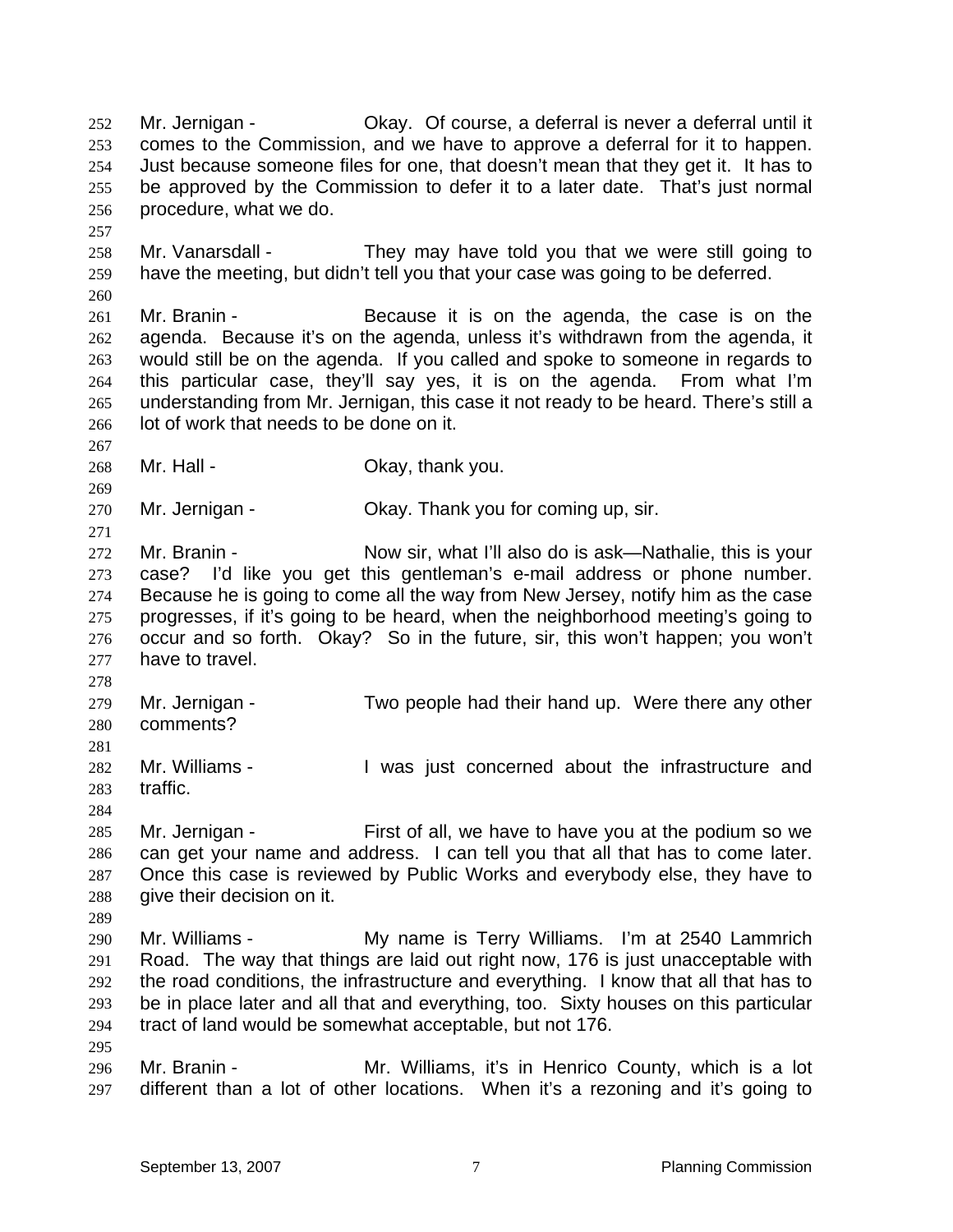impact a neighborhood, we always have neighborhood meetings. Now, this case got here before a neighborhood meeting would occur, and there will be a neighborhood meeting where we, as Commissioners, rely on the input from the surrounding communities. What you're saying—we hear now, and at the community meeting, Mr. Jernigan will be right in there with you. There will be staff there also taking notes, and all of it can be addressed then. The other reason this case is being deferred is that it's not ready to get to us yet. 298 299 300 301 302 303 304 305 306 307 308 309 310 311 312 313 314 315 316 317 318 319 320 321 322 323 324 325 326 327 328 329 330 331 332 333 334 335 336 337 338 339 340 341 342 Mr. Williams - Ckay. Mr. Jernigan - And this is as I explained to you in the hall, that we haven't had a neighborhood meeting yet. By law, when a case is filed, it has to be advertised in the newspaper and we have to follow this process. Mr. Williams - I just don't want it to go forward as it is. Mr. Branin - The State of Lican guarantee you it's not going anywhere until we have the neighborhood meeting. Mr. Jernigan - All right, Mr. Chairman, with that, I will move for deferral of case C-51C-07, Alvin S. Mistr, Jr. for WWLP Development, LLC, to December 6, 2007, by request of the applicant. Mrs. Jones - Second. Mr. Branin - **Motion made by Mr. Jernigan, seconded by Mrs.** Jones. All in favor say aye. All opposed say no. The ayes have it; the motion carries. At the request of the applicant, the Planning Commission deferred C-51C-07, Alvin S. Mistr, Jr. for WWLP Development, LLC, to its meeting on December 6, 2007. Ms. Moore - Twould like to read the same property description for the next three cases proposed for deferral. On page 5 of your agenda, it begins LUP-2-07, Rezoning Case C-52C-07and P-17-07 for Gray Land Development. **AMENDMENT TO THE HENRICO 2010 LAND USE PLAN MAP (LUP-2-07)**: The Planning Commission will consider an amendment to the Henrico County 2010 Land Use Plan Map to designate the Tree Hill Farm Site – comprised of 530.9 acres and generally bordered by the James River, Old Osborne Turnpike, Osborne Turnpike, and Mill Creek as an Urban Mixed Use Development Area (UMU). Mr. Branin - The Mustic panicking, to tell you the truth, because you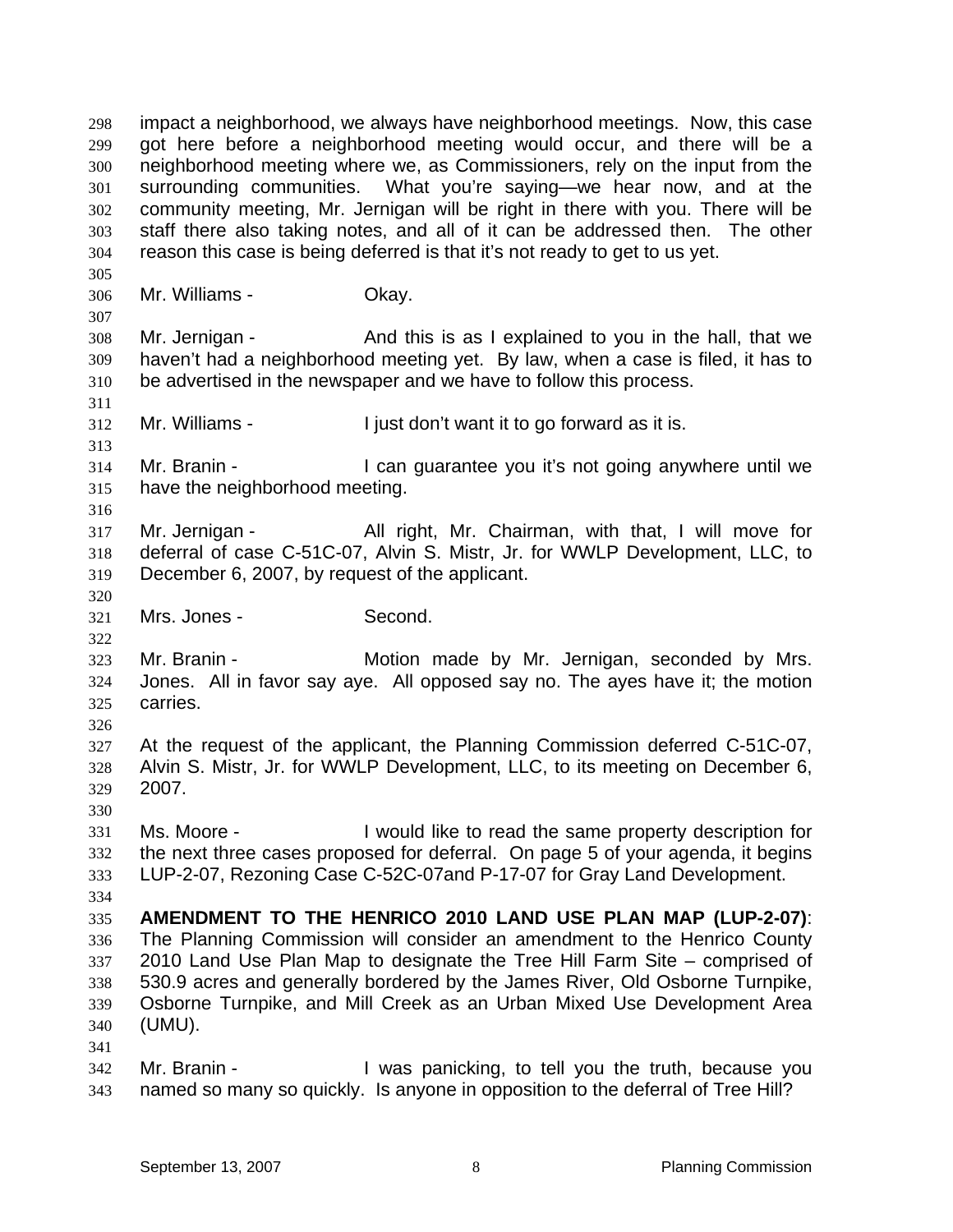345 346 347 348 349 350 351 352 353 354 355 356 357 358 359 360 361 362 363 364 365 366 367 368 369 370 371 372 373 374 375 376 377 378 379 380 381 382 383 384 385 386 387 388 Ms. Moore - The Theore is actually an I'll go through them. The first is actually an amendment to the Henrico 2010 Land Use Plan and staff is recommending to defer this to the October 11, 2007 meeting. Mr. Branin - Ckay. Is anyone in opposition to the deferral of Amendment to the Henrico 2010 Land Use Plan Map (LUP-2-07) No one? Mr. Jernigan - With that, Mr. Chairman, I would like to move for deferral of amendment to the Henrico 2010 Land Use Plan Map (LUP-2-07) to October 11, 2007, by request of the applicant. Mrs. Jones - Second. Mr. Branin - **Motion made by Mr. Jernigan, seconded by Mrs.** Jones. All in favor say aye. All opposed say no. The ayes have it; the motion carries. The Planning Commission deferred the Amendment to the Henrico 2010 Land Use Plan Map (LUP-2-07) to its meeting on October 11, 2007. Ms. Moore – The deferral for C-52C-07 is requested to the October 11, 2007 meeting. **C-52C-07 Daniel K. Slone and Gloria L. Freye for Gray Land and Development Company-Tree Hill, LLC**: Request to conditionally rezone from A-1 Agricultural District and M-2 General Industrial District to UMUC Urban Mixed Use District (Conditional), part of Parcel 797-706-5048, containing 530.9 acres, located between the James River and the west line of Osborne Turnpike and Old Osborne Turnpike, generally located between McCoul Street and the intersection of New Market Road and Osborne Turnpike. The applicant proposes an urban mixed use development including office, commercial and civic uses and a maximum of 2,770 residential units (including single-family, townhouse, condominium, and multi-family units). The uses will be controlled by zoning ordinance regulations and proffered conditions. The Land Use Plan recommends Suburban Residential 1, 1.0 to 2.4 units net density per acre, and Environmental Protection Area. Mr. Jernigan - You've already asked for opposition, so. With that, Mr. Chairman, I will move for deferral of case C-52C-07, Daniel K. Slone and Gloria L. Freye for Gray Land and Development Company-Tree Hill, LLC, to October 11, 2007, by request of the applicant. Mrs. Jones - Second.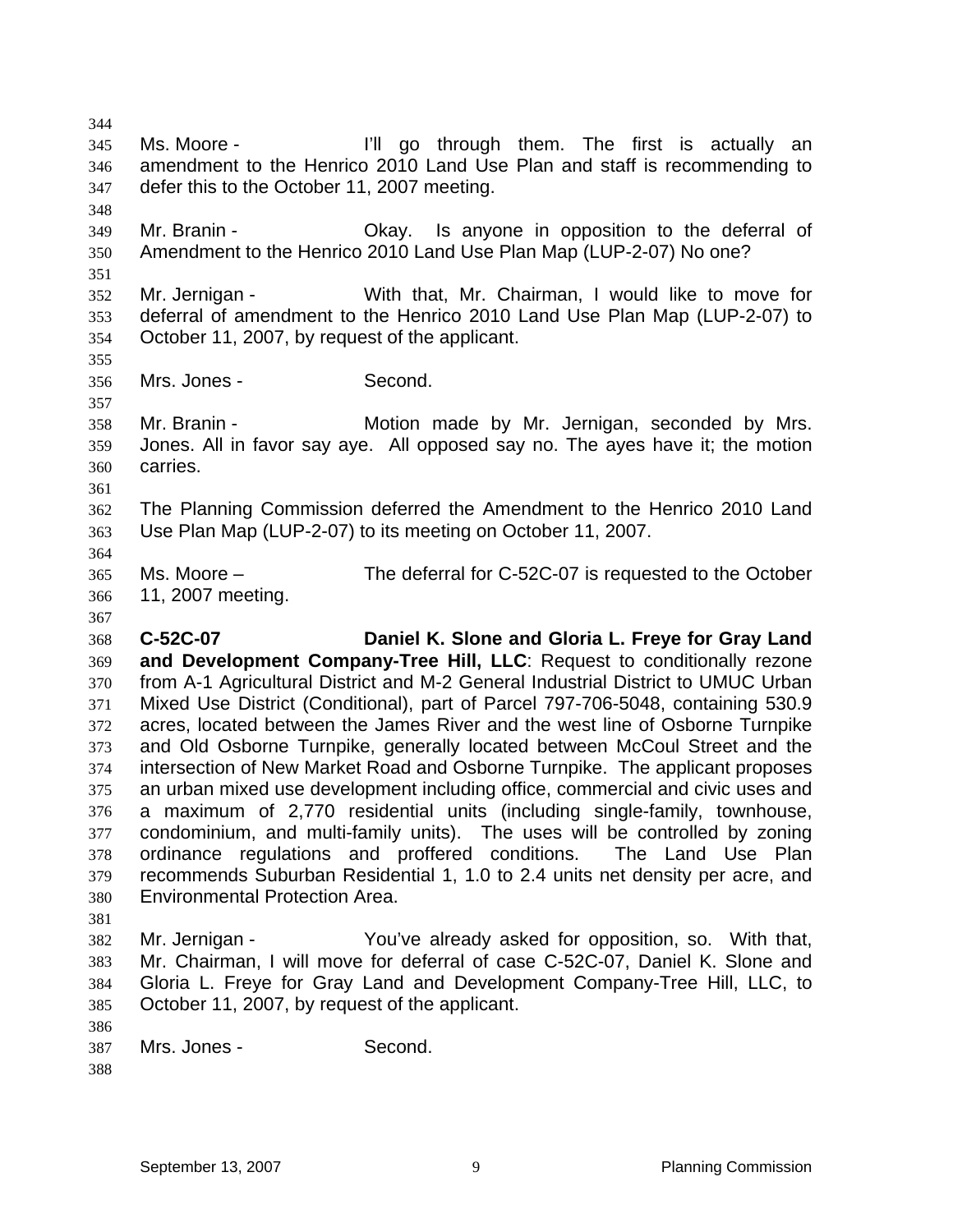Mr. Branin - **Motion made by Mr. Jernigan, seconded by Mrs.** Jones. All in favor say aye. All opposed say no. The ayes have it; the motion carries. 389 390 391

392

396

400

393 394 395 At the request of the applicant, the Planning Commission deferred C-52C-07, Daniel K. Slone and Gloria L. Freye for Gray Land and Development Company-Tree Hill, LLC to its meeting on October 11, 2007.

397 398 399 Ms. Moore - Next is P-17-07, which is the Provisional Use Permit related to the master plan for the Town of Tree Hill. The deferral is requested to October 11, 2007 meeting.

401 402 403 404 405 406 407 408 409 410 411 412 413 414 415 **P-17-07 Daniel K. Slone and Gloria L. Freye for Gray Land and Development Company-Tree Hill, LLC**: Request for a Provisional Use Permit under Sections 24-32.1(a), 24-32.1(b), 24-32.1(e), 24-32.1(g), 24-32.1(k), 24-32.1(l), 24-32.1(m), 24-32.1(p), 24-32.1(t), 24.32.1(u), 24-32.1(v), 24-32.1(w), 24-34.1(c), and 24-122.1 of Chapter 24 of the County Code, related to a Master Plan for The Town of Tree Hill Urban Mixed Use development and to permit certain uses and exceptions to permitted height, density, and design for uses within the proposed UMU, on part of Parcel 797-706-5048, containing 530.9 acres, located between the James River and the west line of Osborne Turnpike and Old Osborne Turnpike, generally located between McCoul Street and the intersection of New Market Road and Osborne Turnpike. The existing zoning is A-1 Agricultural District and M-2 General Industrial District. The property is also subject to rezoning request C-52C-07. The Land Use Plan recommends Suburban Residential 1, 1.0 to 2.4 units net density per acre, and Environmental Protection Area.

416

420

422

426

417 418 419 Mr. Jernigan - Mr. Chairman, I will move for deferral of P-17-07, Daniel K. Slone and Gloria L. Freye for Gray Land and Development Company-Tree Hill, LLC, to October 11, 2007, by request of the applicant.

421 Mrs. Jones - Second.

423 424 425 Mr. Branin - **Motion made by Mr. Jernigan, seconded by Mrs.** Jones. All in favor say aye. All opposed say no. The ayes have it; the motion carries.

427 428 429 At the request of the applicant, the Planning Commission deferred P-17-07, Daniel K. Slone and Gloria L. Freye for Gray Land and Development Company-Tree Hill, LLC to its meeting on October 11, 2007.

430

431 432 433 Ms. Moore - Mr. Chairman, we received one more request. It's on page 2 of your agenda. It's case C-43C-07, John W. Gibbs, Jr. The deferral is requested to the November 8, 2007 meeting.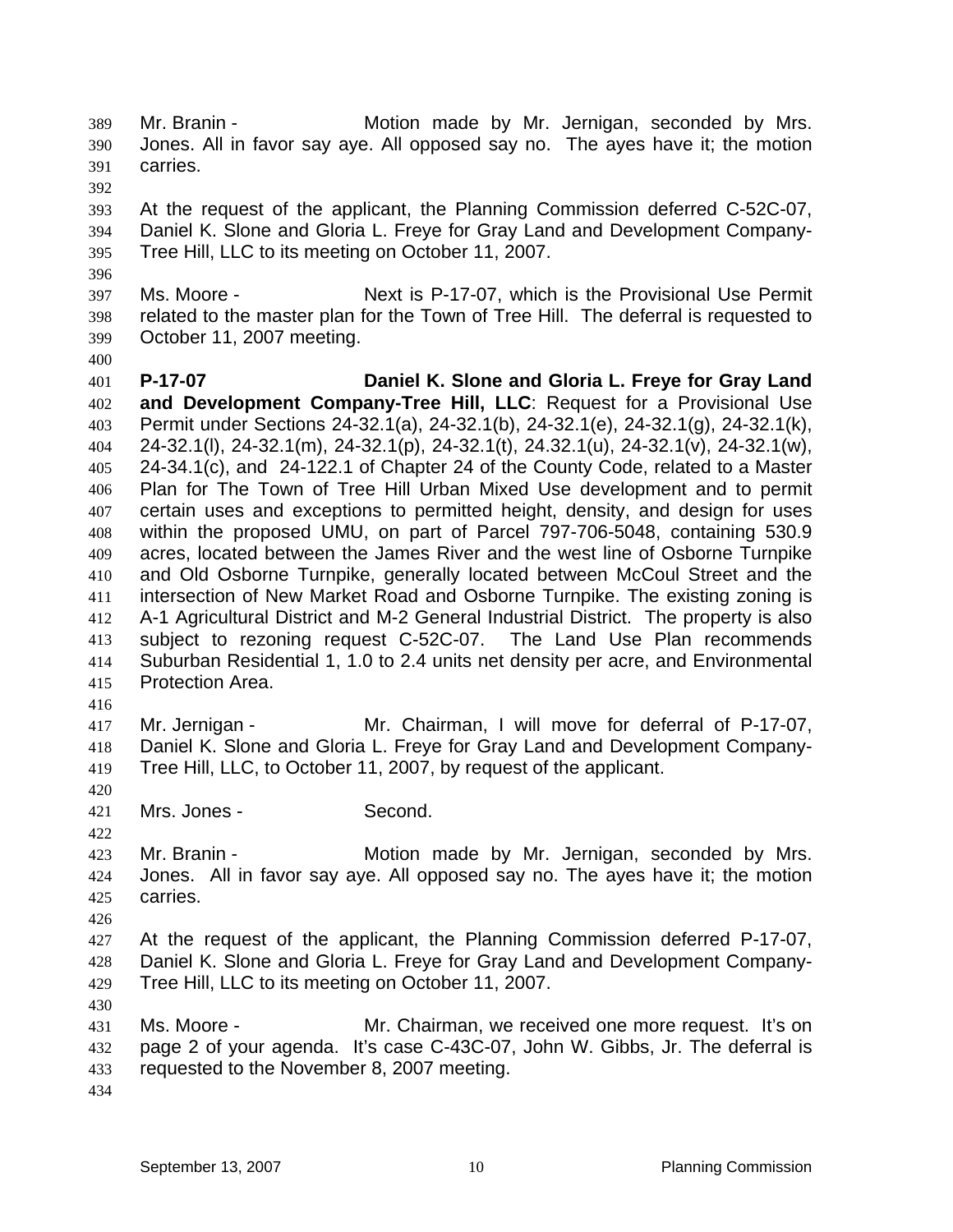## 435 *Deferred from the August 9, 2007 Meeting.*

436 437 438 439 440 441 442 443 444 445 446 447 **C-43C-07 Gibson Wright for John W. Gibbs, Jr**.: Request to conditionally rezone from R-2AC One-Family Residence District (Conditional) to R-3C One-Family Residence District (Conditional), Part of Parcel 739-774-4564, containing approximately 6.77 acres, located on the southeast line of Nuckols Road at its intersection with Lower Wyndham Court. The applicant proposes a single-family residential subdivision to construct 13 homes as part of the Grey Oaks development which has a proffered aggregate maximum density of 1.8 units per acre. The R-3 District allows a minimum lot size of 11,000 square feet and a maximum gross density of 3.96 units per acre. The use will be controlled by zoning ordinance regulations and proffered conditions. The Land Use Plan recommends Suburban Residential 1, 1.0 to 2.4 units net density per acre, and Environmental Protection Area.

449 450 451 452 Mr. Branin - Is anyone in opposition to the deferral of C-43C-07, Gibson Wright for John W. Gibbs, Jr.? No one? Then I'd like to move that C-43C-07, Gibson Wright for John W. Gibbs, Jr., be deferred to November 8, 2007 meeting, per the applicant's request.

454 Mr. Jernigan - Second.

456 457 458 Mr. Branin - The Motion made by Mr. Branin, seconded by Mr. Jernigan. All in favor say aye. All opposed say no. The ayes have it; the motion carries.

460 Ms. Moore - That concludes our received requests for deferrals.

462 463 464 465 466 467 468 469 Mr. Silber - Next on the agenda would be consideration of the expedited items. These are items placed on the expedited agenda. These are cases that are somewhat minor in nature. There are no outstanding issues, according to the staff or the Planning Commission. These would be heard without public presentation. If there is opposition to these cases, they would be pulled off the expedited agenda and heard in the order in which they're found on the full agenda. There are three items tonight on the expedited agenda. Ms. Moore?

471 472 473 Ms. Moore - The first is in the Fairfield District on page 1 of your agenda. It is case C-45-07, First Centrum of Virginia, Incorporated. Staff has received no opposition to this.

474

470

448

453

455

459

461

475 476 477 478 479 **C-45-07 Caroline L. Nadal for First Centrum of Virginia, Inc**.: Request to rezone from R-6C General Residence District (Conditional) to C-1 Conservation District, part of Parcel 783-772-1148, containing approximately 3.1 acres, located on the west side of Brook Road (U.S. Route 1) at Presbytery Court. The applicant proposes a Conservation Area. The use will be controlled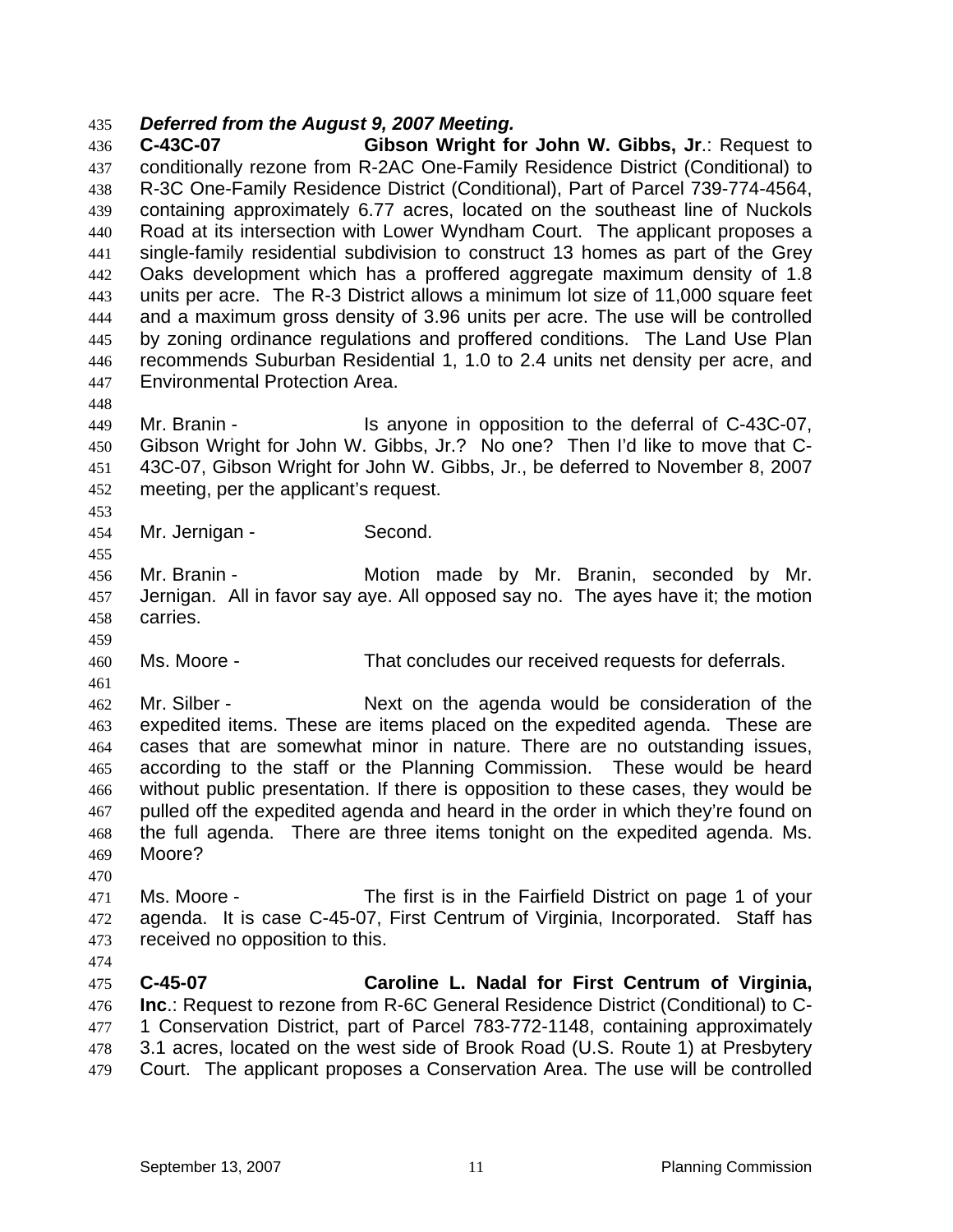by zoning ordinance regulations. The Land Use Plan recommends Environmental Protection Area. 480 481 482 483 484 485 486 487 488 489 490 491 492 493 494 495 496 497 498 499 500 501 502 503 504 505 506 507 508 509 510 511 512 513 514 515 516 517 518 519 520 521 522 523 524 525 Mr. Branin - **IS anyone in opposition to C-45-07, Caroline L. Nadal** for First Centrum of Virginia, Inc.? No one? Mr. Archer - Mr. Chairman, I'd like to move that case C-45-07, Caroline L. Nadal for First Centrum of Virginia, Incorporated, be sent to the Board of Supervisors with a recommendation for approval. Mr. Vanarsdall - Second. Mr. Branin - Motion made by Mr. Archer, seconded by Mr. Vanarsdall. All in favor say aye. All opposed say no. The ayes have it; the motion carries. Ms. Moore - Next is on page 3 of your agenda in the Three Chopt District. It is P-15-07, Reynolds Holdings, LLC. **P-15-07 Malachi Mills for Reynolds Holdings, LLC**: Request for a Provisional Use Permit under Sections 24-58.2(d), 24-120, and 24-122.1 of Chapter 24 of the County Code to permit outdoor dining for a proposed restaurant (Max and Erma's) at the Broad Street Retail Center at Reynolds Crossing, on part of Parcel 767-744-9052, located at the northwest intersection of West Broad Street (U.S. Route 250) and Forest Avenue (private). The existing zoning is B-2C Business District (Conditional). The Land Use Plan recommends Planned Industrial. The property is in the Enterprise Zone. Mr. Branin - Is anyone in opposition to P-15-07, Malachi Mills for Reynolds Holdings, LLC? Ma'am? Ms. Kuester - [Off mike.] [Unintelligible.] Mr. Branin - Chay. Would you come down and state your name? Ms. Kuester - My name is Courtney Kuester and my address is 1916 Charles Street. I'm the head of the steering committee for Charles Glen. Mr. Branin - **Casa Corporation** Okay, Ms. Kuester. Ms. Kuester - We are in support of what they're proposing with this. We've just had some problems with construction on the Bon Secours building with their hours. They've begun sometimes at 5:00, 6:00 in the morning, which the hours are restricted to 7 a.m. to 7 p.m., Monday through Saturday. And they have worked on Sundays. Things were very difficult in the beginning with everyone starting to see this building go up, trees being gone, but it settled down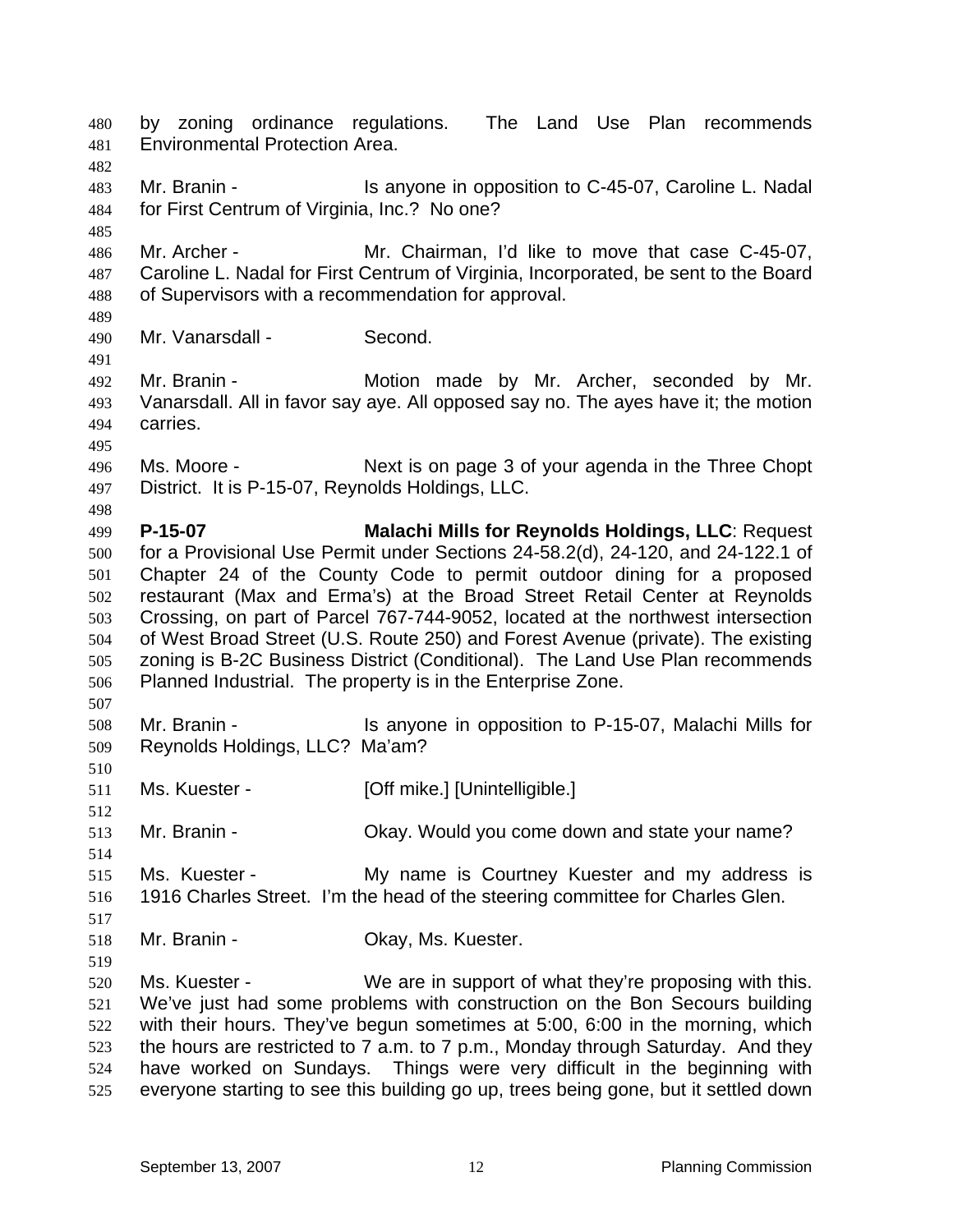until the construction hours started really weighing heavy on either side of the restricted times. Also, the steel construction on the 24-hour building has been getting kind of obnoxious at night, as well as the traffic with the trucks late at night. We had once spoken to you all about curtailing their entrance and exits behind the neighborhood during the off-hours, the evening hours, early morning hours so that we wouldn't hear the beeping of the backing up. We're really starting to hear that and I just started getting comments on that this week, that people have had problems with it and it just kind of hit a boiling point for them. I just got e-mails in the past two days on that. And I've started hearing it and I'm not up against the development. 526 527 528 529 530 531 532 533 534 535 536

537

538

547

549

551

555

557

562

567

Mr. Vanarsdall - I'm sorry, I didn't hear. What time of evening?

539 540 541 542 543 544 545 Ms. Kuester - For the 24-hour building, which is in the area where the Bookbinder's, and Max and Erma's is, we're hearing that. I was told that that's at probably around 9:00 at night and sometimes goes on into the late evening with the vehicles and with steel work. I can't imagine what they're doing at night, steel work wise, but they are. And then Bon Secours is starting early in the morning and working on Sunday.

546 Mr. Vanarsdall - You were here in the beginning to talk about this.

548 Ms. Kuester - Yes.

550 Mr. Vanarsdall - And were promised something different, weren't you?

552 553 554 Ms. Kuester - We conceded the 24 hours to expedite the project because this has gone on for quite some time working this out. But we did agree that if we had any issues at all, that we would come back.

556 Mr. Branin - That you would bring it back to-

558 559 560 561 Ms. Kuester - And I have spoken with the Reynolds' about Bon Secours. They have been quick to contact Hourigan and to contact the Lingerfelt's, and I've been copied on those e-mails. However, it has not improved.

563 564 565 566 Mr. Branin - **CKAY.** Mr. Lewis? You're working on the case, correct? Can you please contact Mr. Reynolds and request a meeting in the evening with not only Mr. Reynolds and the community, but the construction companies as well, and myself, and you, please.

568 569 570 571 Mr. Silber - **Mr.** Chairman, we probably can move immediately on the hours of construction by contacting the contractor tomorrow. We can have our inspector go out and make communication with the contractor who's working out there so they are reminded of those hours and abide by those hours.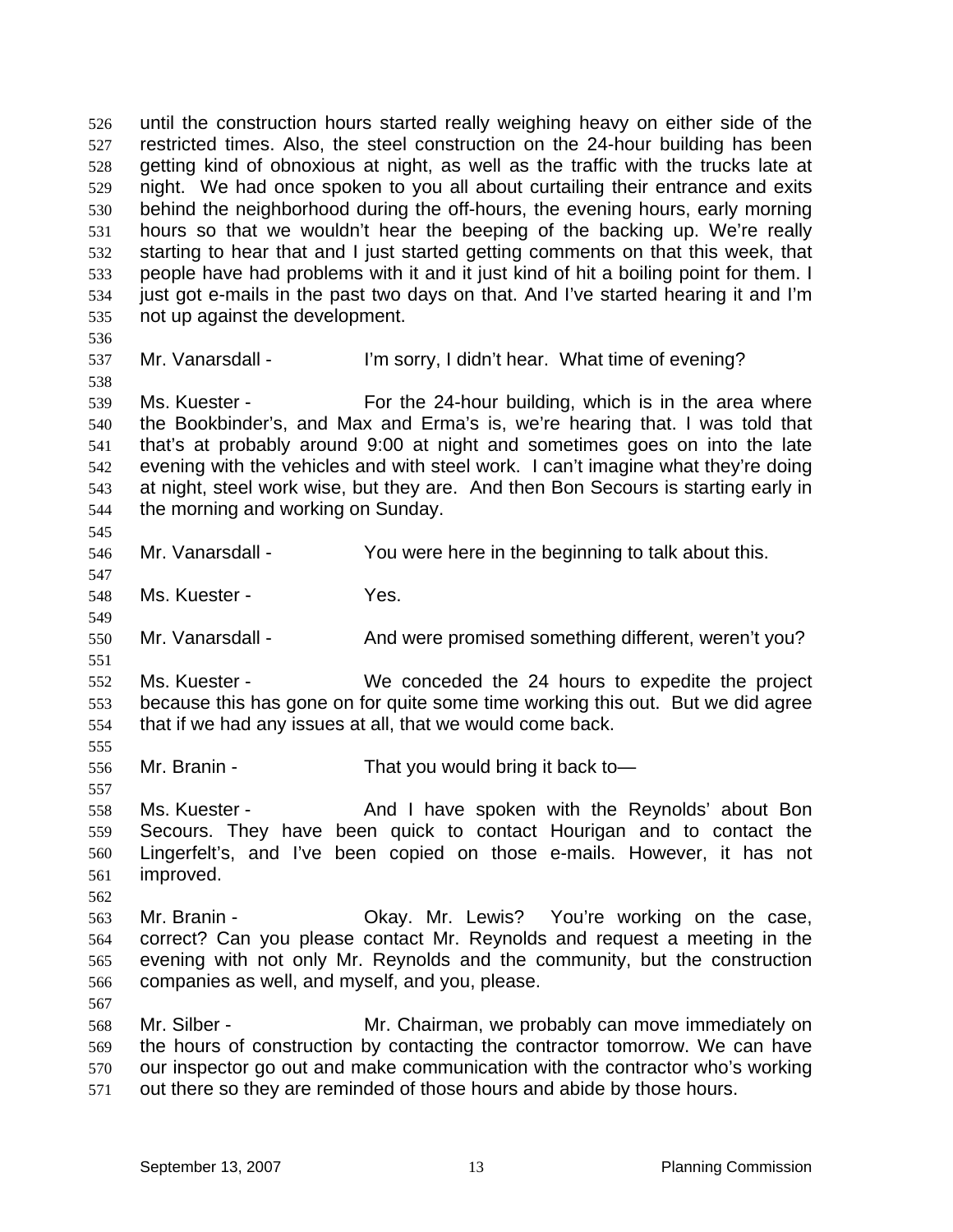572 573 574 575 576 577 578 579 580 581 582 583 584 585 586 587 588 589 590 591 592 593 594 595 596 597 598 599 Mr. Branin - The Mussim Hull know, Ms. Kuester, your neighborhood has been very, very gracious to this project and have worked diligently with myself and them as well. I had stated back then, if there is a problem, you need to bring it to us so we can take care of the problem right away. So, Mr. Secretary, if you would have the County staff go out and talk to them. But I would also like a meeting so we can drive it home. Ms. Kuester - That would be great. Mr. Branin - Ckay. Ms. Kuester - Thank you. Mr. Vanarsdall - Thank you. Mr. Branin - Since there is no opposition, I would like to move that P-15-07, Malachi Mills for Reynolds Holdings, LLC, be sent to the Board of Supervisors with a recommendation for approval. Mr. Jernigan - Second. Mr. Branin - The Motion made by Mr. Branin, seconded by Mr. Jernigan. All in favor say aye. All opposed say no. The ayes have it; the motion carries. **REASON: Acting on a motion by Mr. Branin, seconded by Mr. REASON:** Jernigan, the Planning Commission voted 5-0 (one absent) to recommend the Board of Supervisors **grant** the request because it is reasonable in light of the surrounding uses and existing zoning on the property. 600 601 602 603 604 605 606 607 608 609 610 611 612 613 614 615 Ms. Moore - The last one is also part of the Reynolds Crossing, P-16-07. Staff has received no opposition to this request. **P-16-07 Malachi Mills for Reynolds Holdings, LLC**: Request for a Provisional Use Permit under Sections 24-58.2(d), 24-120, and 24-122.1 of Chapter 24 of the County Code to permit outdoor dining for a proposed restaurant (Bookbinder's) at the Broad Street Retail Center at Reynolds Crossing, on part of Parcel 767-744-9052, located at the northwest intersection of West Broad Street (U.S. Route 250) and Forest Avenue (private). The existing zoning is B-2C Business District (Conditional). The Land Use Plan Recommends Planned Industrial. The property is in the Enterprise Zone. Mr. Branin - The State any opposition in the room to P-16-07,

616 Malachi Mills for Reynolds Holdings, LLC? No one? Then I would like to move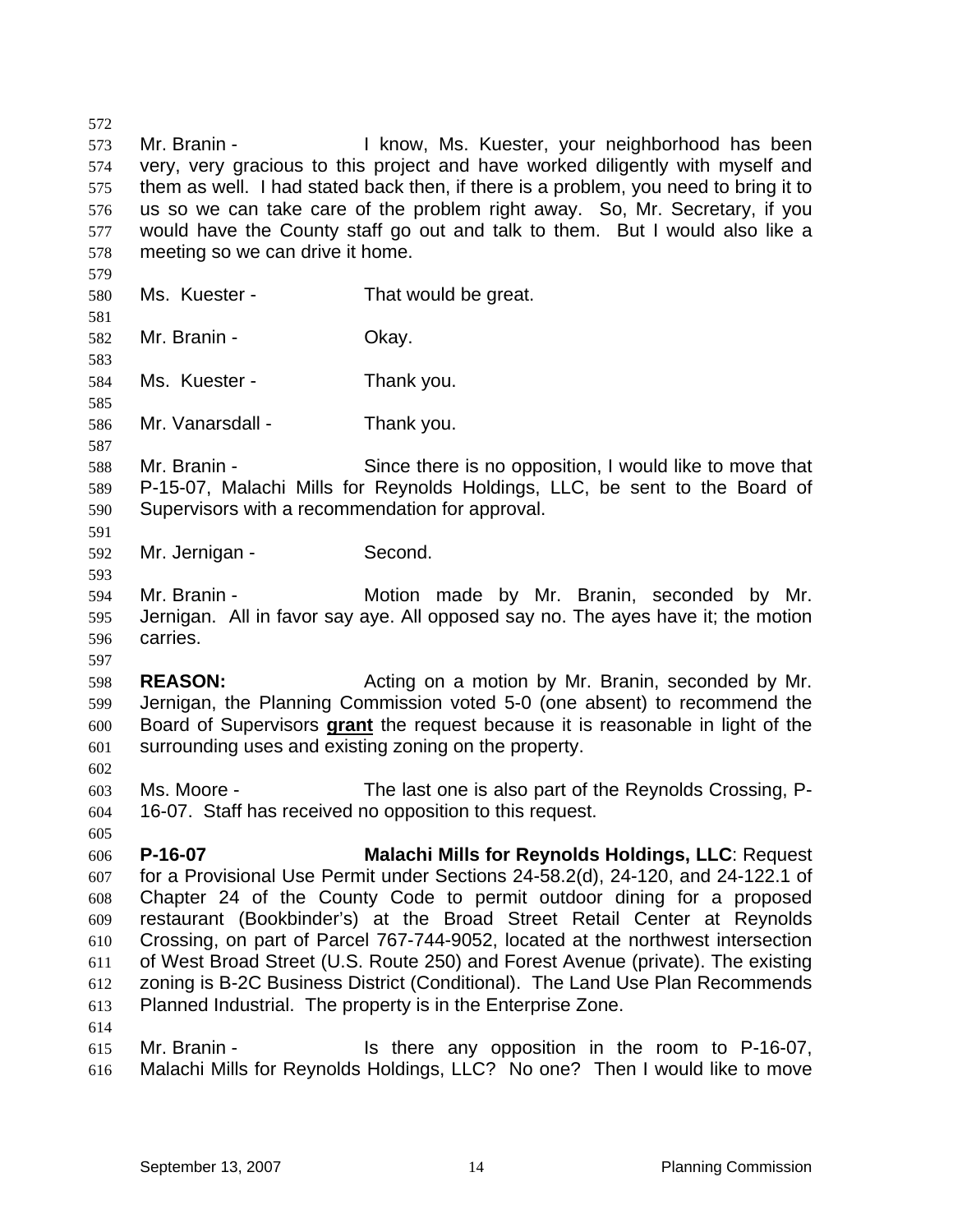that P-16-07, Malachi Mills for Reynolds Holdings, LLC, be sent to the Board of Supervisors with a recommendation for approval. 617 618

619 620

621

Mr. Jernigan - Second.

622 623 624 Mr. Branin - The Motion made by Mr. Branin, seconded by Mr. Jernigan. All in favor say aye. All opposed say no. The ayes have it; the motion carries.

625

626 627 **REASON:** Acting on a motion by Mr. Branin, seconded by Mr. Jernigan, the Planning Commission voted 5-0 (one absent) to recommend the Board of Supervisors **grant** the request because it is reasonable in light of the surrounding uses and existing zoning on the property. 628 629

630 631

632

634

641

643

Ms. Moore - Thank you.

633 Mr. Branin - Thank you, Ms. Moore.

635 636 637 638 639 640 Mr. Silber - The next item on the agenda would be a Public Hearing involving an ordinance amendment. This involves Section 24-95, titled "Additional Requirements, Exceptions and Modifications." This amendment would increase the maximum height of accessory structures in residential and agricultural districts. Mr. Blankinship is here this evening to present this ordinance amendment to the Commission.

642 Mr. Branin - Good evening, Mr. Blankinship.

644 645 646 647 648 649 650 651 652 653 654 655 656 657 658 659 660 661 Mr. Blankinship - Good evening, Mr. Chairman, Members of the Commission. We held a work session on this not too long ago, so I'm sure it's still fresh in your memories, but just to remind you, this is an amendment to the County Code that would allow accessory structures in the rear yards of residences to be taller than 15 feet. When the current zoning ordinance was originally adopted in 1960, the height of accessory structures was limited to 12 feet. In 1987, that was raised to 15 feet to resolve longstanding problems that had resulted in numerous variances. That language is taken out of the motion, I believe. We do measure that building height to the mean height level between the eave and the ridge, just as we do for a dwelling. That 15-foot height limit has served us reasonably well for 20 years, but now we are more frequently seeing requests for accessory structures taller than 15 feet. We had quite a few in the Parsons Walk development, where they would have liked to go higher than 15 feet. They did manage to bring those into compliance with the 15-foot limit, but we have also seen others. We see it more and more frequently, that builders are coming in with plans that are measuring 17, 18 or 19 feet, and having to redesign their building to come into compliance with the 15-foot limit. So, we have proposed to you a change to allow accessory structures as high as 20 feet.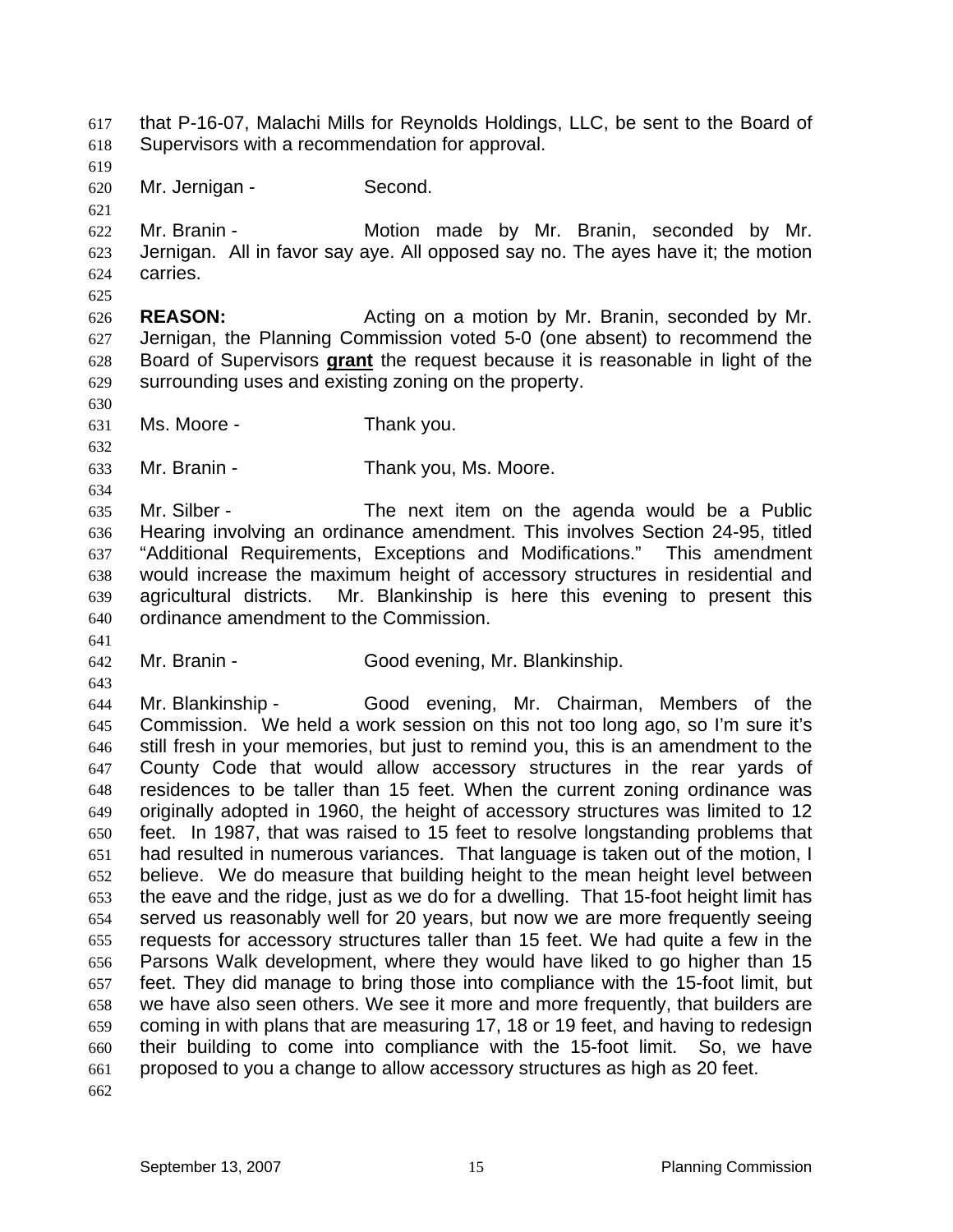We did review the codes of several other local governments. Quite a few of them do not even have a separate limit for accessory structures; it's just the same as the limit for residences. As you see on the slide there, Fairfax County and Hanover County both fall into that category, allowing heights up to 35 feet. In Fairfax, they do require that the building be set back from the property line a distance equal to its height. So, if you have a 35-foot accessory building, it has to be 35 feet from the property line. There is some tradeoff there. But building a 20 foot accessory structure would not pose any problems. Chesterfield County has set the limit at 25 and Prince William at 18. We have proposed this amendment, and you see the only change is at the bottom right-hand corner there where we would be striking the number "15" and inserting the number "20" instead as the height limit for accessory structures in the rear yards of one-family and semidetached dwellings. 663 664 665 666 667 668 669 670 671 672 673 674 675 676 677 678 679 680 681 682 683 684 685 686 687 688 689 690 691 692 693 694 695 696 697 698 699 700 701 702 703 704 705 706 707 708 That really concludes my prepared remarks. I'd be happy to try to answer any questions. Mr. Vanarsdall - What did you say about Parsons Walk? Mr. Blankinship - Parsons Walk was one of the first areas where we saw a lot of detached garages with various uses on a second floor, whether they were game rooms, or storage that people didn't want a pull-down stair, they wanted a full-blown staircase leading up. Mr. Vanarsdall - When they surfaced, it was 12 feet? Mr. Blankinship - Fifteen. Mr. Vanarsdall - I know it's 15 now, but I thought it was 12 then. Mr. Blankinship - No, I'm sorry. It was already 15. Mr. Vanarsdall - So, they didn't have any problem with the pitch of the roof. Mr. Blankinship - They had to redesign a lot of those garages. They originally came in taller and we had to redesign them down to 15. Mr. Vanarsdall - I've been out there and it's a very nice way they fixed it. Mr. Blankinship - Yes sir. Mr. Vanarsdall - The rec room or kids' room, but they can't sleep in it. You can sleep in it, but you can't live in it.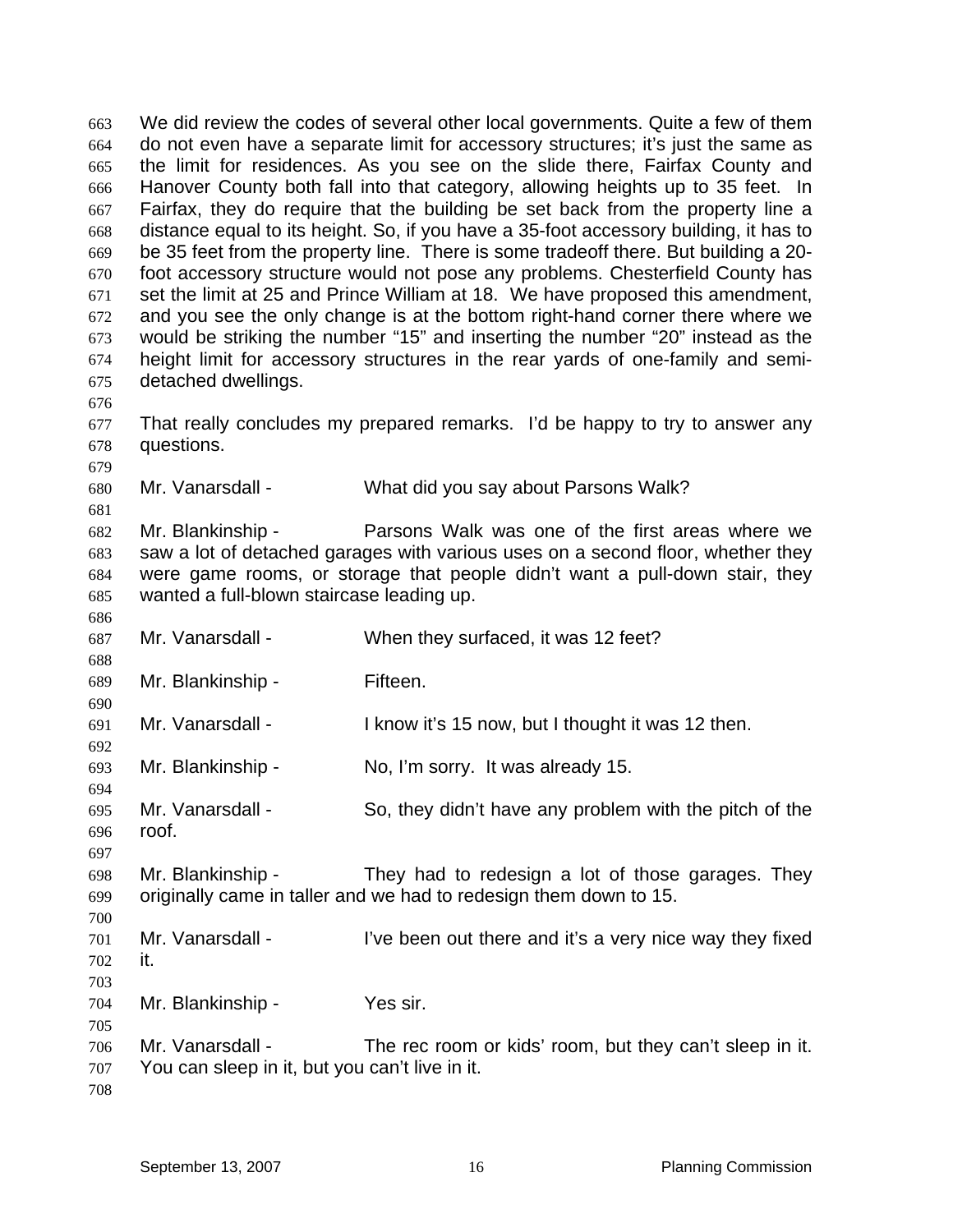Mr. Blankinship - You cannot have a separate dwelling unit in a detached garage, no sir. 709 710 711 712 713 714 715 716 717 718 719 720 721 722 723 724 725 726 727 728 729 730 731 732 733 734 735 736 737 738 739 740 741 742 743 744 745 746 747 748 749 750 751 752 Mr. Vanarsdall - You can't. Mr. Blankinship - You cannot. Mr. Vanarsdall - Inoticed in 24-95, it never mentions the use; it's always the height and something else, setbacks. But there's no use in that section. Mr. Blankinship - Right. The use is regulated in other sections of the Code. The only limitation on the use here is the word, "accessory," which carries with it the definition of "accessory," which has to be something customarily incidental to the primary use. Mr. Jernigan - Now Ben, you said you can't live in them, but they have a bathroom facility and an open space. Were any of those marketed that they said you could have a bed in there? Mr. Blankinship - We haven't caught anybody marketing them that way. You are allowed to have a guesthouse, which cannot have separate facilities for cooking and has to be occupied by guests, which we consider to be people there on a short-term basis, not a regular recurring occupancy. But if you had family coming down from another state or whatever, and they wanted to stay two weeks, it may be convenient to have them in a room in a separate dwelling, and you would want a full bath there, but not separate cooking facilities. You'd still expect them to take their meals in the house. Mr. Vanarsdall - What is the real definition of the "mother-in-law suite"? That's what you just described, isn't it? Mr. Blankinship - Well, our Code does not include any provisions for a mother-in-law suite or the other terms for that same kind of arrangement. We do get a lot of requests for building permits for people wanting to add a suite of rooms that will sort of function as a separate dwelling unit. We work with the applicants so that they can meet their needs without creating something that could easily be converted to a second dwelling unit. Mr. Vanarsdall - "English kitchen," is in a basement, right, that term, "English kitchen." Mrs. Jones - English basement.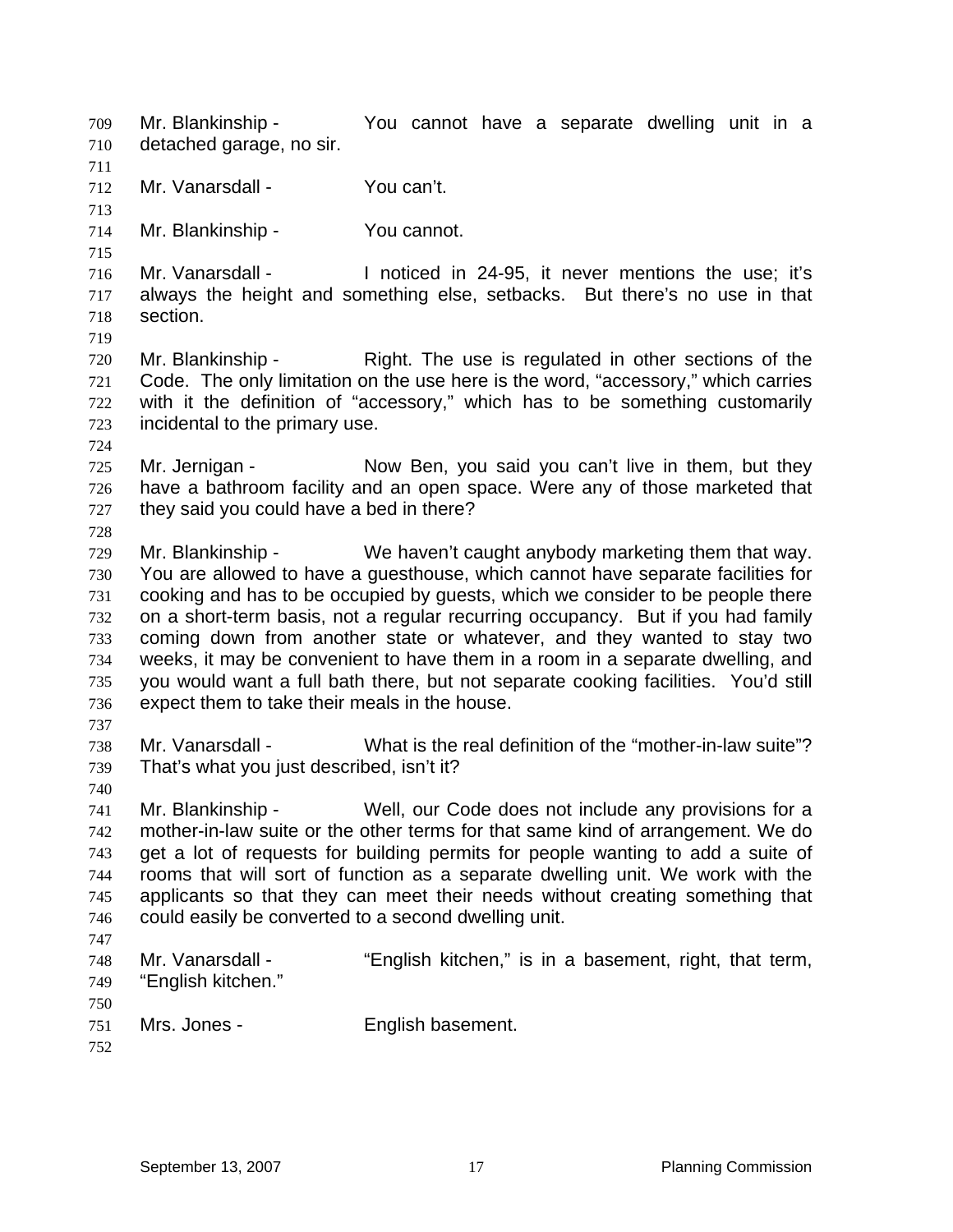Mr. Blankinship - I'm familiar with an English basement, which is a basement that's less than four feet in the ground. An "English kitchen" is not a term I know. 753 754 755

- 756 757 758 Mr. Vanarsdall - The Muster of the state on this, would that affect—Is this going to be grandfathered? Would any of this affect Parsons Walk, for example?
- 760 761 762 Mr. Blankinship - Since it is an increase, there's not really an issue with grandfathering because someone in Parsons Walk could come back and ask for a taller garage.
- 763

768

759

764 765 766 Mr. Vanarsdall - That's what I mean. So, it would have no affect on what we have now.

767 Mr. Blankinship - Right.

769 770 771 772 773 774 775 776 777 Mrs. Jones - Mr. Blankinship, the previous requirements obviously made it very difficult to have a space on a second floor that would be comfortable enough to use on any kind of long-term basis. This will not only meet the aesthetic need for roof pitches, but it does open the question as to whether it will be a more permanent space for whatever it's used for, because it will be a comfortable space, you could have a much taller ceiling. Have you found the requests for these kinds of things have been driven not really from aesthetics, but from use, or is it more the developers would like to have a similar roof pitch to the house that it goes with?

778

779 780 781 782 783 784 785 786 787 788 789 Mr. Blankinship - I think we've had some of both. There are some where I think just the size of the building and the type of roof they want to put on it was driving that. We have a request that's pending right now, waiting for the outcome of this process, where the applicant redesigned a building in order to meet the technical definition that we work with now. They would really like to go back to their previous design, which we were forced to disapprove. They're just waiting to see how this is going to go. I think even staff would agree with the designer of that building that their original design is more attractive, and actually the height that they're looking at is the same; it's just the way roof is designed. It does go both ways. There have been, also, quite a few of these where some sort of use on the second floor is the driving issue.

- 790
- 791 792 793 794 795 Mrs. Jones - Do you feel there's a need to address the correlation between the accessory structures and the residences with which they'll be paired? In other words, we've broken down the ordinance for residential structures based on when homes were built and this kind of thing. Do you see the same need for this?
- 797 Mr. Blankinship - No ma'am, I don't anticipate that.
- 798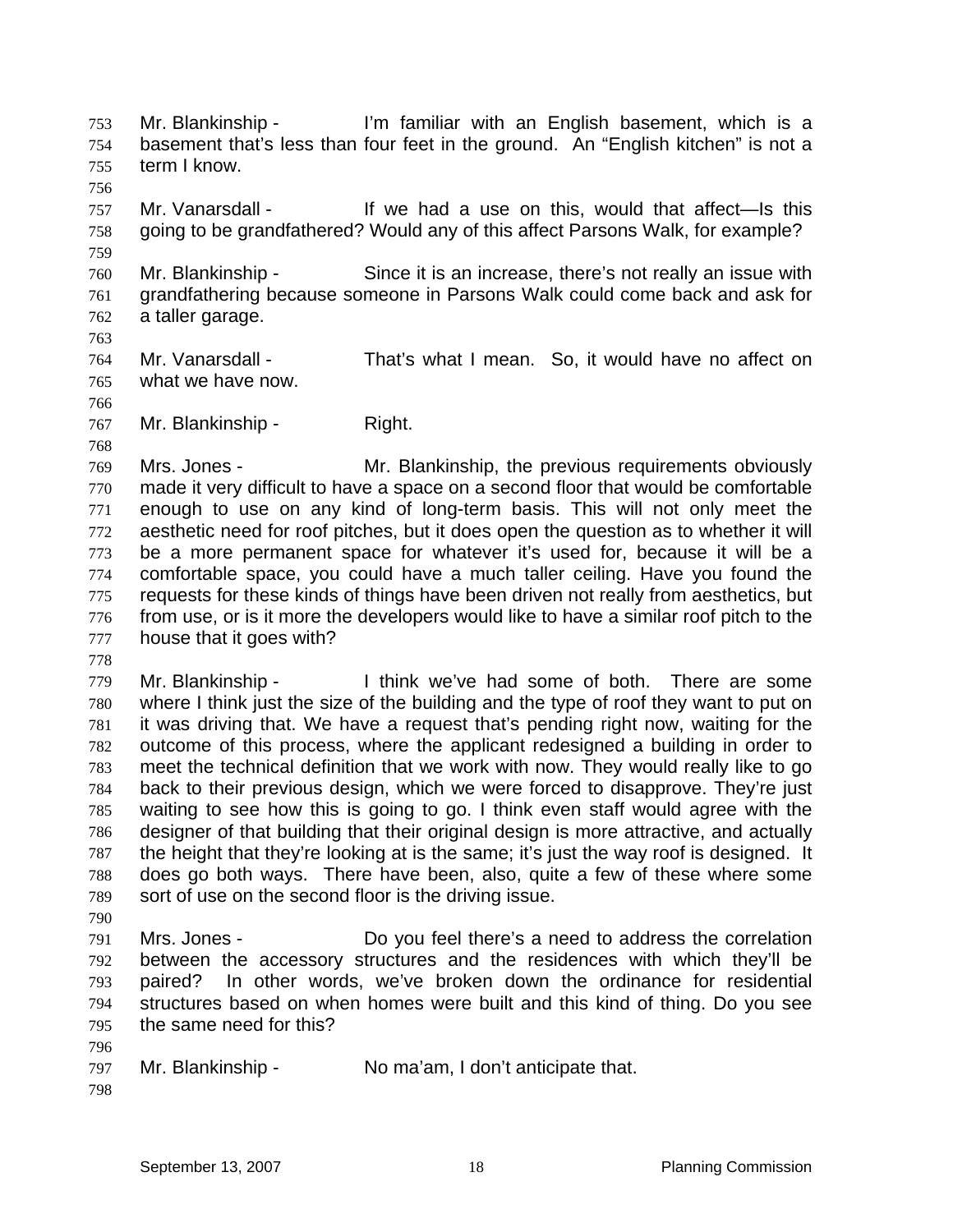Mr. Vanarsdall - I don't know if I understood your question. Could you repeat that? 799 800 801 802 803 804 805 806 807 808 809 810 811 812 813 814 815 816 817 818 819 820 821 822 823 824 825 826 827 828 829 830 831 832 833 834 835 836 837 838 839 840 841 842 843 844 Mrs. Jones - Can you explain the ordinance, the recently changed ordinance for the height of residential dwellings? Mr. Vanarsdall - We raised it five feet. Mr. Blankinship - That's right. That change is by right for any subdivision that was approved after 1960. Mr. Vanarsdall - Right. Mr. Blankinship - For subdivisions approved prior to 1960, what we call "exception lots," they would have to go through the provisional use permit process to get that increased height. Part of their reason for doing that was the older subdivisions tend to have smaller homes, and the concern was that you might have two smaller, modest homes and in between them, someone would build something 40-feet tall that would be out of character with the neighborhood. I think Mrs. Jones is asking if we're concerned with the same thing here. There is a limitation on the Code that all the accessory structures in a rear yard are limited to 30% of the required rear yard area for the zoning district. I think that makes us comfortable that we're not going to see substantially larger accessory structures because that limit is not going to change. Mrs. Jones - **Just taller.** Mr. Blankinship - Right. Mr. Vanarsdall - Are you aware of what Sheds USA have on the market now, these big buildings that would be 20 feet or more, depending upon what the foundation is? It looks like you could live in them if you fixed them the way you wanted them. Are you aware of those? Mr. Blankinship - I have seen brochures and so forth. Mr. Vanarsdall - The Showed you one tonight. Mr. Blankinship - Yes sir. Mr. Vanarsdall - I think that's why you'll find Prince Williams' was 18 feet. I'm surprised that Fairfax was 25 feet. These are these buildings that are very tall and they have steps in them. It can have an upstairs and downstairs. Mr. Branin - **Does anyone else have any other questions for Mr.** Blankinship?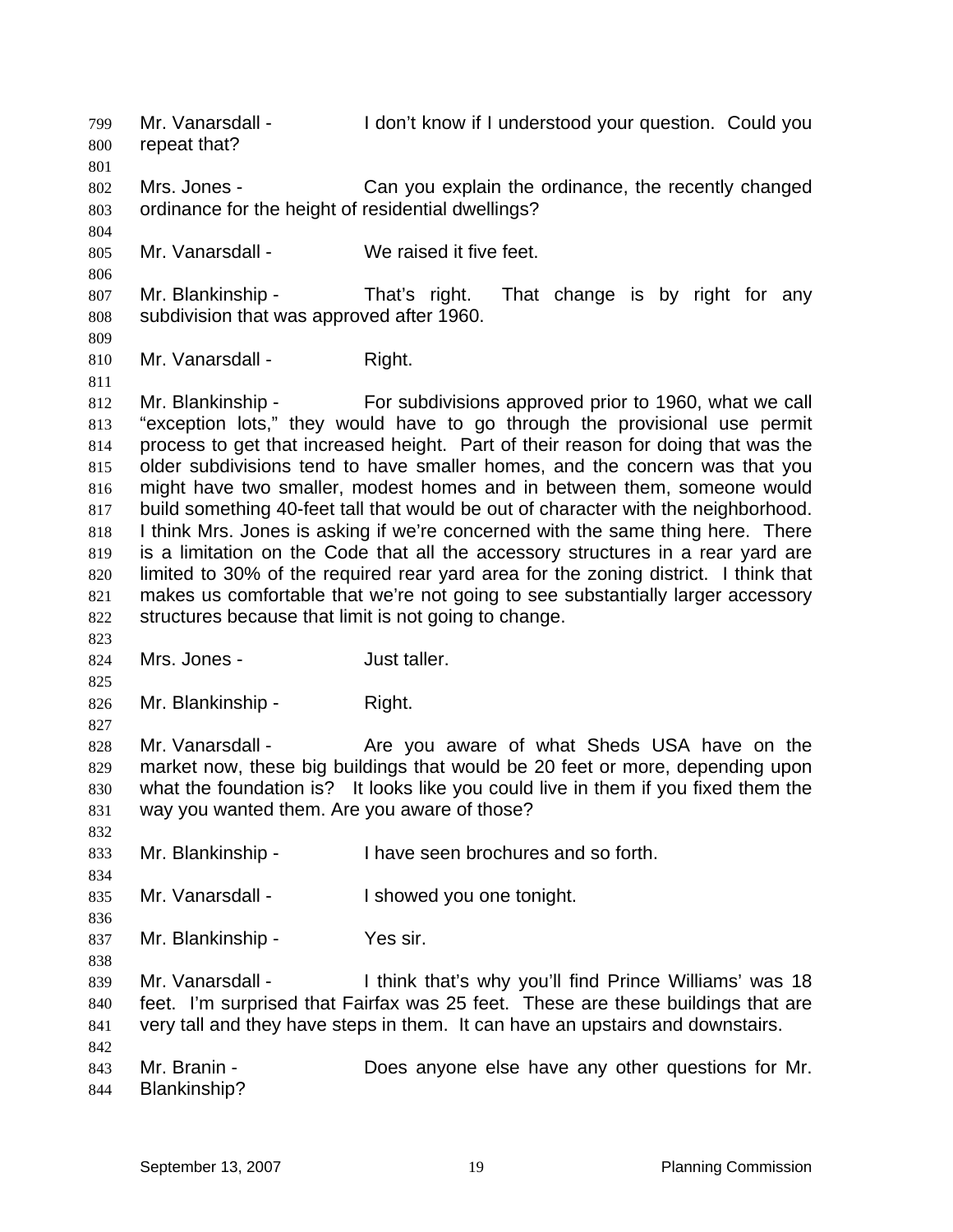845 846 847 848 849 850 851 852 853 854 855 856 857 858 859 860 861 862 863 864 865 866 867 868 869 870 871 872 873 874 875 876 877 878 879 880 881 882 883 884 885 886 887 888 889 890 Mr. Jernigan - **Are you finished?** Mr. Vanarsdall - I've finished with that part. I have a concern with it, and have ever since it was brought up here that we were going to have this. I have a concern. I would like to see something on here that says that it's not for living purposes, or not a dwelling or something. Mr. Silber - Just to clarify and emphasize, that restriction is already in the Code. Mr. Vanarsdall - I talked to Charlie Craddock, who is here tonight. I don't think he had a problem with that, if it was on there. Of course, it would be up to my colleagues whether we did that or not. Maybe he'll speak at the public part. Mr. Branin - Mr. Secretary, would you like to address that? Mr. Silber - Ithink, Mr. Vanarsdall, your concern is that by raising the height of these accessory structures, it may tend to lend itself to people living in these units. I don't think there'll be any difficulty recommending to the Board of Supervisors that language be added to this amendment to emphasize or reemphasize the fact that these are not intended to be residential dwelling units, because in the single-family district, you can only have one dwelling unit. I think what Mr. Blankinship was saying is the ordinance already addresses that through the definitions and through the reference that these are single-family districts and, in fact, can only have a single-family residence. Mr. Vanarsdall - Right. Mr. Silber - The Commission-Mr. Vanarsdall - The My only reasoning—If it was on here, that's reinforcing it. My only reason for that is that this is going to be something new when the Board passes it and it goes into effect. And people looking at this are going to see that. If people are looking for it to live in it, that's going to pop up immediately. So, although it's already in the other portion of the ordinance, it could be on here and it wouldn't hurt anything. Mr. Silber - We would somehow, Mr. Blankinship, have to craft some language because there are references in the single-family zoning district that deal with accessory uses, and you mentioned one before as living quarters are permitted, but they cannot have kitchens. Living quarters, are—If you're employed on the premises. A guesthouse is if you're there for a short time with no kitchen. We would somehow have to address these other accessory uses that are permitted in the single-family districts. If this is what the Planning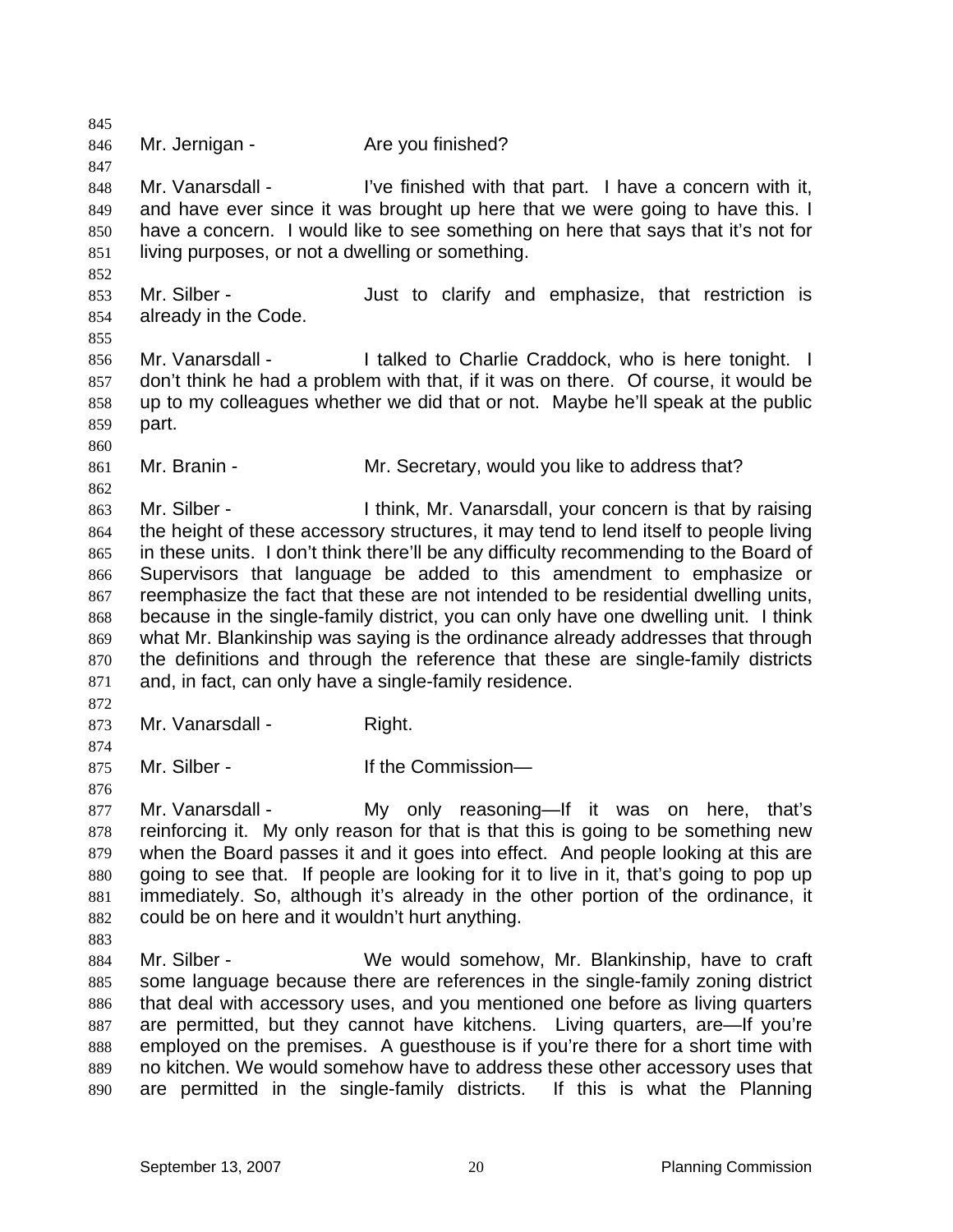Commission recommends, and if this is what the Board wants, we need to deal with a couple of the sections beside just this one section on accessory uses. Mr. Blankinship, did you have a different way you think that would be addressed? 891 892 893 894 895 896 897 898 899 900 901 902 903 904 905 906 907 908 909 910 911 912 913 914 915 916 917 918 919 920 921 922 923 924 925 926 927 928 929 930 931 932 933 934 935 936 Mr. Blankinship - That's more or less the lines I was thinking along, yes sir. Mr. Vanarsdall - Mr. Blankinship is very familiar with that, because we had one citizen that took the stove out and put it back so many times it wore out the stove. He had to take it back to Sears and get another model. In fact, the last time Ben called on him, he said, "Can you put this stove on wheels, because I know the next time I come back, it won't be there." Mr. Blankinship - It is an issue we struggle with quite frequently. Mr. Branin - **Does anyone else have any other questions for Mr.** Blankinship? Mr. Archer - Either Mr. Blankinship or Mr. Silber. As a rule, when we make modifications to the Code, do we always make an effort to make sure that we're not redundant with language? I understand what Mr. Vanarsdall is saying. If we state this in this ordinance, then it'll stand out and people will understand it as soon as they read it. But if we don't, then they may not go back and read the part of the ordinance that's already applicable. Do we always try not to be redundant when we add language? Mr. Silber - Not necessarily. I think the Code repeats language in different areas of the Code, so I don't have a problem, necessarily, doing that, repeating it so it can be picked up in a number of different places. I think we just have to be careful that we're not committing to something that we later don't want to commit to. The Code right now is somewhat cumbersome because it does reference single-family uses, yet it allows living quarters for persons employed on the premises, it allows guesthouses. So, it's not just as simple as you might think just to say these accessory uses cannot be used for a residential purpose, because we have to make sure that it still fits with the other Code sections. But from a redundancy standpoint, Mr. Archer, I don't have a problem. Mr. Archer - Not a problem. Okay. Mr. Blankinship - We generally prefer a cross-reference rather than just repeating— Mr. Archer - **Just repeating it, right.** Mr. Blankinship - — — — — — the language that's in another section.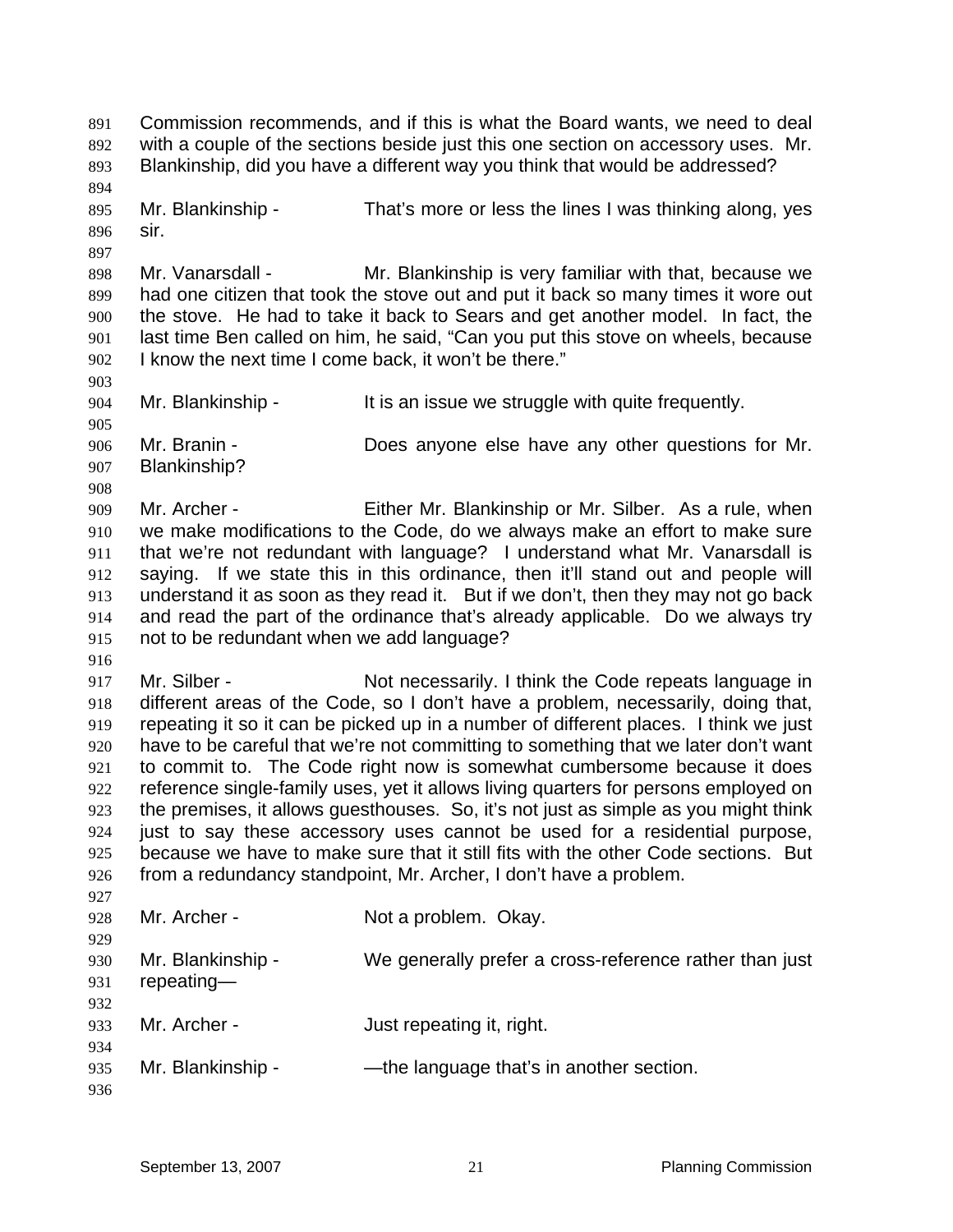Mr. Branin - Anyone else? Ladies and gentlemen, I know you've been just excited to listen to this possibility, the change of this Code. This is a public hearing, so I'm going to open the floor up. Does anyone have any comments or questions? None? Okay. I'm not going to ask twice. Well, with that, Mr. Secretary, we should move for a motion? 937 938 939 940 941

943 944 945 946 947 Mr. Silber - Yes. As the Chairman indicated, this is a public hearing and it sounds like there are no comments. At this point, the Commission can send this forward with your recommendation for approval. If you want to add something, that would be acceptable. If you want to further study or evaluate this, a deferral is always a possibility as well.

949 950 951 952 Mr. Vanarsdall - I make a motion to go forward with it to the Board of Supervisors as it is with the 20-feet height, going from 15 to 20. I would like to add the language. I don't know how we word this, just that you can't make it a permanent resident's or even a resident's period. Motion.

954 Mr. Jernigan - Second.

956 957 958 Mr. Branin - **Motion was made by Mr. Vanarsdall, seconded by Mr.** Jernigan. All in favor say aye. All opposed say no. The ayes have it; the motion carries. Mr. Blankinship, thank you for your time, sir.

960 Mr. Blankinship - Thank you.

962 963 Mr. Silber - The first rezoning request this evening is in the Fairfield District.

964

942

948

953

955

959

961

## 965 *Deferred from the August 9, 2007 Meeting.*

966 967 968 969 970 971 972 973 974 975 976 977 **C-29C-07 Caroline L. Nadal for Creighton & Laburnum LLC**: Request to conditionally rezone from A-1 Agricultural District, B-2C Business District (Conditional) and M-1C Light Industrial District (Conditional) to B-2C Business District (Conditional) and M-1C Light Industrial District (Conditional), Parcels 807-730-9116, 808-730-6309, -4825, -3946, -3162, -2377 and -6227, containing approximately 27.04 acres (B-2C 7.37 ac; M-1C 19.67 ac), located at the northwest intersection of N. Laburnum Avenue and Creighton Road. The applicant proposes retail and office/service uses. The uses will be controlled by zoning ordinance regulations and proffered conditions. The Land Use Plan recommends Office/Service, Suburban Residential 1, 1.0 to 2.4 units net density per acre, and Environmental Protection Area. The site is in the Airport Safety Overlay District.

978

979 980 981 Mr. Branin - The State of the anyone in opposition to C-29C-07, Caroline L. Nadal for Creighton & Laburnum LLC? No one? Good evening, Mr. Tyson.

982

Mr. Tyson - Thank you Mr. Chairman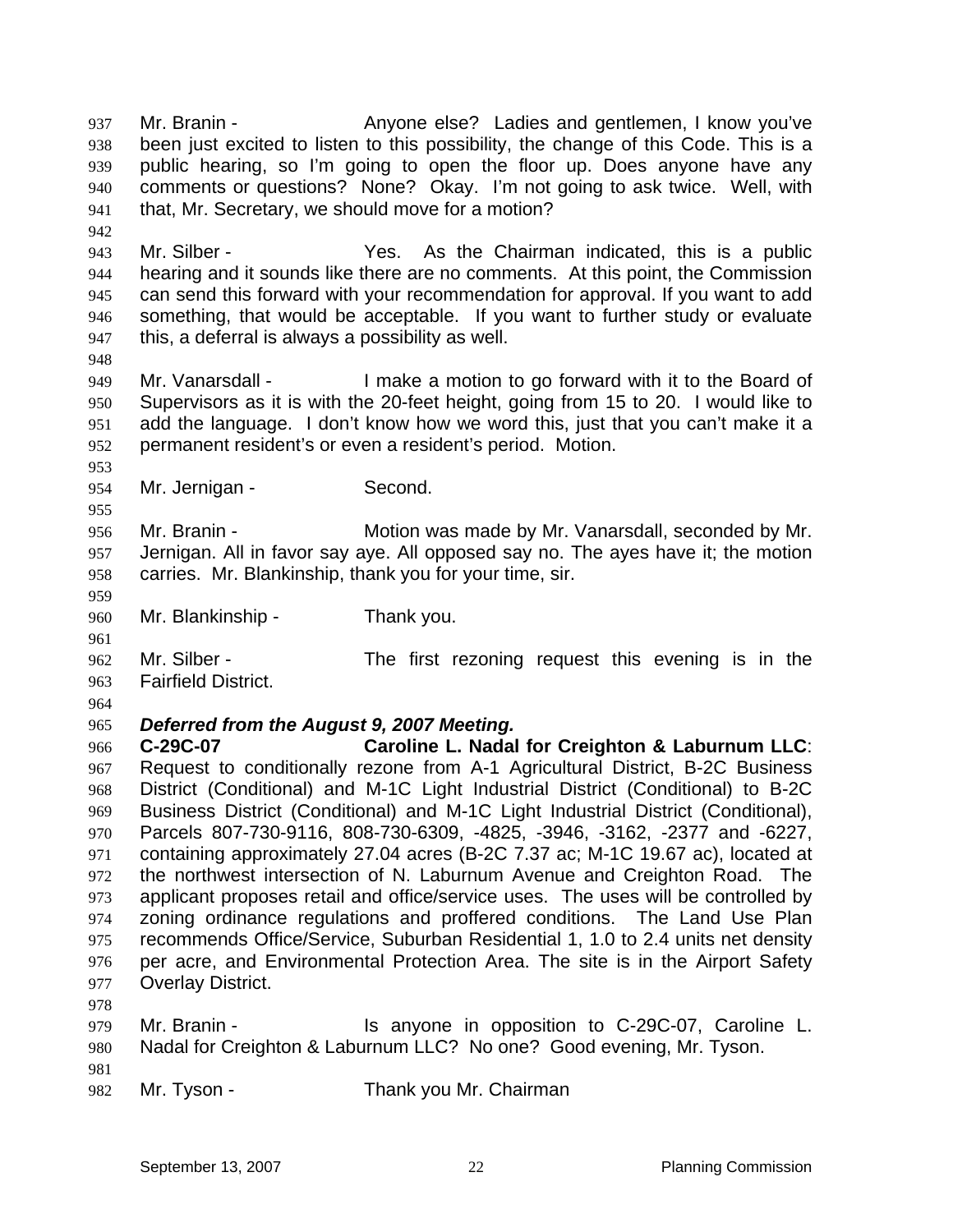984 985 The subject site is located at the intersection of Creighton Road and Laburnum Avenue.

987 988 989 The applicant is proposing to rezone the property to permit development of an office/service development and a retail center. No prospective tenants have been identified by the applicant at this time.

990

983

986

991 992 993 994 995 996 The 2010 Land Use Plan calls for Office/Service, Environmental Protection Area, and a very small portion of Suburban Residential 1 land uses at this site. The proposed office/service use is in general conformance with the recommendations of the Land Use Plan. The proposed retail use is not supported by the Plan; however, a portion of the site proposed for the retail center is already zoned for the use.

997

998 999 1000 1001 1002 The applicant has proffered a conceptual plan showing three buildings devoted to retail uses along the Laburnum Avenue frontage. A pad site for future development is also located along this frontage. Two entrances to the site would be provided from Laburnum Avenue. Two entrances would also be provided along Creighton Road.

1003

1004 1005 1006 1007 1008 1009 1010 1011 The applicant is also proposing office/service uses for the site, and they would be contained within buildings located along a spine road and in multi-tenant buildings around a BMP interior to the site. According to the applicant, it is their intent that two of the office buildings would contain only office space with no ancillary warehousing or storage space, but they have not proffered that condition and have indicated they wish to remain flexible based on market conditions. The remaining spaces would contain a mixture of office space and accessory storage and warehousing accessible via roll-up doors.

1012

1013 1014 1015 1016 1017 1018 1019 1020 In 1990, the subject property was rezoned from A-1 to M-1C and B-2C via case C-106C-89. The proffers accepted with that case limit the M-1C property to Office/Service District uses and the development standards therein. The proffers proposed by the applicant in the current case would also limit the uses to those permitted in the O/S district, but would not require the loading areas for warehousing and storage spaces to be concealed from adjacent properties through either a courtyard design or a wing wall, as is required in the office/service districts.

1021

1022 1023 1024 1025 1026 1027 The applicant would also increase the amount of area devoted to retail uses by extending the current B-2C portion southeastward along Laburnum Avenue to the corner with Creighton Road. The applicant has proffered a prohibition on a number of potentially incompatible retail uses, has restricted the building heights in the B-2C portion of the site to 35 feet, and has limited the signage permitted to monumental-style signs no more than 8 feet in height.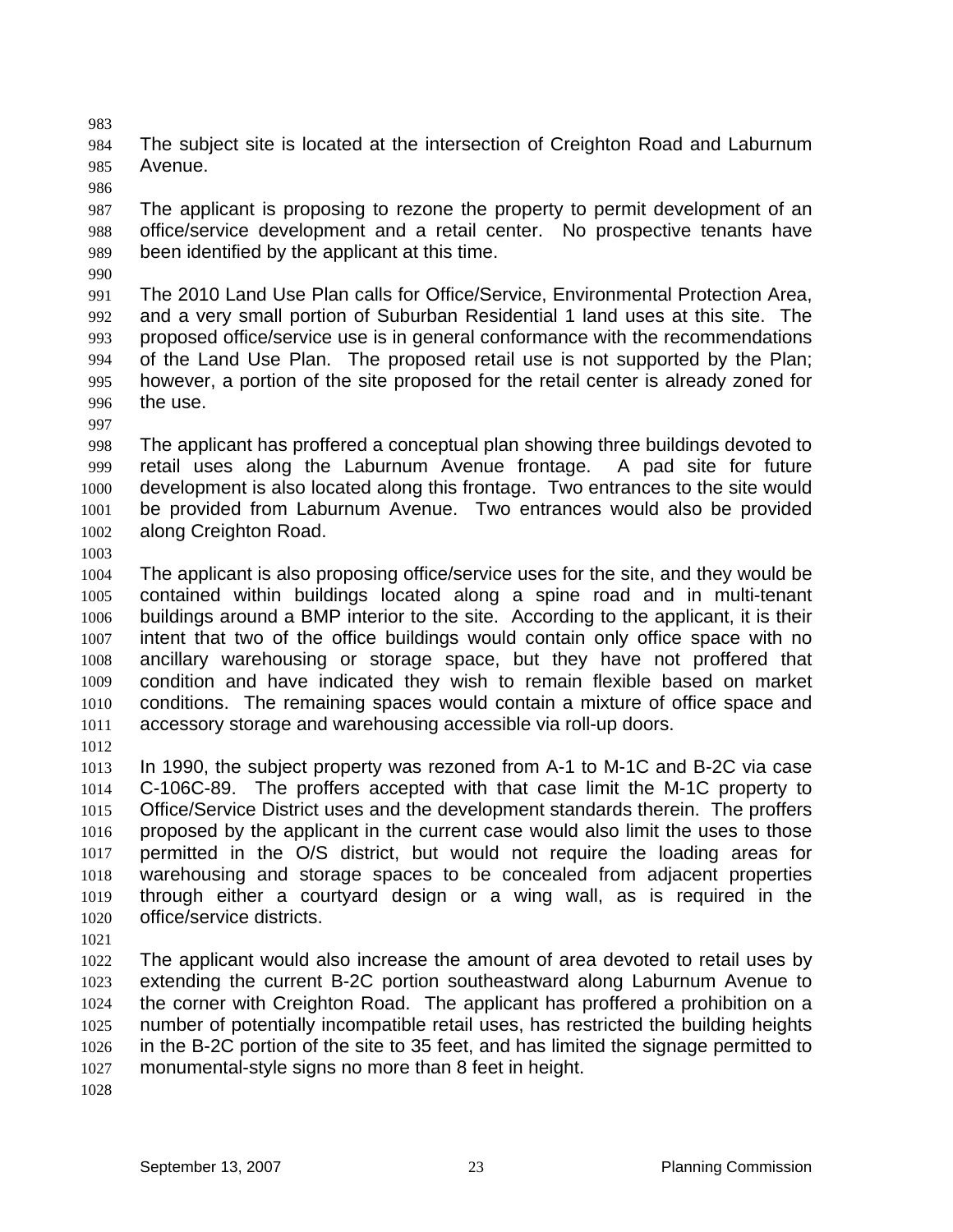- The applicant has proffered the buildings would be substantially similar to those depicted in these elevations. Building materials would be primarily brick, splitfaced block, stone, and EIFS. All four sides of all buildings would be similar in materials. The office/service buildings would contain access doors to the storage spaces. 1029 1030 1031 1032 1033
- 1034

1035 1036 1037 Other proffers relating to lighting, screening of HVAC and mechanical equipment, aerated BMP's, sidewalks, and a proffered landscape and lighting plan to be submitted at the time of Plan of Development are also pending.

1038

1039 1040 1041 1042 The intent of the Office/Service zoning classification is to provide office/service and retail uses in a cohesive and unified manner. While the applicant has made some progress toward realizing this, staff remains concerned the applicant's conceptual site plan fails to take advantage of the site's potential.

1043

1044 1045 1046 1047 1048 1049 1050 1051 1052 For instance, staff would recommend pulling the retail spaces closer to Laburnum Avenue. Currently, the applicant is showing four rows of parking between the street and the storefronts. Staff would recommend moving some of this parking to the rear of the buildings and creating buildings with two frontages. The central area could then be developed into a hub for both tenants and customers. The applicant has already shown a pedestrian network on the concept plan and staff supports this effort; however, more sensitive treatment of the interior of the site could create a courtyard space where shoppers, tenants, and clients could dine or interact.

1053

1054 1055 1056 1057 1058 Staff is also concerned that only the retail portion of the site may be developed, contributing to a deficit in office space in this portion of the County. For that reason, staff has recommended a phasing plan be developed for the site. This would also further the intent of the Office/Service district by ensuring a mixture of uses that can support each other on the property.

1059

1060 1061 1062 1063 1064 1065 1066 1067 1068 The proposed zoning and uses are generally consistent with the land use designations contained in the Plan, and some of the uses are actually already permitted on the site. Both commercial and residential development activity is taking place in the vicinity, and the site presents a good opportunity to provide a mixture of uses in a unified, cohesive, coordinated setting. The applicant has addressed several of the staff concerns as expressed in the staff report; however, issues related to site design and building configuration and phasing of the development remain. Pending resolution of these issues, staff recommends deferral of this request.

1069

1072

1070 1071 I'd be happy to answer any questions you might have. The applicant's attorney and the applicant are also here as well.

1073 1074 Mr. Branin - Thank you, Mr. Tyson. Does anybody have any questions for Mr. Tyson? Mr. Archer, would you like to hear from the applicant?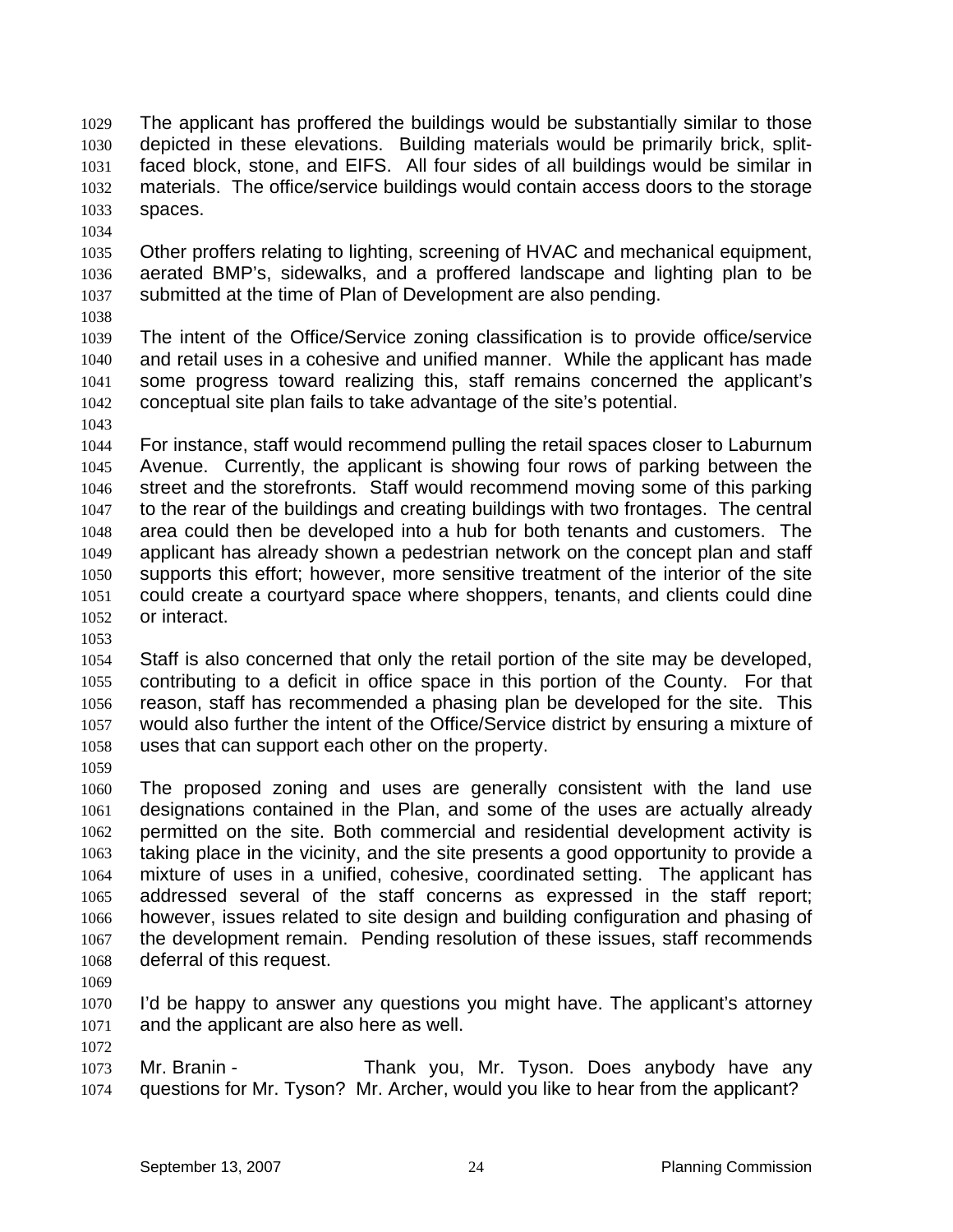1075 1076 1077 1078 1079 1080 1081 1082 1083 1084 1085 1086 1087 1088 1089 1090 1091 1092 1093 1094 1095 1096 1097 1098 1099 1100 1101 1102 1103 1104 1105 1106 1107 1108 1109 1110 1111 1112 1113 1114 Mr. Archer - Think we need to, Mr. Chairman. Mr. Branin - Chay. If the applicant would come forward and state your name for the record. Ms. Nadal - Good evening, Mr. Chairman, Members of the Commission. My name is Caroline Nadal. I am here on behalf of the applicant, Creighton & Laburnum, LLC. Mr. Branin - Good evening, Ms. Nadal. Ms. Nadal - The Music of If you'll give me just a moment, I will get my presentation together. I'd like to speak to just a couple of things overall about this development that I would like to highlight, and then I'll turn to the specific issues that staff has raised as points where they don't believe we've quite reached their goals with respect to the site. First of all, I'd like to say that we have worked extremely hard with the community and with the staff to develop this site in such a way that it is open, it is attractive, it is inviting, and it cohesively works. Per staff's recommendations, we have worked very closely with Mr. Tyson to open up the development, to have it be an inviting area. We do plan to make this a focal point between the two developments in order to facilitate the traffic between both the office/service portion and the retail portion. We've also worked very closely with the community to address their concerns. We had two community meetings and the community's concerns involved a previous request we had for 24-hour use, as well as, some questions about what the site would ultimately look like. We have managed to address the community's concerns. The community is happy with the proposed development, and even the president of the Mitcheltree Civic Association expressed his support at the last community meeting for this development. The site is already zoned to do most of what we want to do with it. There are a number of proffered conditions that exist on the site currently. However, with the proposed proffered site plan and elevations, this is going to carry this development to a far superior quality than the way it's currently proffered. I think that staff and Mr. Archer and the community would all agree that what we're

1115 1116 1117

1118 1119 In addition, as Mr. Tyson mentioned, this is consistent to the extent we're showing office/service. It's consistent with the Land Use Plan. It's already zoned

than the way it's currently zoned.

proposing tonight is going to serve the community and the County a lot better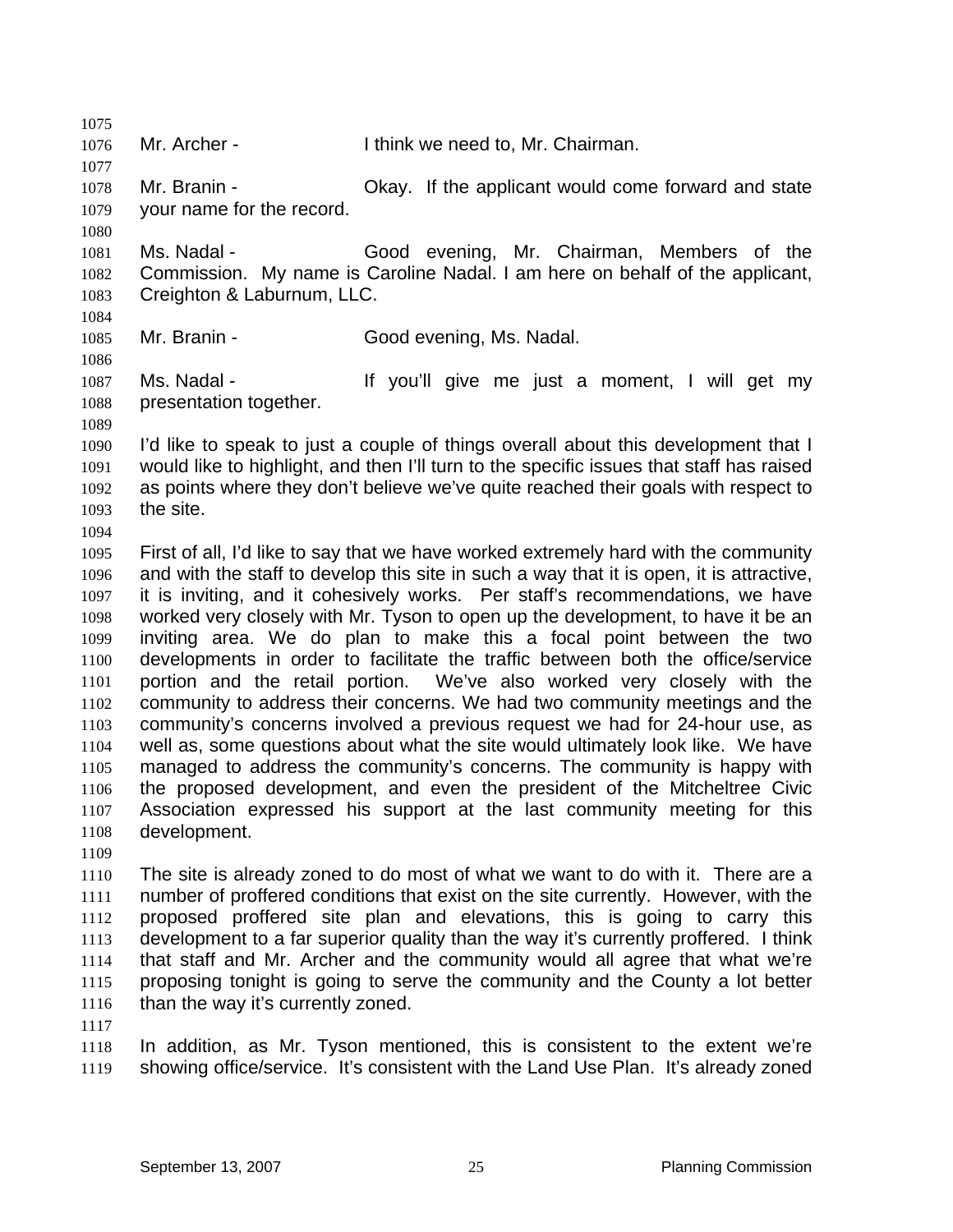for retail; however, all three corners of the site at Creighton and Laburnum are already zoned retail. So, it's a natural retail corner. 1120 1121

1122

1123 1124 1125 1126 1127 1128 1129 1130 1131 I have a couple of points to make with respect to Mr. Tyson's comments. Let me start with the location of the retail buildings. Staff has asked us to pull those forward. First I'd like to point out that it's not a very large site. It's approximately seven acres that we're zoning commercial. There is a lot of frontage along Laburnum Avenue, so the four rows of parking aren't too terribly deep, and certainly much less deep than what is catty-corner on the other corner of Creighton and Laburnum, which is Mr. Gelletly site. That retail sits much farther back on the site than what we're proposing, so this is above and beyond what's already out there.

1132

1133 1134 1135 1136 1137 1138 1139 1140 1141 1142 1143 1144 1145 1146 1147 1148 1149 In addition, just a couple of marketing concerns with respect to pulling your retail all the way up to the front and having dual entrances in the front and the back. First of all, we want to invite the customers to enter through the front door with one entrance. That is facilitated by the way we've got the site plans set up now. If we pull them forward and have a dual entrance, that does create—We're proposing smaller retail uses here, and that creates a problem with smaller retail users. First of all, whenever you have two entrances to a retail facility, that creates security issues for the store. They now have to monitor two entrances into the store, in the rear and the front. In addition, a lot of the types of users that we would be looking to have might not lend itself to front and back entrances. If you think, for example, a dry cleaner who potentially go into the site, they need that back area for their work purposes. We are concerned that by pulling them forward and proffering a site plan that way, that we're going to limit ourselves in attracting users to the site. There is already a site right across the way where the retail is set much farther back. We've certainly pulled it a lot more forward than what our neighbor is doing. With four rows of parking, it's not this big sea of parking that is an eyesore to the site.

1150

1151 1152 1153 1154 1155 1156 1157 1158 1159 In addition, one thing about staff's comment on the smaller buildings that we intend to use for more of the traditional office uses, as you can see, the site plan doesn't show loading areas. I believe staff was simply concerned that there would be loading areas, rollup doors that would be visible to adjacent properties or within the site itself. We have proffered screening that any rollup doors would be screened from roadways or adjacent residential, so while it is not our intent to use those for anything other than traditional office uses, we're trying to maintain a little bit of flexibility there. In addition, there are office/service users that don't require rollup doors and we would put those users in those buildings.

1160

1161 1162 1163 1164 1165 Finally, I'd like to speak to the phasing issue that Mr. Tyson mentioned. This is not a huge development. I think the phasing argument works when you have a large development with different uses and that there is a concern—and I think a valid concern—that a part of that site is going to sit vacant for a significant period of time. With this site, the phasing doesn't work. It would upset the natural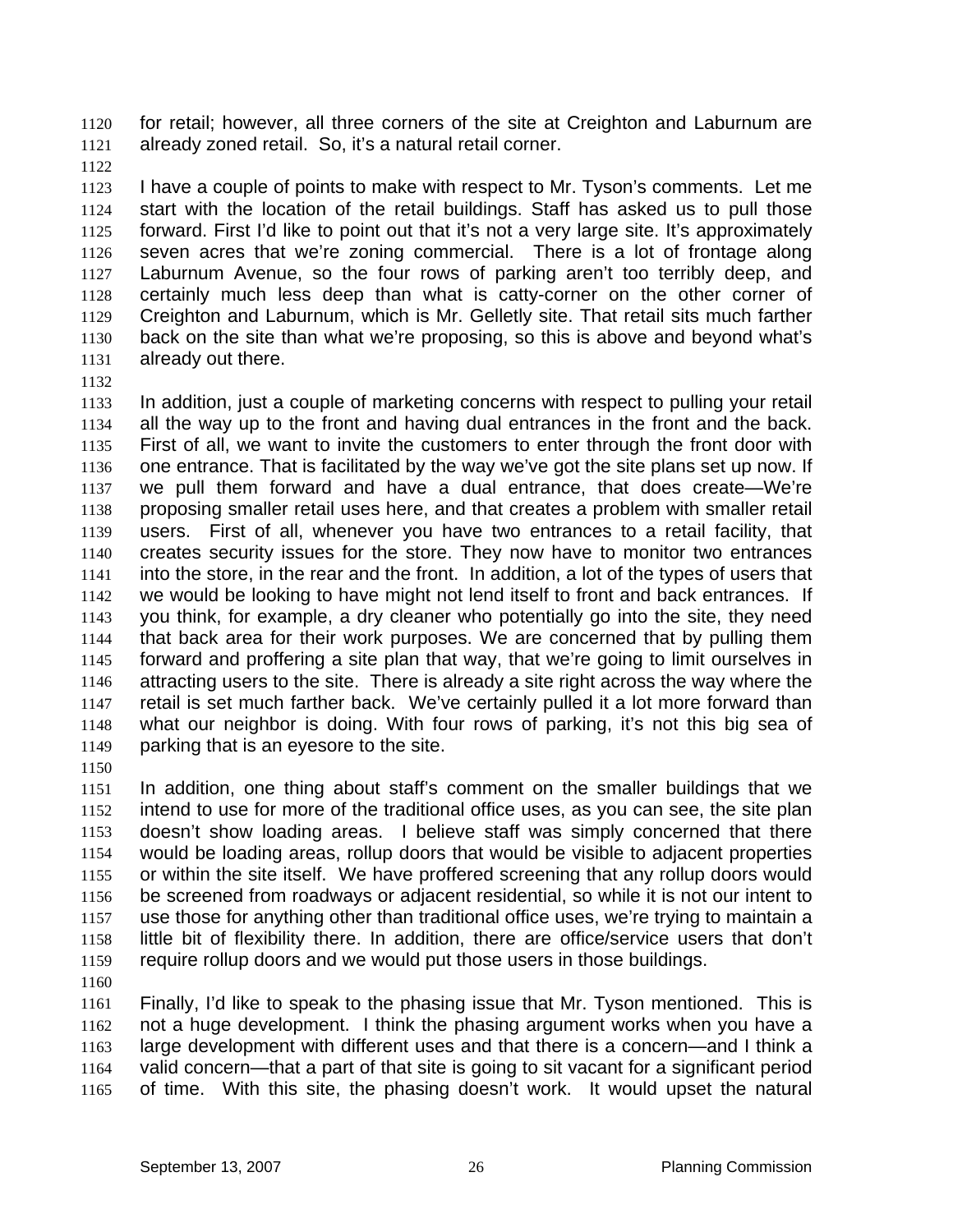marketability of the site. While it's certainly true that we're probably going to be putting in the retail portion of the development first, we're hoping that the retail helps, and it should draw in the office/service users. We would be limiting ourselves by having a proffer saying something like we could only build out 60% or whatever of our retail, and then we'd have to build a third of our office/service. If we don't have users yet, that could halt the entire development. The bottom line is, the applicant and the owner of the property is the party with the most interest in developing the entire site. While we're not willing to commit in a proffer that we will phase in the development, I can assure you that there's no party in this room that is more interested in having this entire site developed than the applicant. I'm happy to take your questions. 1166 1167 1168 1169 1170 1171 1172 1173 1174 1175 1176 1177 1178 1179 1180 1181 1182 1183 1184 1185 1186 1187 1188 1189 1190 1191 1192 1193 1194 1195 1196 1197 1198 1199 1200 1201 1202 1203 1204 1205 1206 1207 1208 1209 1210 1211 Mr. Branin - Thank you, Ms. Nadal. Mr. Archer, do you have any questions for Ms. Nadal? Mr. Archer - I certainly do. Mr. Branin - You know, I kind of thought you may. Mr. Archer - Ms. Nadal, you and I have discussed this quite a bit. At this point in time, we don't have any potential users, is that correct? Ms. Nadal - Not at this time. Mr. Archer - The other thing I need to mention, I believe, I think the Gelletly property that sits catty-corner across from this has some undeveloped outparcels that create that lag in front, instead of parking spaces. Ms. Nadal - That is true. I understand that there are undeveloped outparcels. Mr. Archer - This is tough. And the reason it is, is because in listening to Mr. Tyson's staff report, and the discussions that I've had with him, and you, too, we really think that this project is one that's doable. The problem is there are too many unanswered things that we don't know about. What you're asking us to do is sort of leave it open so that when these potential, would-be tenants come along, they'll be able to fit into whatever space happens to be available at the time. And that's a little frightening. So that the rest of the Commissioners know, initially, there was a Wawa that was scheduled for the corner. That was pulled back rather abruptly at the neighborhood meeting because it wouldn't fly. The initial neighborhood meeting was kind of long and well attended. I think we have satisfied the communities, that they would not be opposed to the site being developed. I believe at the second meeting, which I couldn't attend because I was out of town, only two people showed up. They were the heads of the two civic associations that were involved in this. They apparently have approved development for the site. But they don't, as we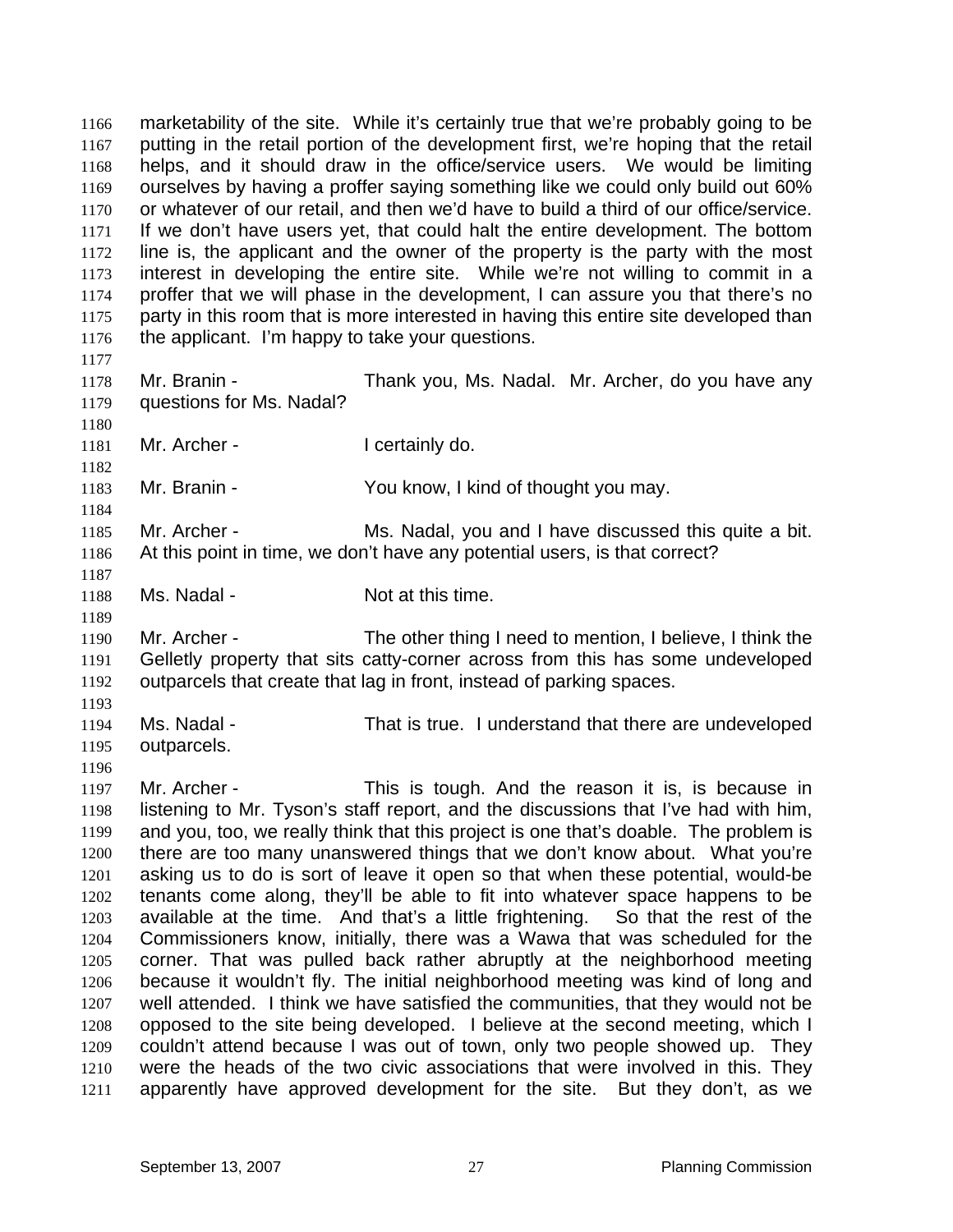don't—We don't know what the physical capability of the site is going to be without a site plan that is, as Mr. Tyson said, either a phasing plan or one that provides a little bit more detail. We don't have that right now. I don't know how to get around it. 1212 1213 1214 1215

- 1217 1218 1219 1220 1221 1222 1223 1224 Ms. Nadal - I'd like to address a couple of those things. I really don't think that there are that many outstanding or unanswered issues. That is exactly why we proffered a site plan so that this site will develop in substantial conformance with this plan. Our unanswered question is who are the users? Well, that's the chicken and egg question, what we need to get the zoning, to get the users. Everybody wants to know who the users are when you're going through the zoning. That's what we're here. We do want to get the users. Like I said, we are absolutely, 100% committed to filling up this site with quality users.
- 1226 1227 1228 1229 1230 1231 1232 1233 1234 Mr. Archer - I don't doubt that at all, Ms. Nadal. I think what you're telling us, you're telling us in good faith. It's just that it's a huge unknown that I don't think Mr. Tyson feels comfortable with. At that rate, I wouldn't feel comfortable passing this along to the Board because I think the same questions would come up at the time it got to that level. We need to try to work through this so that we can at least be close to where we think we're going to go before we move it. As it stands now, without having any known users, and without a phasing plan, we're just sort of at the mercy of whoever comes in there first as to how we go forward with this site.
- 1235

1238

1240

1242

1216

1225

1236 1237 Also, as was indicated in the staff report, a traffic impact study needs to be completed.

- 1239 Ms. Nadal - The Manus of the has been.
- 1241 Mr. Archer - The It has been?

1243 Ms. Nadal - The Yes.

- 1244
- 1245 Mr. Archer - The Has it been submitted?
- 1246 1247 Ms. Nadal - Yes. Actually, our site plan addresses the issues that are raised in that.
- 1248

1249 1250 1251 1252 1253 1254 1255 Mr. Archer - Chay. It's not unusual for us to have phasing plans. We don't like to use it as a tool to try and tie up the property, but it's not unusual for us to have phasing plans. They have worked before and worked quite well. Sometimes development might take a little longer, but in this particular instance, we have absolutely no idea who's going to come in. I know that happens a lot, but this particular corner is one that portends for good things, I think, for that particular area.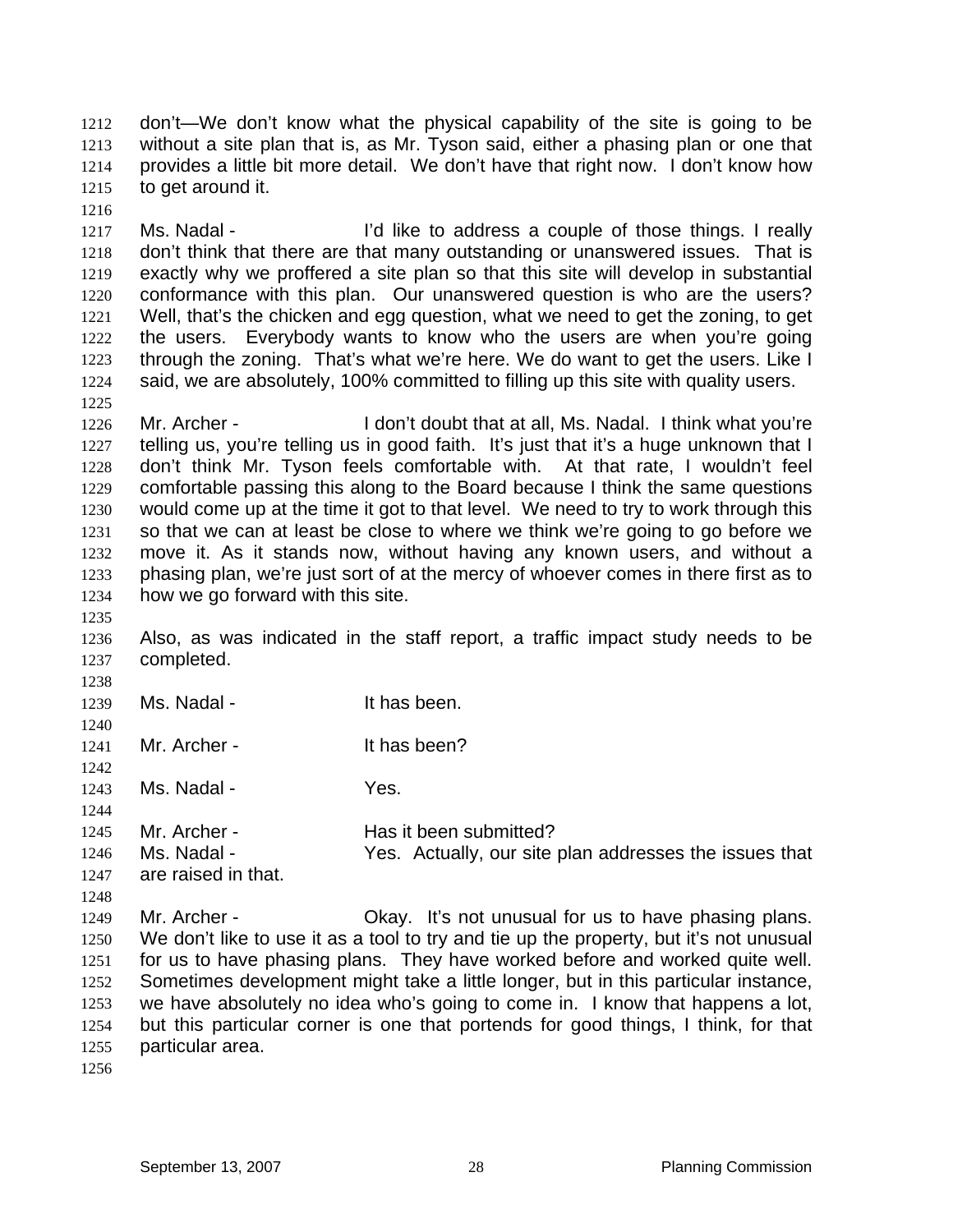Ms. Nadal - I think it does. I think we've given you that, I really do. With the site plan, with the elevations, with the proffers I think we've given the County a lot without a user. Sometimes these things go through and we don't know who the users are. 1257 1258 1259 1260 1261 1262 1263 1264 1265 1266 1267 1268 1269 1270 1271 1272 1273 1274 1275 1276 1277 1278 1279 1280 1281 1282 1283 1284 1285 1286 1287 1288 1289 1290 1291 1292 1293 1294 1295 1296 1297 1298 1299 1300 1301 1302 Mr. Archer - I'm not blaming you. I think at this point, for me to want to pass this along to the Board as a recommendation for approval, it's just a little bit sketchy. I think with some more time, working with staff, you might be able to come up with a plan that is a little bit more amenable. We may not get everything that we want, but by the same token, you probably won't either. Here's what I'm going to recommend, and you and I talked about it. We don't want to move this with a recommendation for denial. Ms. Nadal - Please no, please. Mr. Archer - I think that there is a lot of this that can be done and I think we should defer it at least another 30 days, if not 60, to see if we can't come closer to the point where staff can make a recommendation. I don't want to make a recommendation to the Board without their recommendation. I don't think that would be wise to do. Ms. Nadal - Think we can all agree— Mr. Archer - Because you'd be up against the same thing at the next meeting that you are now. Ms. Nadal - I think we can all agree that at the end of the day, everybody's going to get a better development with this case, as opposed to what is currently on the books with respect to the zoning. Mr. Archer - I'm certainly not trying to cast any reflection on the way that you've worked this, because I think you've done well. The first neighborhood meeting was kind of difficult, and I can understand that. I don't think we're at the point now where I can make a recommendation for approval, although, I think we're working in that direction. If Mr. Tyson doesn't feel comfortable with staff making an approval recommendation, then I don't either, at this point. Their recommendation is for deferral and that's what mine is also. Ms. Nadal - I appreciate it. I appreciate your time and I appreciate your assistance in working through these issues. I know I've bothered you significantly and loaded up your e-mails. Mr. Archer - Think we can probably get there. Mr. Branin - **Does anyone else have any other questions for Ms.** Nadal? None? Mr. Archer, I will entertain a motion.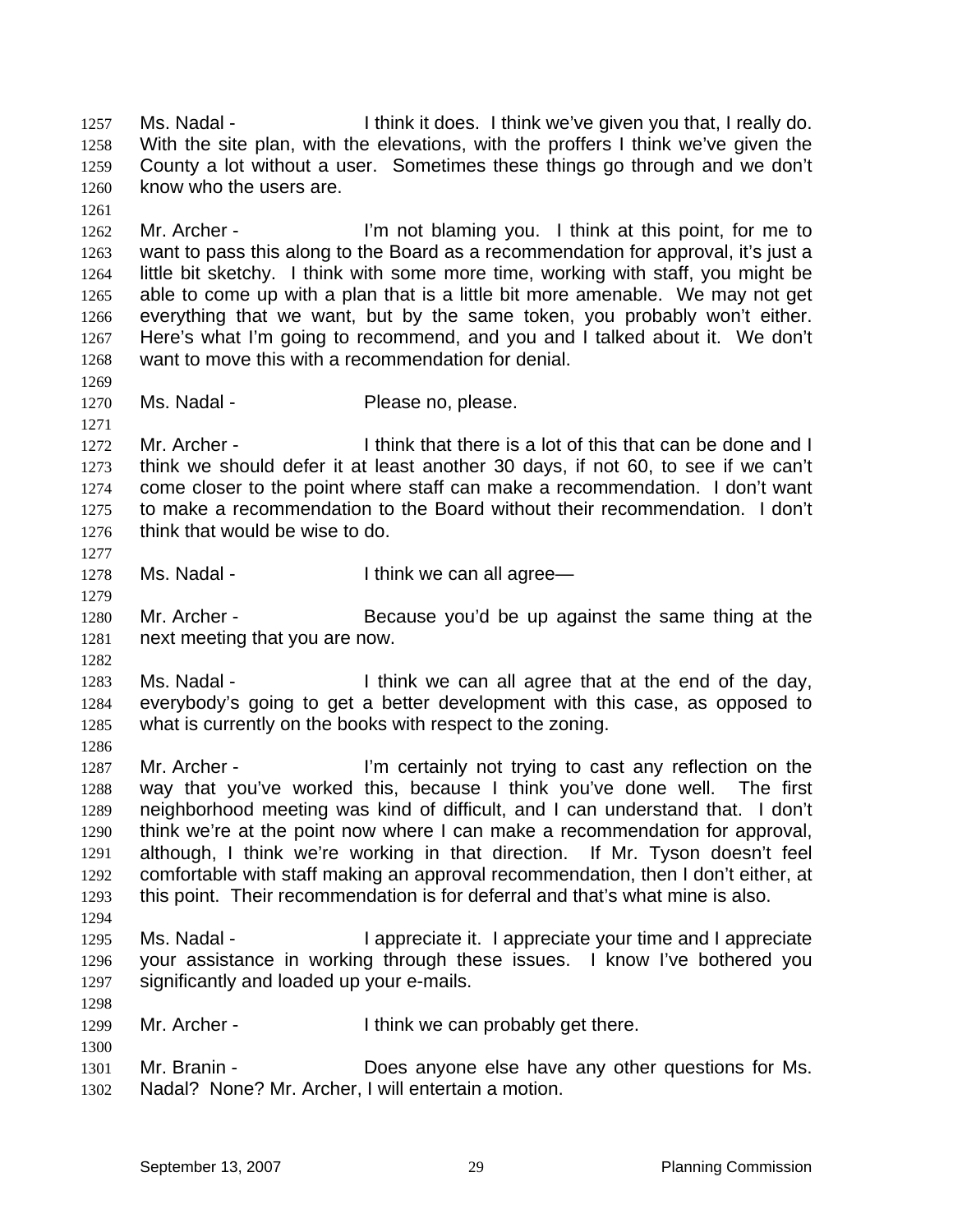1303 1304 1305 1306 1307 1308 1309 1310 1311 1312 1313 1314 1315 1316 1317 1318 1319 1320 1321 1322 1323 1324 1325 1326 1327 1328 1329 1330 1331 1332 1333 1334 1335 1336 1337 1338 1339 1340 1341 1342 1343 1344 1345 1346 1347 1348 Ms. Nadal - Thank you. Mr. Archer - **I'll tell you what, Ms. Nadal.** You and I didn't discuss this, but I'll take this deferral and we'll move for deferral at the request of the Commission. Can we do it for 60 days instead of 30? Ms. Nadal - The Music Prefer 30. Mr. Archer - Would you really? Ms. Nadal - Yes. Mr. Archer - It's a freebie. Ms. Nadal - The I'm looking over at the applicant. Okay. Mr. Archer - Okay. Well, you've got to work hard. Then I'll move for a deferral for 30 days until the next zoning meeting at the request of the Commission. Mr. Vanarsdall - Second. Mr. Branin - The Motion made by Mr. Archer, seconded by Mr. Vanarsdall. All in favor say aye. All opposed say no. The ayes have it; the motion carries. At the request of the Commission, the Planning Commission deferred C-29C-07, Caroline L. Nadal for Creighton & Laburnum LLC to its meeting on October 11, 2007. *Deferred from the July 12, 2007 Meeting.*  **C-76C-05 Robert Atack for George M. Urban:** Request to conditionally rezone from A-1 Agricultural District to O-3C Office District (Conditional) and B-2C Business District (Conditional), Parcels 747-770-3395 and 746-770-9777, containing 11.18 acres, located on the west line of Nuckols Road approximately 350 feet north of New Wade Lane and between the south line of Hickory Park Drive and the north line of New Wade Lane. The applicant proposes an office and hotel development. The uses will be controlled by zoning ordinance regulations and proffered conditions. The Land Use Plan recommends Rural Residential, Suburban Residential 2, 2.4 to 3.4 units net density per acre, and Environmental Protection Area. Mr. Branin - Thank you, Mr. Secretary. Is anyone in opposition to C-76C-05, Robert Atack for George M. Urban? No one? Mr. Tyson, it's up to you again.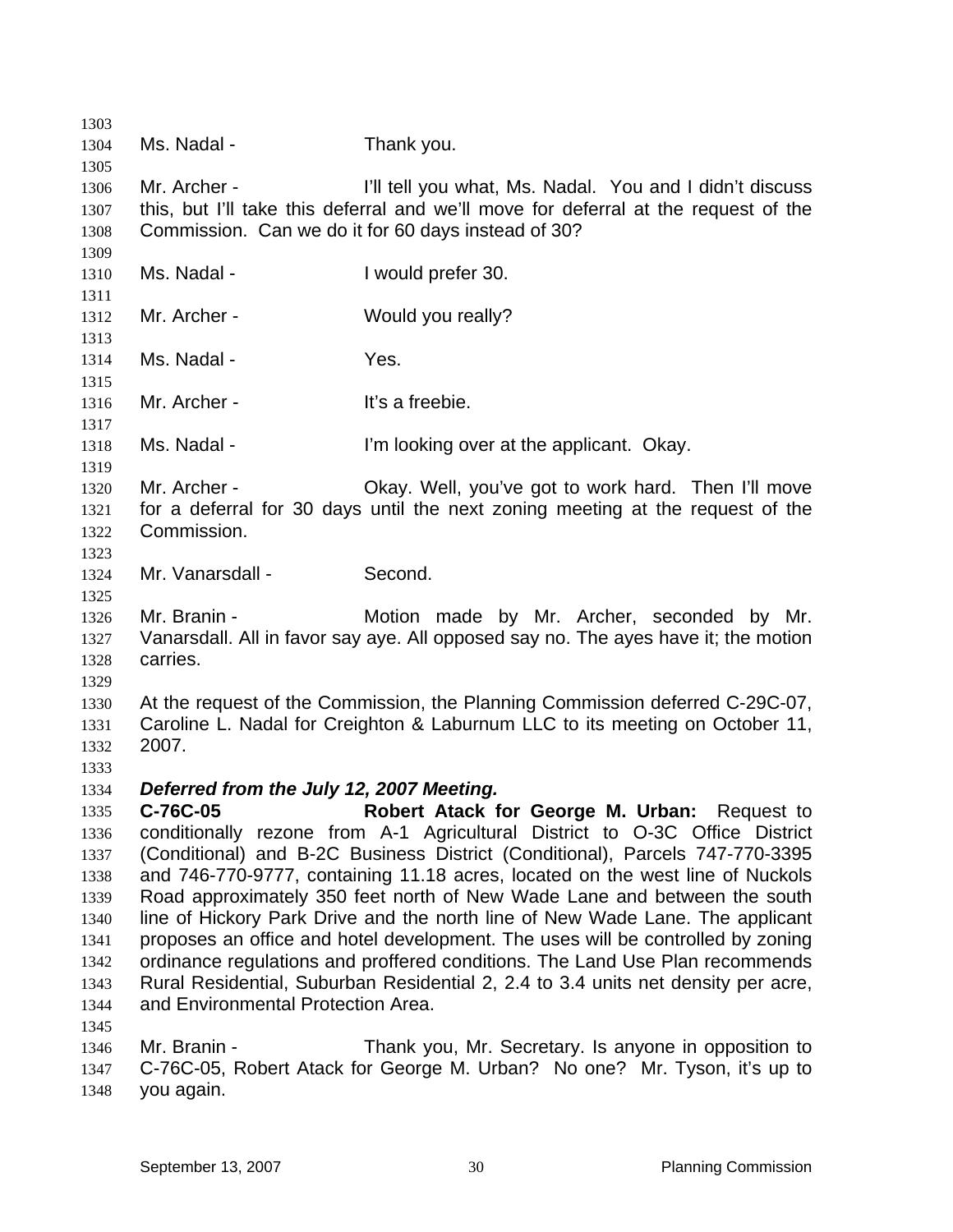1350 Mr. Tyson - Thank you Mr. Chairman

1352 1353 This site is immediately adjacent to the Hickory Park office condos and has frontage on Nuckols Road, New Wade Lane, and Hickory Park Drive.

1354

1349

1351

1355 1356 1357 1358 The Land Use Plan calls for Rural Residential and Environmental Protection Area for this site; however, recognizing the development potential of a site in such close proximity to a major transportation network, the Nuckols Road/I-295 Small Area Land Use Study recommends Office uses for the properties.

1359

1360 1361 1362 1363 1364 1365 1366 1367 1368 1369 The applicant has proffered a conceptual plan showing three building locations on the site—two office buildings and one hotel. It is the staff's position the subject properties and the surrounding properties should be developed in a coordinated and cohesive fashion that takes advantage of the properties' location and access to the transportation network. To that end, in its report, staff noted the lack of connectivity to adjacent parcels as a concern. The applicant has addressed this concern by committing to vehicular access points to parcels adjacent to the south and west. The exact locations of these connections would be determined at the time of Plan of Development. Staff also expressed some concern with the proposed location of the hotel to the rear of the site.

1370

1371 1372 1373 1374 1375 1376 1377 The Nuckols Road/I-295 Small Area Land Use plan encourages office development at this location. The proposed hotel use could serve as a support service to the uses envisioned; however, the Office District regulations require a minimum of 50 acres for development of a hotel. In the alternative, the applicant has requested B-2C zoning for the hotel site, which has no such acreage requirement, but has proffered the only B-2 use permitted on the property would be the proposed hotel.

1378

1379 1380 1381 1382 1383 1384 1385 1386 The applicant has submitted revised proffers to mitigate potential impacts and to ensure a quality development. In addition to the conceptual plan and the commitment to the inter-parcel access already mentioned, other features of the proffers include: A landscaped greenbelt 30 feet in width provided adjacent to Nuckols Road, and a landscaped greenbelt 25 feet in width provided adjacent to New Wade Land and Hickory Park Drive; at least 35% of the property taken as a whole would be used for open space; and the applicant's landscape plan would include landscaping within the median adjacent to the site within Nuckols Road.

1387

1388 1389 1390 1391 1392 1393 1394 The applicant has proffered the buildings would be substantially similar to those depicted in these renderings. The materials would be consistent on all four sides of all buildings. Additionally, no office building on the property would exceed 70 feet in height. Staff encourages the applicant to consider committing to a hotel design that would permit two entrances so that if the property immediately adjacent to the west is developed for office use, the tenant spaces on that site would have access to that portion of the building.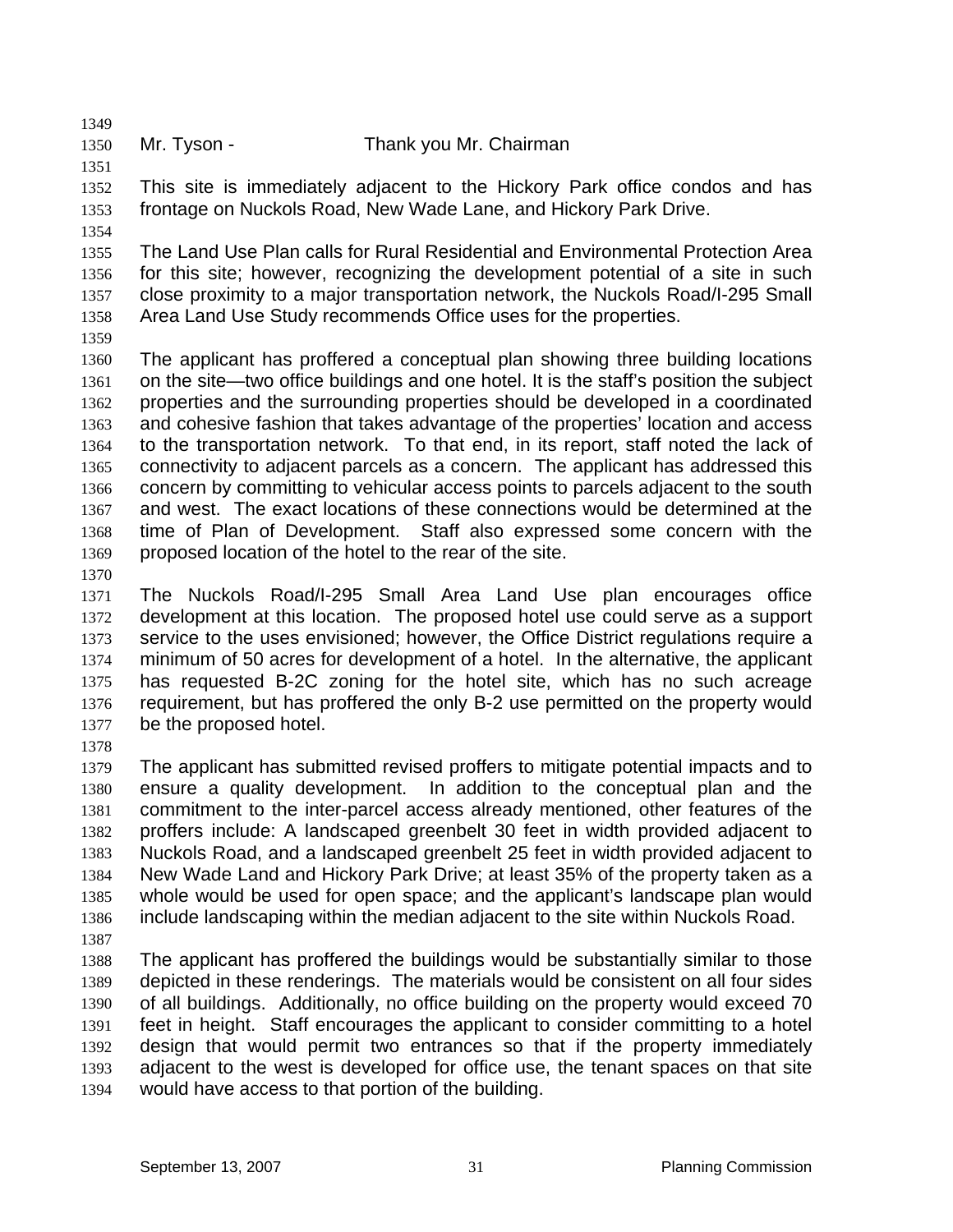1395 1396 1397 1398 1399 1400 1401 1402 1403 1404 1405 1406 1407 1408 1409 1410 1411 1412 1413 1414 1415 1416 1417 1418 1419 1420 1421 1422 1423 1424 1425 1426 1427 1428 1429 1430 1431 1432 1433 1434 1435 1436 1437 1438 1439 1440 The proposed zoning and use are consistent with the land use designations contained in the Nuckols Road/I-295 Small Area Land Use Plan. Staff notes there are minor cleanups needed on the conceptual plan, mainly dealing with spelling of road names; however, Staff recommends the Planning Commission forward this request to the Board of Supervisors with a recommendation for approval. I'd be happy to answer any questions that you might have. Mr. Branin - Mr. Tyson, did you say I do or do not have to waive time limits? Mr. Tyson - I'm sorry. You do not. Mr. Branin - **Do not.** Okay. All right. Does anyone have any questions for Mr. Tyson? Mrs. Jones - The Mr. Tyson, the building heights of offices cannot exceed 70. What about the hotel? Mr. Tyson - There is no proffered height limitation; however, their conceptual plan is showing 105 rooms, probably not more than three stories. Mrs. Jones - Three? Mr. Tyson - That's not been stated, but I don't think it would be much taller. Mr. Branin - The Surve else have any other questions for Mr. Tyson? Okay. May I hear from the applicant for just one thing? Ms. Nadal, I'm not going to ask you to do a presentation; I don't think it's necessary. Mr. Atack, you'll probably be able to answer this, if Ms. Nadal can't. I think it's a great project, but there is land behind this project, and in previous meetings, I had asked for some sort of stub parking lot, some sort of entrance so if land is obtained in the future, and it is developed as more office space, office park, that there would be some interconnectivity. The rendering doesn't show that. Is that possible? Are you willing to do that? Is there a reason why it's not on here today? Ms. Nadal - The Music of the Sactually in a proffer. We just added it, that we would provide access to— Mr. Branin - Which proffer is that? Mrs. Jones - Sixteen.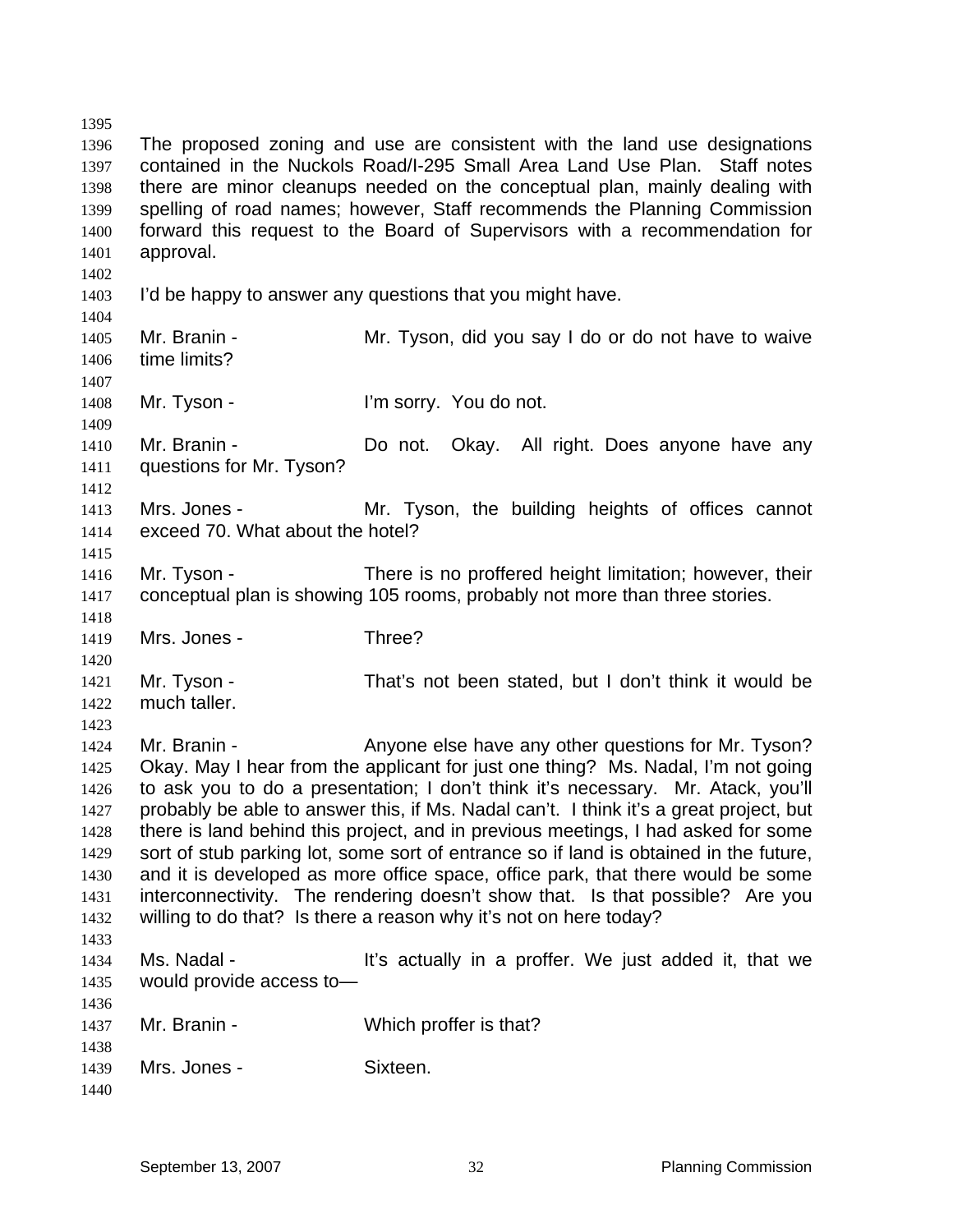Mr. Branin - Sixteen. See, that's the problem with getting proffers late. Well, that takes care of my concern. 1441 1442 1443 1444 1445 1446 1447 1448 1449 1450 1451 1452 1453 1454 1455 1456 1457 1458 1459 1460 1461 1462 1463 1464 Ms. Nadal - Also, to answer Mrs. Jones' earlier question about the hotel, the Code requires a 45-foot limitation, so it certainly wouldn't be above four, but I think it's going to three stories. Mrs. Jones - I just wanted to make sure I hadn't missed something in the revised proffers. Mr. Branin - Does anyone else have any other questions? No? Okay. Well, then, I move for approval of C-76C-05, Robert Atack for George M. Urban. Mr. Vanarsdall - Second. I was waiting for you to say, "to the Board of Supervisors." Second. Mr. Branin - With a recommendation for approval for the Board of Supervisors. Motion made by Mr. Branin, seconded by Mr. Vanarsdall. All in favor say aye. All opposed say no. The ayes have it; the motion carries. Thank you, Mr. Vanarsdall. **REASON:** Acting on a motion by Mr. Branin, seconded by Mr. Vanarsdall, the Planning Commission voted 5-0 (one absent) to recommend the Board of Supervisors **grant** the request because it is reasonable, it would provide for appropriate development, it would assist in achieving the appropriate development of adjoining properties, and the proffered conditions will provide appropriate quality assurances not otherwise available. 1465 1466 1467 1468 1469 1470 1471 1472 1473 1474 1475 1476 1477 1478 1479 1480 1481 1482 1483 1484 1485 **C-48C-07 Gloria L. Freye for Cadence Capital Investments**: Request to conditionally rezone from R-3 One-Family Residence District to B-2C Business District (Conditional), Parcels 769-756-6351, -6059, and -5766, containing 1.3815 acres, located at the northwest intersection of Staples Mill (State Route 33) and Old Staples Mill Roads. The applicant proposes a commercial development. The uses will be controlled by zoning ordinance regulations and proffered conditions. The Land Use Plan recommends Commercial Concentration. Mr. Branin - Is anyone in opposition to C-48C-07, Gloria L. Freye for Cadence Capital Investments? No one? Mr. Tyson, it's you again. Mr. Tyson - It is me again. Thank you Mr. Chairman The subject site is located at the intersection of Staples Mill and Old Staples Mill Roads. The applicant is proposing to rezone three parcels for development of a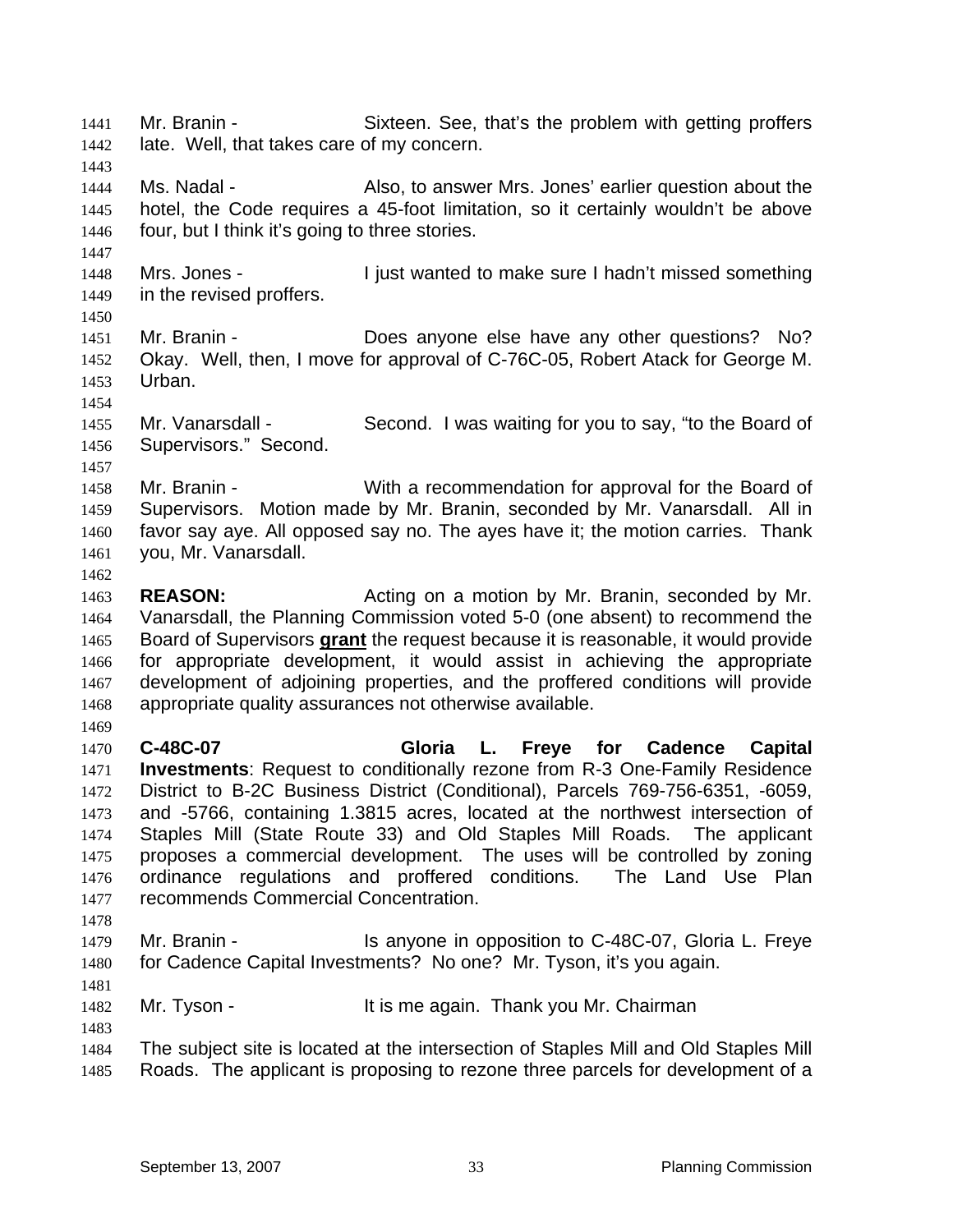retail center. This site is immediately adjacent to, but not part of, the Staples Mill Square shopping center. 1486 1487

1488

1489 1490 The 2010 Land Use Plan calls for Commercial Concentration land uses at this site and the proposed use is consistent with this designation.

1491

1492 1493 1494 1495 1496 1497 1498 1499 1500 The applicant has proffered a conceptual plan showing a building totaling 9,687 square feet of floor area with accessory parking. The site would have two access points, one each on Old Staples Mill and Staples Mill; and a 25-foot landscaped buffer—proffered to be planted to a Transitional Buffer 35-feet standard—would be installed along the Old Staples Mill frontage. This would serve to screen the rear of the building and would maintain the same landscaped buffer width that has been provided on adjacent properties. A 25-foot landscaped buffer would also be provided on the Staples Mill Road frontage; however, that has not been proffered to be planted to the same standard.

1501

1502 1503 1504 1505 1506 1507 1508 1509 The requested zoning designation is consistent and compatible with the zoning of the adjacent properties. The applicant has submitted revised proffers to mitigate potential impacts and ensure a quality development. In addition to the conceptual plan and the landscaped buffer already mentioned, proffered items include: buildings not exceeding 35 feet in height; potentially incompatible uses would be prohibited; freestanding signs would be monument-style, groundmounted, and no more than 10 feet in height; and a sidewalk five feet in width would be provided along the Staples Mill Road.

1510

1511 1512 1513 The applicant has proffered the buildings would be substantially similar to those depicted in the elevations you've been provided. Building materials would be primarily brick and glass, with EIFS sign banding, and accents.

1514

1515 1516 1517 The applicant has also provided a letter of intent to landscape the portion of the VDOT right-of-way formed by the intersection of Staples Mill and Old Staples Mill Road, which is this triangular area here.

1518

1519 1520 1521 1522 1523 The proposed zoning and use are consistent with the land use designation contained in the 2010 Land Use Plan and the other uses in the area, and the applicant has addressed the items contained in the staff report. Staff recommends the Planning Commission forward this request to the Board of Supervisors with a recommendation for approval.

1524

1525 1526 I'd be happy to answer any questions, and Ms. Freye, the applicant's attorney, is here.

1527

1528 1529 1530 Mr. Branin - Thank you, Mr. Tyson. Does anybody have any questions for Mr. Tyson?

1531 Mr. Archer - You have a copy of the letter of intent, don't you?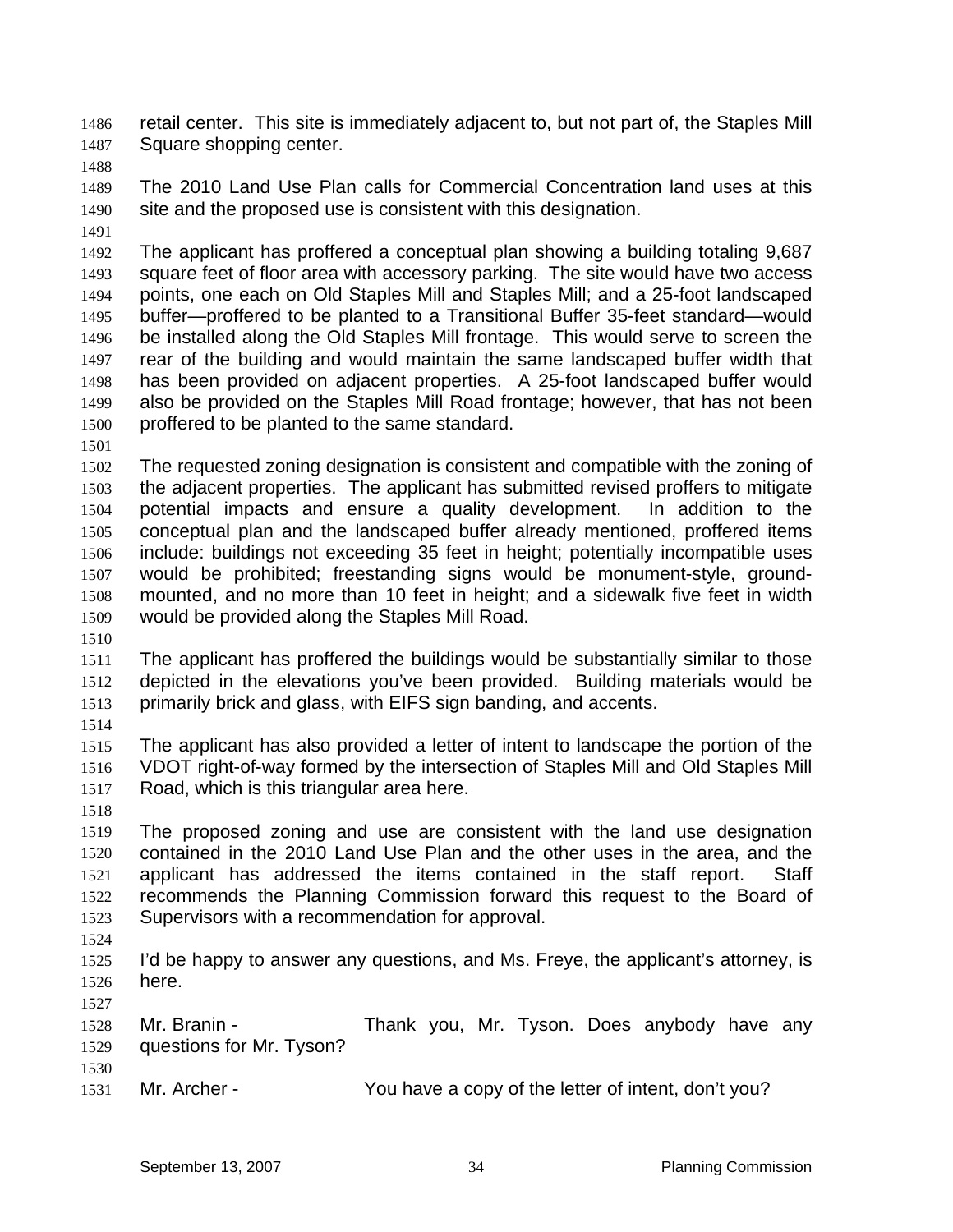| 1532         |                                                                                                                                                                            |                                                                                                                                             |  |
|--------------|----------------------------------------------------------------------------------------------------------------------------------------------------------------------------|---------------------------------------------------------------------------------------------------------------------------------------------|--|
| 1533         | Mr. Tyson -                                                                                                                                                                | I don't have a copy with me.                                                                                                                |  |
| 1534         |                                                                                                                                                                            |                                                                                                                                             |  |
| 1535         | Mr. Archer -                                                                                                                                                               | No, I mean you have received-                                                                                                               |  |
| 1536<br>1537 | Mr. Tyson -                                                                                                                                                                | Yes, we've received it.                                                                                                                     |  |
| 1538         |                                                                                                                                                                            |                                                                                                                                             |  |
| 1539         | Mr. Archer -                                                                                                                                                               | I remember Ms. Freye said she sent it to you, so I'll                                                                                       |  |
| 1540         | take her word for it.                                                                                                                                                      |                                                                                                                                             |  |
| 1541         |                                                                                                                                                                            |                                                                                                                                             |  |
| 1542         | Mr. Silber -                                                                                                                                                               | Mr. Tyson, maybe the applicant can address the, but                                                                                         |  |
| 1543         |                                                                                                                                                                            | can you clarify along Old Staples Mill Road the cross-hatched area? It looks as                                                             |  |
| 1544         | though they're dedicating additional right-of-way, but do we have any idea what                                                                                            |                                                                                                                                             |  |
| 1545         |                                                                                                                                                                            | road improvements would be provided along there?                                                                                            |  |
| 1546         |                                                                                                                                                                            |                                                                                                                                             |  |
| 1547<br>1548 | Mr. Tyson -                                                                                                                                                                | This is the dedicated right-of-way. The Department of<br>Public Works, given the location of this with relationship to the intersection and |  |
| 1549         |                                                                                                                                                                            |                                                                                                                                             |  |
| 1550         | the entrance to the Wawa site, which is right here, I think is trying to get some<br>additional taper to get people off the road and onto this site. I think the applicant |                                                                                                                                             |  |
| 1551         | can probably answer that better than I.                                                                                                                                    |                                                                                                                                             |  |
| 1552         |                                                                                                                                                                            |                                                                                                                                             |  |
| 1553         | Mr. Branin -                                                                                                                                                               | Okay. Would you like to hear from the applicant?                                                                                            |  |
| 1554         |                                                                                                                                                                            |                                                                                                                                             |  |
| 1555         | Mr. Silber -                                                                                                                                                               | The Commission may. I have questions of Mr. Tyson,                                                                                          |  |
| 1556         |                                                                                                                                                                            | but I would like an answer to that when the time comes.                                                                                     |  |
| 1557         |                                                                                                                                                                            |                                                                                                                                             |  |
| 1558         | Mr. Branin -                                                                                                                                                               | Okay.                                                                                                                                       |  |
| 1559<br>1560 | Mr. Vanarsdall -                                                                                                                                                           | You want an answer to what you asked?                                                                                                       |  |
| 1561         |                                                                                                                                                                            |                                                                                                                                             |  |
| 1562         | Mr. Silber -                                                                                                                                                               | At some point in time, please.                                                                                                              |  |
| 1563         |                                                                                                                                                                            |                                                                                                                                             |  |
| 1564         | Ms. Freye -                                                                                                                                                                | Good evening. My name's Gloria Freye.<br>I'm the                                                                                            |  |
| 1565         | attorney here on behalf of the applicant.                                                                                                                                  |                                                                                                                                             |  |
| 1566         |                                                                                                                                                                            |                                                                                                                                             |  |
| 1567         | Mr. Branin -                                                                                                                                                               | Good evening, Ms. Freye.                                                                                                                    |  |
| 1568         | Ms. Freye -                                                                                                                                                                | Mr. Chairman, Members of the Commission.<br>Yes.                                                                                            |  |
| 1569         |                                                                                                                                                                            | that's exactly what it's for. As Mr. Tyson described, it was for that additional right-                                                     |  |
| 1570         |                                                                                                                                                                            | of-way to allow the flow of traffic to get out of the through lane at an earlier point.                                                     |  |
| 1571         |                                                                                                                                                                            |                                                                                                                                             |  |
| 1572<br>1573 | One thing that I did want to add to Mr. Tyson's presentation is there has been                                                                                             |                                                                                                                                             |  |
| 1574         | discussion on this conceptual layout as to where the dumpster should be. And on<br>this triangular piece, it's been very difficult to find the best location. We did       |                                                                                                                                             |  |
| 1575         |                                                                                                                                                                            | submit a plan that showed the dumpster behind the building, recessed, so that                                                               |  |
| 1576         |                                                                                                                                                                            | we would screen it on the Old Staples Mill Road. I don't think either staff or we                                                           |  |
| 1577         |                                                                                                                                                                            | are particularly convinced that that is the best location. What we'd like to do                                                             |  |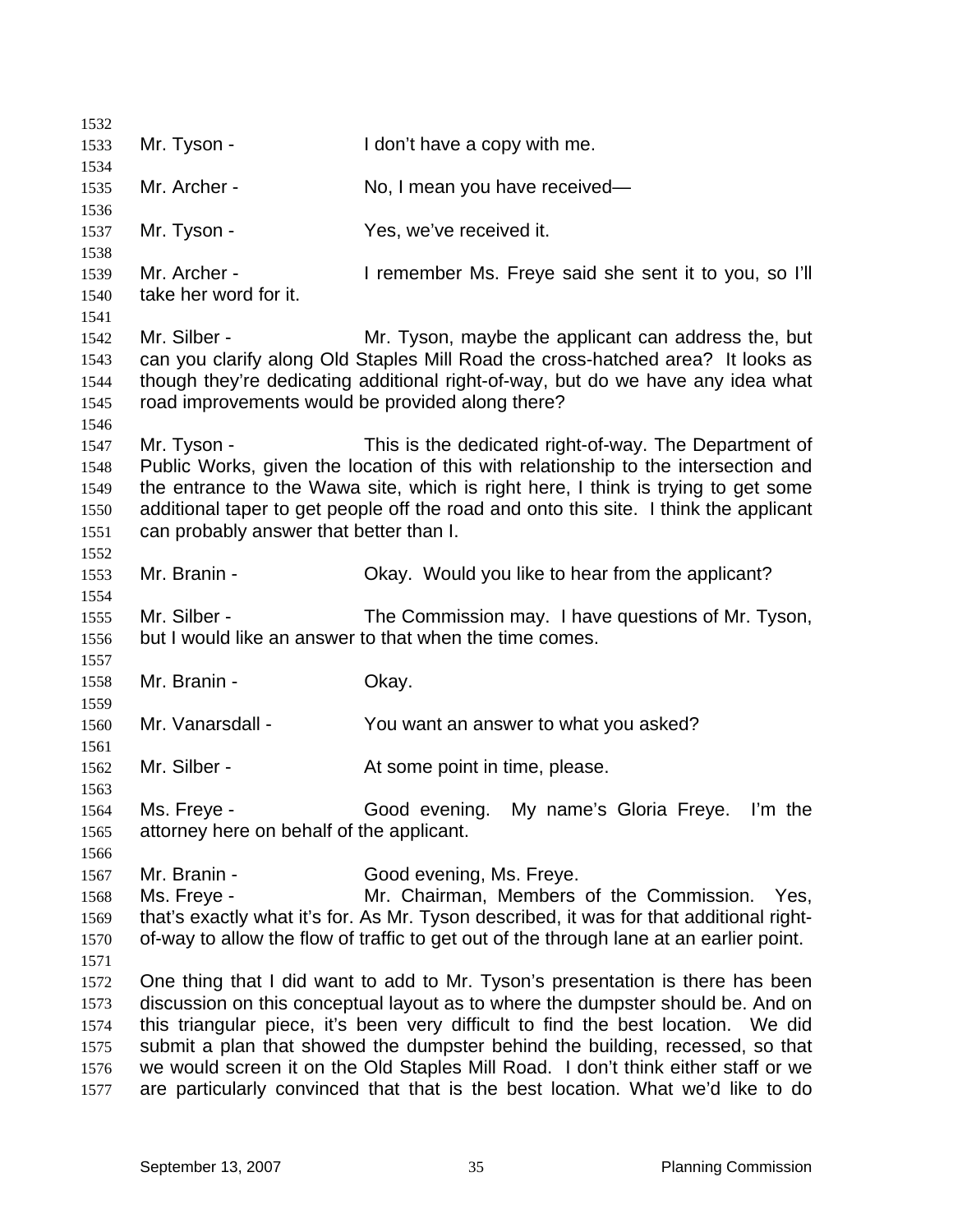between now and the Board, though, is to continue to work with staff and the landscape folks on staff about making sure that we do have it in the best location. It is something that we would be willing to continue to work with the staff on. 1578 1579 1580 1581 1582 1583 1584 1585 1586 1587 1588 1589 1590 1591 1592 1593 1594 1595 1596 1597 1598 1599 1600 1601 1602 1603 1604 1605 1606 1607 1608 1609 1610 1611 1612 1613 1614 1615 1616 1617 1618 1619 1620 1621 1622 Mr. Branin - Ckay, thank you. Mr. Tyson, I think Mr. Silber has some more questions for you. Mr. Silber - Not for Mr. Tyson. Ms. Freye, though, one more. Ms. Freye - Yes sir. Mr. Branin - The Uthought you weren't finished with Mr. Tyson. Mr. Silber - I was. Thank you, though. Mr. Branin - You were? Okay. Mr. Silber - **Back to this and the improvements on Old Staples** Mill, would it be possible between now and the Board to show how the improvements along Old Staples Mill Road will tie into the shopping center access? The shopping center access is, I guess, to the north of this property. Mr. Silber - The Silber - It's hard to tell exactly how this has any relationship to that access point. Ms. Freye - We'd be glad to do that. We could show a perspective of how that ties in. Mr. Silber - Chay. Mrs. Jones - The May I ask a question? Mr. Branin - The As many as you want. Mrs. Jones - Is Layout #2 in consideration at all? Ms. Freye - The Millium of the state of a little space. We had filed this with the alternative of a branch bank being a potential development there. That has been ruled out, so we are just down to this one conceptual layout. Mrs. Jones - I will tell you that it fits so well in this triangular site, and it eliminates issues such as the big dumpsters and all of that. What we're doing now is putting a square peg in a round hole, it almost seems. Ms. Freye – This is a challenge site for development, and I agree with you. I thought that layout looked beautiful. Since that was presented, there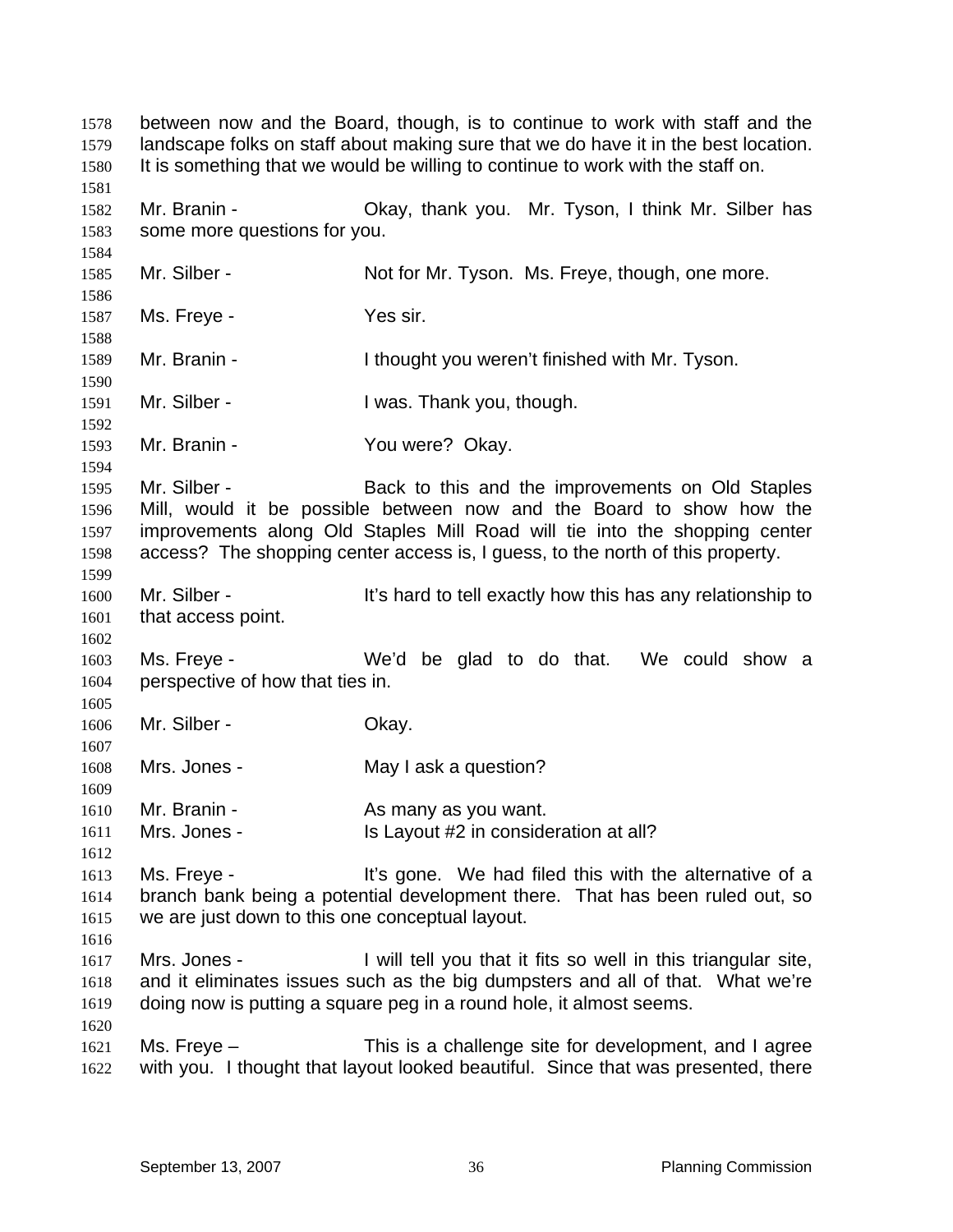has been some market study done and some research about the potential for a bank going there, and there just seems to be very little interest in that. 1623 1624 1625 1626 1627 1628 1629 1630 1631 1632 1633 1634 1635 1636 1637 1638 1639 1640 1641 1642 1643 1644 1645 1646 1647 1648 1649 1650 1651 1652 1653 1654 1655 1656 1657 1658 1659 1660 1661 1662 1663 1664 1665 1666 1667 1668 Mrs. Jones - That's too bad. Ms. Freye - The Revolution of the I know. Mr. Vanarsdall - As a matter of fact, we had a meeting last week, Gloria and Mr. Huffman, and Lee, and he had both of the layouts. I never had a case where they had an "and/or." So, he hasn't had enough people interested to put the bank there, or it would have been a bank. He thought at first he did, but they didn't come back. So, that took care of that. With the dumpster, the reason we didn't like the dumpster, Lee and the staff and us did not like the dumpster, it is so exposed there with Wawa across the street, and the car wash and traffic. That's the reason for that. I hope you can find another place for it. You're going to work on it. Ms. Freye - Yes sir. Mr. Vanarsdall - Thank you, Gloria. Ms. Freye - Chay. Mr. Vanarsdall - Now, I'm going tell one on Mrs. Freye. She said you don't have to call me down tonight, unless you have to, 'Because it'll be a waste of your time and mine.' So, we found out it wasn't a waste of time, didn't we? Ms. Freye - That's right; I was wrong. I apologize. Mr. Vanarsdall - Bob, will you deduct that from her billing time? Ms. Freye - The Music Contract Till never say that again. Mr. Vanarsdall - I know you were joking. This site appeared when the Staples Mill Square shopping center was developed. This is and was an outparcel, but it appeared to be part of the shopping center. They've done a nice job on this. And you're right, Mrs. Jones, the bank would look nice. One of the good things that he agreed to do was the letter of intent. I'm sure none of you all have noticed the corner like I have. It belonged to VDOT and it became a place to sell your car or your vehicle. Had all kind of vehicles on the corner. It got so bad that VDOT had to put up "No Parking" signs—and they still park there. They're going to take care of that corner. They don't have to; this is offsite. I appreciate you doing that. With that, I recommend to the Board of Supervisors approval of C-48C-07, Gloria L. Freye for Cadence Capital Investments. Wait a minute, we have to waive the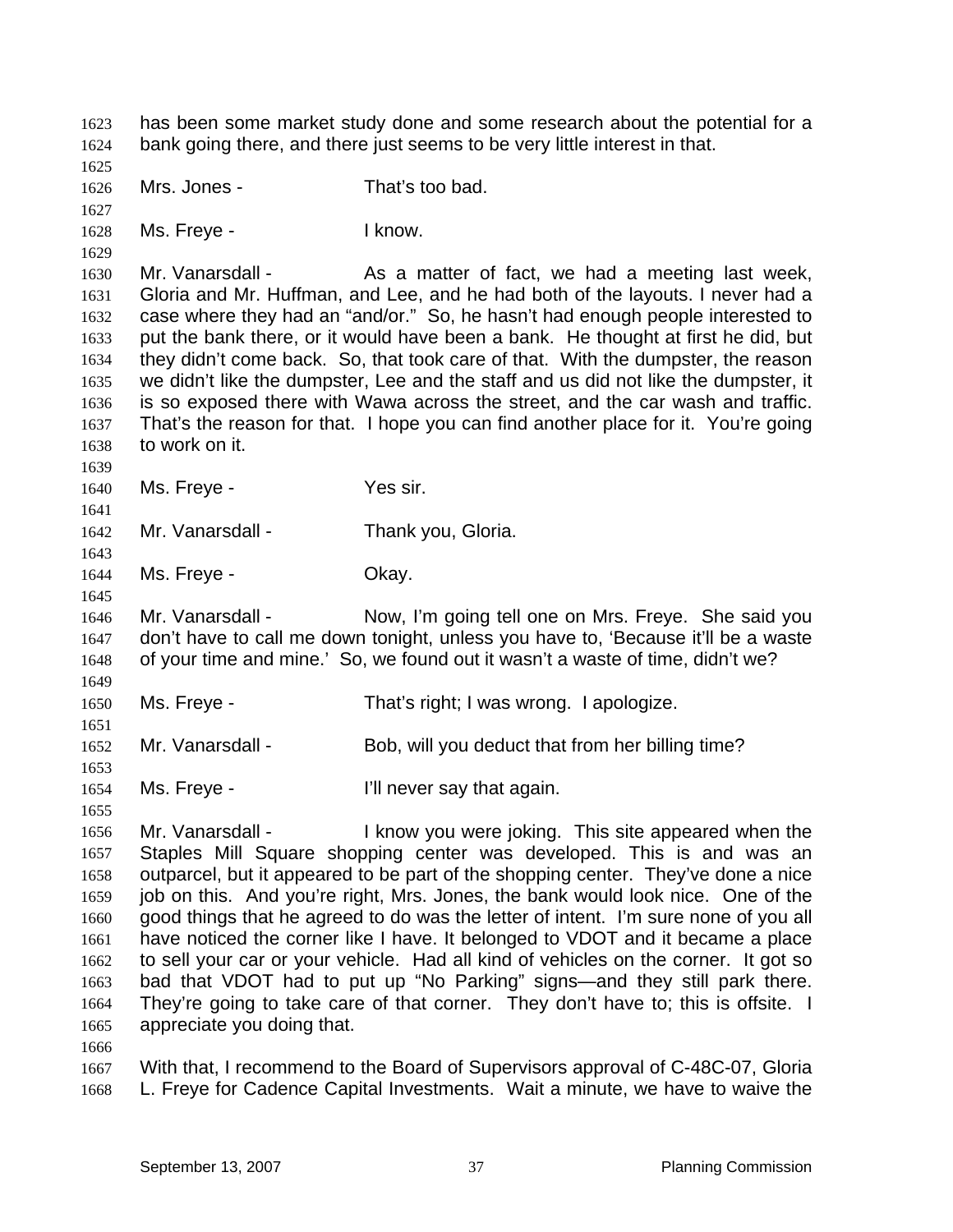time limits. I move to waive the time limits on C-48C-07, Gloria L. Freye for Cadence Capital Investments. 1669 1670 1671 1672 1673 1674 1675 1676 1677 1678 1679 1680 1681 1682 1683 1684 1685 1686 1687 1688 Mr. Archer - Second. Mr. Branin - **Motion made by Mr. Vanarsdall, seconded by Mr.** Archer. All in favor say aye. All opposed say no. The ayes have it; the motion carries. Mr. Vanarsdall - Now I recommend approval to the Board of Supervisors C-48C-07, Gloria L. Freye for Cadence Capital Investments. Mr. Jernigan - Second. Mr. Branin - Motion made by Mr. Vanarsdall, seconded by Mr. Jernigan. All in favor say aye. All opposed say no. The ayes have it; the motion carries. **REASON:** Acting on a motion by Mr. Vanarsdall, seconded by Mr. Jernigan, the Planning Commission voted 5-0 (one absent) to recommend the Board of Supervisors **grant** the request because it conforms to the recommendations of the Land Use Plan, it would not adversely affect the adjoining area if developed as proposed, and proffered conditions would provide for a higher quality development than would otherwise be possible. 1689 1690 1691 1692 1693 1694 1695 1696 1697 1698 1699 1700 1701 1702 1703 1704 1705 1706 1707 1708 1709 1710 1711 1712 1713 Mr. Vanarsdall - I don't think you could shut out the chance of the bank maybe showing up before anything's done on this. And Mrs. Jones will be all— Mrs. Jones - Till be very happy, yes. Mr. Branin - Mr. Secretary? **C-49C-07 Bay Design Group for Williams Realty and Development Corp.:** Request to conditionally rezone from A-1 Agricultural District to R-5AC General Residence District (Conditional), Parcel 833-718-6524, containing 29.91 acres, located between the north line of the Southern Railway right-of-way and the south line of Meadow Road at its intersection with Chartwood Drive. The applicant propose a gated community with a maximum of 50 age-restricted, zero-lot line detached dwellings. The R-5A District allows a minimum lot size of 5,625 square feet and a maximum gross density of 6 units per acre. The use will be controlled by zoning ordinance regulations and proffered conditions. The Land Use Plan recommends Suburban Residential 1, 1.0 to 2.4 units net density per acre. The site is in the Airport Safety Overlay District.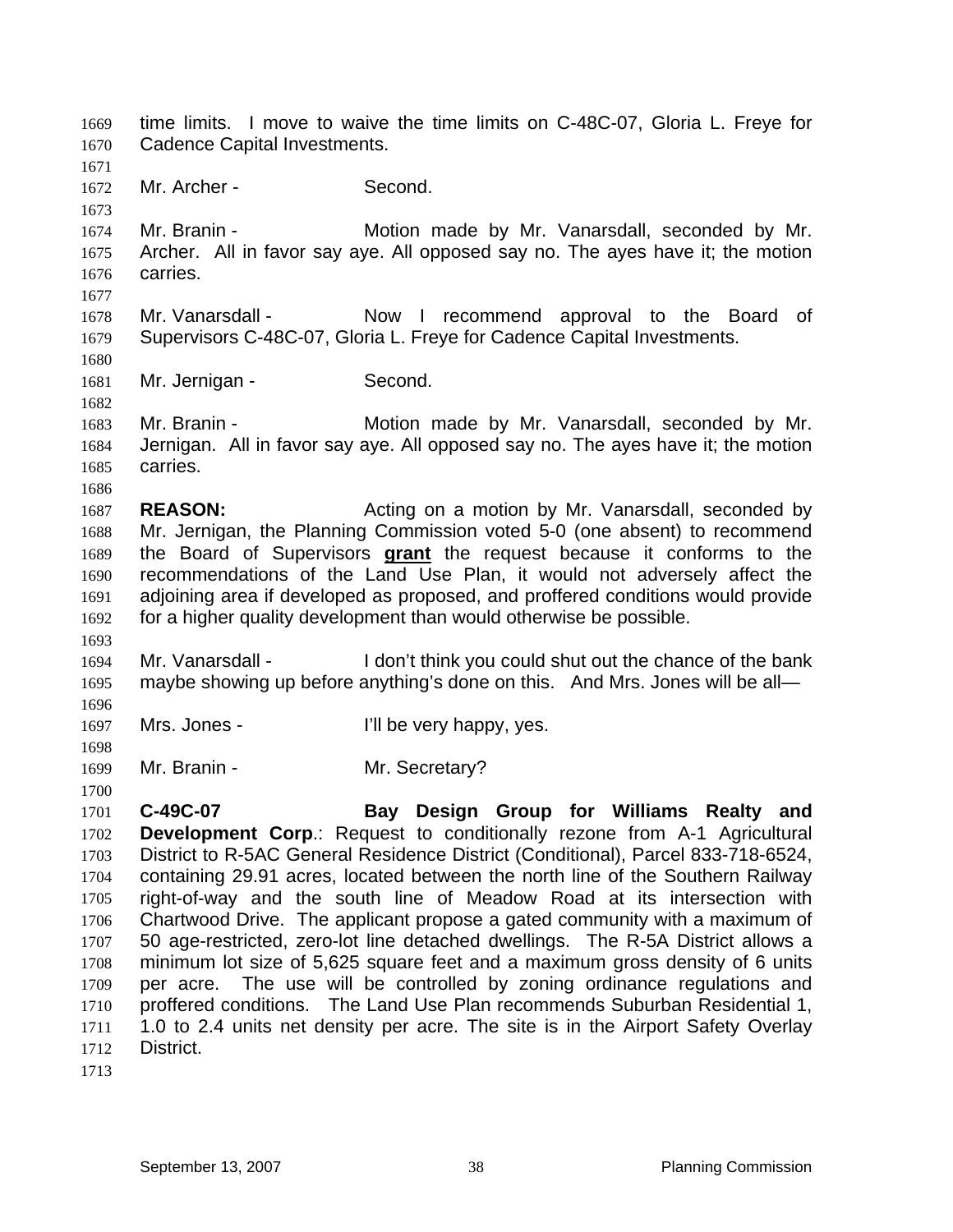Mr. Branin - The Standall Standard in opposition to C-49C-07, Bay Design Group for Williams Realty and Development Corporation? No one? Ms. Croft, good evening. 1714 1715 1716 1717 1718 1719 1720 1721 1722 1723 1724 1725 1726 1727 1728 1729 1730 1731 1732 1733 1734 1735 1736 1737 1738 1739 1740 1741 1742 1743 1744 1745 1746 1747 1748 1749 1750 1751 1752 1753 1754 1755 1756 1757 1758 1759 Ms. Croft - Good evening. Thank you, Mr. Chairman. The undeveloped property is located on the south line of Meadow Road, across from the Chartwood and Hillview Park single-family subdivisions. The site is mostly wooded with several areas of possible wetlands and floodplain. The applicant is proposing an age-restricted gated community of no more than 50 lots. The 2010 Land Use Plan recommends Suburban Residential 1 (1.0 to 2.4 units per acre) for the subject site. A proffered conceptual plan has been submitted and shows the majority of the site would remain undeveloped with the home sites situated in four groupings. Two pocket parks are also shown. Revised proffers were received today, and include a gated entry with a center island and brick guardhouse and walls; minimum lot widths of 60 feet and minimum floor areas of 1,300 square feet; a sound transmission coefficient rating of 54 for dwelling unit walls abutting the railroad; an application for C-1 zoning for that portion of the property lying within the floodplain; a Phase 1 archeological study would be performed if required; front porches for at least 75% of the dwellings; and natural buffers of various widths along all property lines. The submitted proffers are generally consistent with other cases in the area; however, to ensure a high-quality development consistent with what is presented, staff recommends the applicant commit to the elevation and entry feature drawings that I have shown here. These currently are unproffered. Here is the entrance feature. Staff does have concerns with the possibility for by-right industrial development to the west of the site and the potential impacts it may have. Staff is also concerned the proffered Homeowners' Association may have difficulty maintaining the road network and common area in a project of this size. Incorporating the opportunity for connection to the property to the west in the event of future residential development could alleviate both concerns and should be considered. Overall, the proposed use and density of 1.7 units per acre are consistent with this recommendation of the Land Use Plan. The proffered conditions would provide for a higher quality of development than would otherwise be possible and the request would not adversely affect the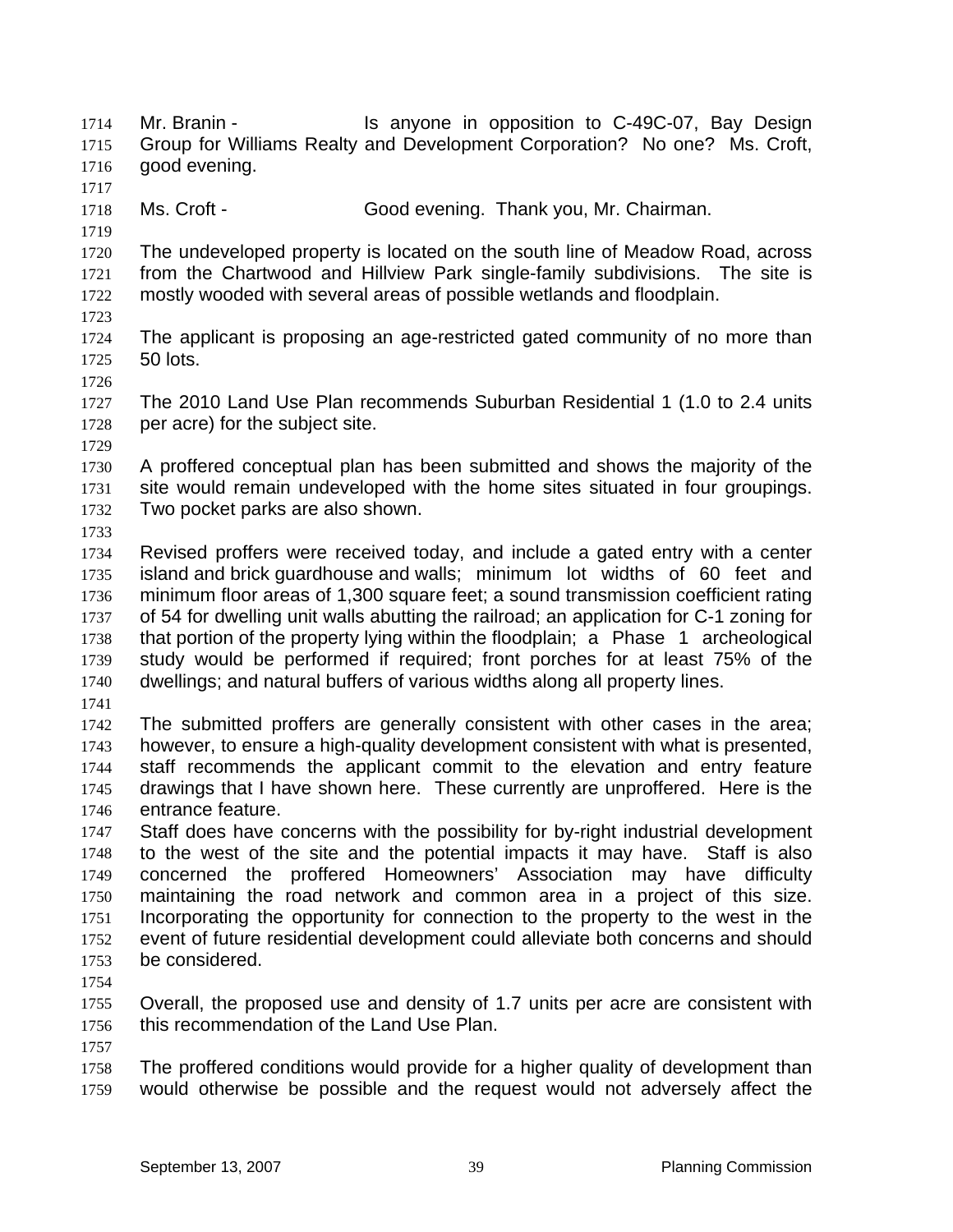adjoining area if properly developed as proposed. However, the request could be strengthened by providing for a connection to the property to the west and committing to the elevation and entry drawings submitted. Time limits would need to be waived since proffers were received today. 1760 1761 1762 1763 1764 1765 1766 1767 1768 1769 1770 1771 1772 1773 1774 1775 1776 1777 1778 1779 1780 1781 1782 1783 1784 1785 1786 1787 1788 1789 1790 1791 1792 1793 1794 1795 1796 1797 1798 1799 1800 1801 1802 1803 1804 Mr. Branin - Ckay, thank you, Ms. Croft. Does anyone have any questions for Ms. Croft? Anyone? Mr. Jernigan - The lim checking the black lines to see what's changed. On the elevations— Ms. Croft - Yes sir? Mr. Jernigan - — — believe in the original—Let me find it in here. Didn't it say that the exhibit showed that all houses would be built similar to the exhibits that he furnished us with? Ms. Croft - The Music Croft - I don't believe so. Mr. Jernigan - Let me look on the original. Ms. Croft - I may have overlooked it, if so. Proffer #6, Architectural Treatment, lists exterior materials, talks about garages, and foundations. Mr. Vanarsdall - How about Proffer #8? Is that supposed to be, "no less than 75% of units will have front porches," or "not less"? Ms. Croft - ""Not less" or "no less," depending on what you prefer, I think. Mr. Jernigan - Not less than 75% will have front porches. At least 75% of them must have a front porch. Mrs. Jones - What is the reason they are not proffered? Ms. Croft - I am not sure. Maybe the applicant could address that question. Mr. Jernigan - All right. Would the applicant come down, please? Mr. Branin - Please state your name for the record. Mr. Williams - My name is Jason Williams. I am president of Williams Realty and Development Corporation. I'm the applicant.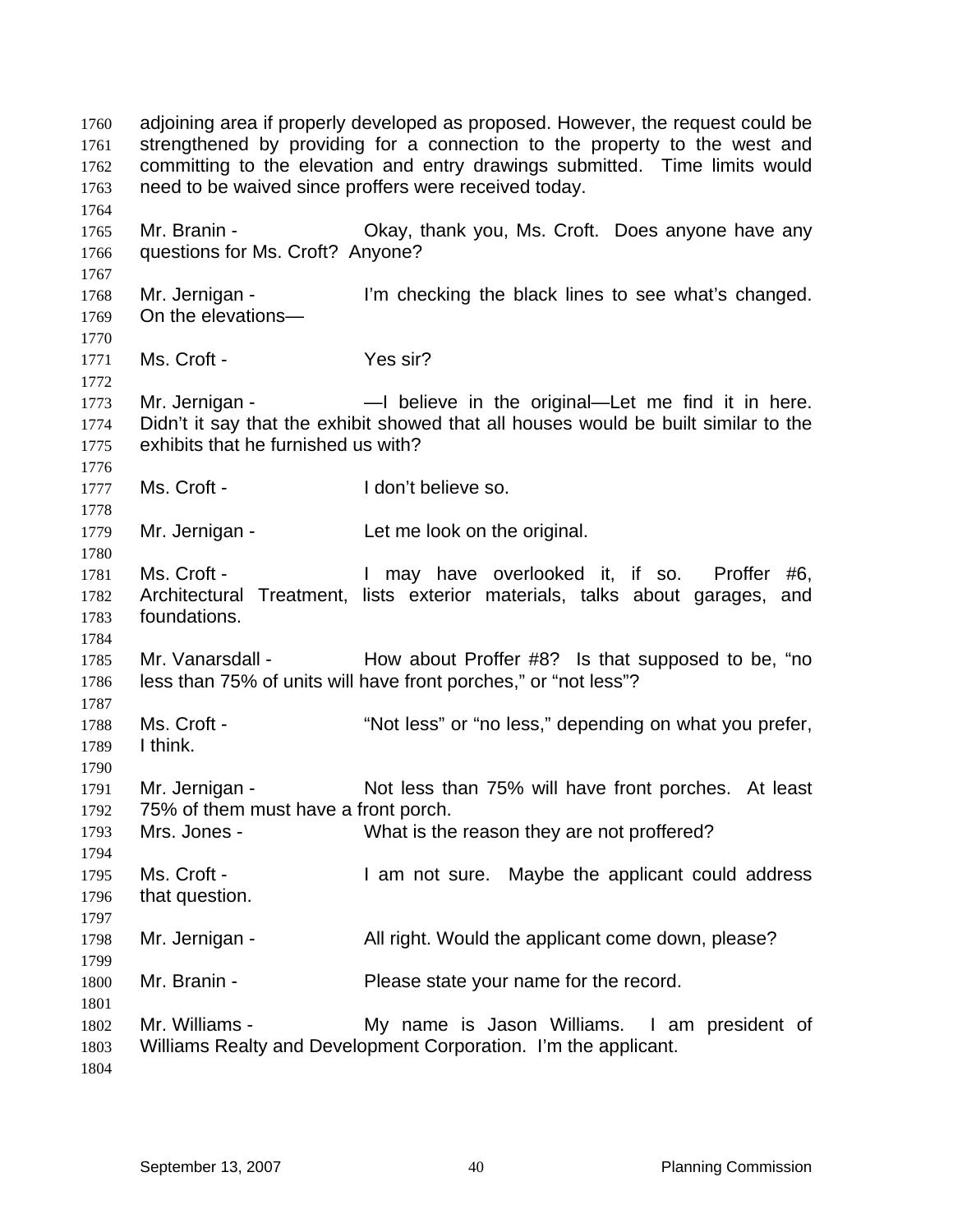Mr. Jernigan - Jason, on the elevations that you have turned in, is that what you discussed with the neighbors and Mr. Thomas? 1805 1806

1808 1809 1810 1811 1812 Mr. Williams - Yes. I have met with the North Airport Drive Association and some of the other residents around there, and shown the elevations that you have. We can term a proffer that the style is basically what I've turned in. But I'm not a homebuilder, so for me to proffer these exact elevations would not be proper.

1813 1814 1815 1816 1817 1818 Mr. Jernigan - When we take these architecturals in, we tag them A, B, C, D exhibits, and normally what developers do, they proffer that the buildings will be similar to exhibits A, B, C, D. That gives you the flexibility that you can make a few changes on it, but still it's going to be 85% to 90% of what was in front of you.

1820 1821 1822 1823 1824 Mr. Williams - The Yes sir. I think part of the problem was I think there was a delay in getting some of those elevations. I really wanted to try to get them to you, and I think they got caught up in somebody else's hands for a little bit longer than they should have. We definitely will address that.

1825 Mr. Jernigan - Ckay.

1807

1819

1826

1831

1840

1845

1827 1828 1829 Mr. Williams - We have no problems proffering those terms. No problems at all.

1830 Mrs. Jones - **Does that include the entrance feature?** 

1832 1833 1834 1835 1836 1837 1838 1839 Mr. Williams - Yes. The entrance feature, the only reason it hasn't been proffered yet, as I discussed with her, is that it is 99% of exactly what we want to do. I want to make sure that we get some changes as far as maybe some light fixtures on the wall. We may also curve the walls a little bit, depending on the site conditions. But that wall and the entrance feature, as it sits, is 99.9% exactly what we want. I just didn't know how to term it as a proffer because we might make a slight modification to it, as far as maybe some curvature or some stuff like that.

1841 1842 1843 1844 Mr. Jernigan - Ckay. Now, when I was reading through these proffers last night, one question I had was when you were talking about a detached garage, that it will be behind the house if it's front-loaded. Is that what you meant to say?

| 1846<br>1847 | Mr. Branin -   | Which proffer is that, Mr. Jernigan? |
|--------------|----------------|--------------------------------------|
| 1848         | Mr. Jernigan - | Let me see. It was five.             |
| 1849<br>1850 | Mr. Williams - | I think it's moved to #6 now.        |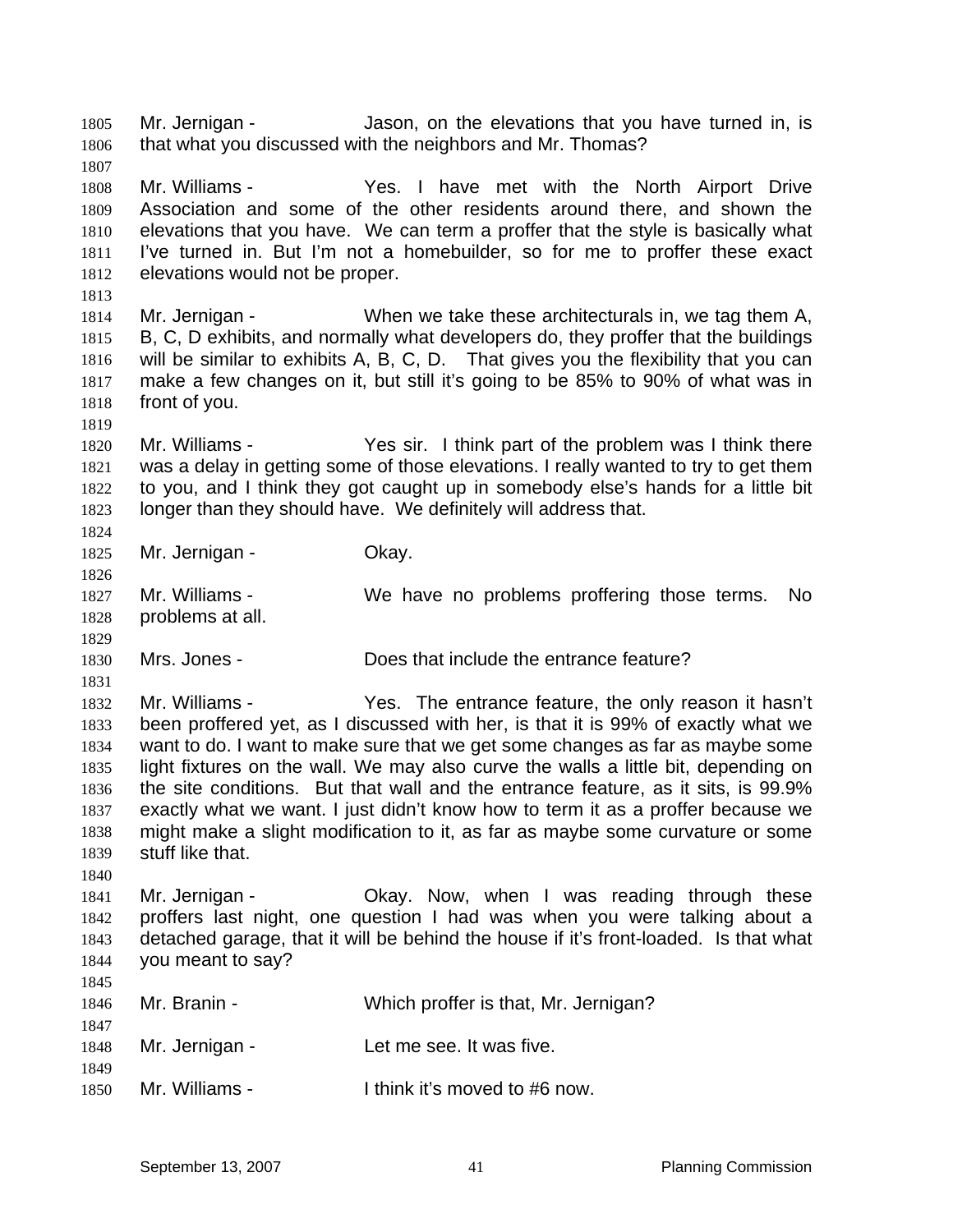1851 1852 1853 1854 1855 1856 1857 1858 1859 1860 1861 1862 1863 1864 1865 1866 1867 1868 1869 1870 1871 1872 1873 1874 1875 1876 1877 1878 1879 1880 1881 1882 1883 1884 1885 1886 1887 1888 1889 1890 1891 1892 1893 1894 1895 1896 Mr. Jernigan - "If the garage is attached and is front-loading, it shall be behind the front face of the structure at least five feet. Any detached garage will be placed behind the main structure." Mr. Williams - Yes. Mr. Jernigan - Is that what you mean to say? Mr. Williams - Yes sir. As you and I discussed, just so the Commission understands, we want to make sure that the front porches are used for people to congregate in, so we've pushed the garages behind the front doors so that people won't congregate with a garage door open, sitting out there. On the same token, on several of these lots, there is enough space where a two-car garage could be put, but we may have to detach it and put it behind the unit. Mr. Jernigan - The only reason I was looking at that, I mean, you have a front porch, which we discussed, and that lets people sit on the front porch rather than sitting in their garage. Plus, if the garage is in the backyard, chances are they're not going to be sitting in it. If you put that garage behind the house, you're either going to have to side-load it to have a straight driveway coming in, or you're going to have to have a bend in that driveway to get into it. In an age-restricted community, I would do away with the bends, you know? Mr. Williams - Well, yeah, I understand that. Mr. Vanarsdall - I wouldn't have it like that either; I agree. Mr. Williams - I think we have 60-foot lot widths, so I think yeah, you're probably right. Mr. Jernigan - I think it would be better to have a straight shot to the garage, rather than having to weave in. Mr. Williams - Preferably, we probably wouldn't want to have any detached garages because of them having to back up and down the driveway, it would cause some problems with running into corners of houses. Mr. Vanarsdall - The You'll have a lot of widows living there and you're going to have to have a lot of space. Mr. Silber - Mr. Jernigan, I know this lot is going to be narrow, but I would think you'd have room to be able to position your house and still have plenty of room for a driveway and access to a detached garage in the back. It would be a straight pull-in garage.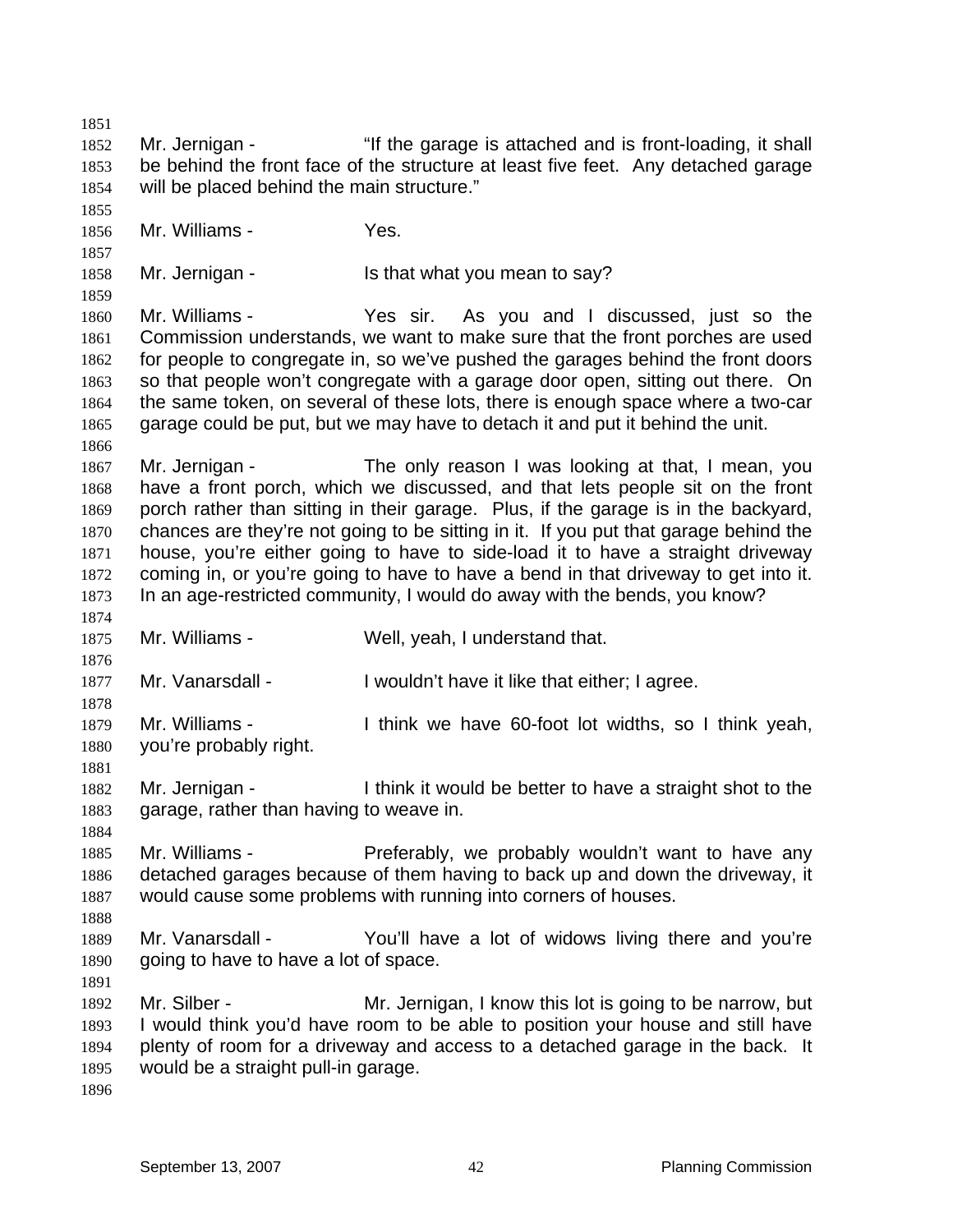Mr. Branin - But if he puts the garage directly behind the house, then the driveway's going to bend. 1897 1898 1899 1900 1901 1902 1903 1904 1905 1906 1907 1908 1909 1910 1911 1912 1913 1914 1915 1916 1917 1918 1919 1920 1921 1922 1923 1924 1925 1926 1927 1928 1929 1930 1931 1932 1933 1934 1935 1936 1937 1938 1939 1940 1941 1942 Mr. Silber - I thought what he was trying to say is it's behind the back elevation of the house. It could be anywhere along the back. Mr. Jernigan - But in the rear yard. Mr. Silber - The rear yard. Mr. Jernigan - I would say "the rear yard" would be the way you'd want to—Because he's saying, "behind the structure," which means it has to be behind the house. Mr. Silber - The Mr. Jernigan, if you take the back line of the house, then run it all the way across the whole width of the lot, he's stating it will be in the back yard. Mr. Jernigan - Yeah, but that's not what it says. "The rear yard," is what I would recommend you say, rather than "behind the structure." Mr. Williams - I'll have the engineer and Nathalie work that out. Mr. Jernigan - That might get a little testy with the inspectors. Mrs. Jones - I have a quick question, just out of curiosity. With an age-restricted gated community, obviously a lovely vision that you have here, have you thought about making it yard-maintenance free? Mr. Williams - The proffers would have a covenant, an association, and all the maintenance of the exterior of the unit would be included in that. I know Nathalie had one concern about the actual roads in there being they're private roads, because of the radius turns. I know she also had a concern about the association being able to afford that. I've had the same concern, and believe me, if I could get another entrance into that property, then I would, to be able to maybe put a few more units in there in order to spread that out. There's also a concern about the industrial land next door. The owner of that land, Mr. Thomas, is here tonight. You're not ready to sell, are you, Mr. Thomas? Mrs. Jones - The Mrs worth a try. Mr. Williams - Yes, yes, certainly. The last thing that I guess I want to talk about before I field any more questions is the spur road going over towards that property. My concern with that is the project that I'm trying to do is gated, secure, 50 units, and separated into four little pockets. More of a rural setting. Now, of course there are zero lot lines, so those houses that are going to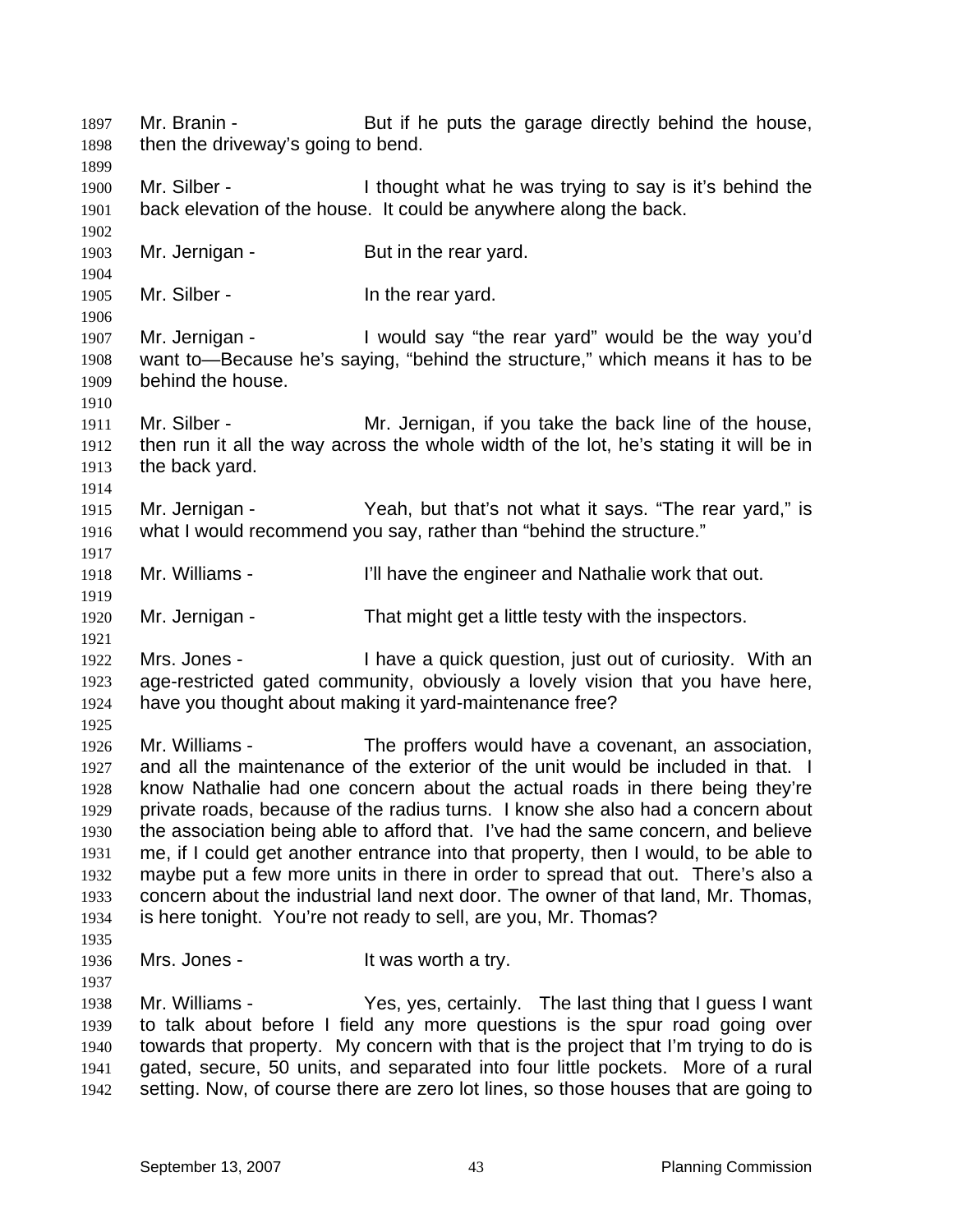be there are close together. There is going to be a lot of green space between them. My concern is I don't know if Mr. Thomas will ever sell that property. I can't look in the future and see what will happen. But my concern is that if somebody buys that property, how do I know that they're going to make sure the security on their side of the property is as good as the security I want to provide for the people who live there, because it is a rural area. It's not heavily traveled. There's a lot of traffic on Meadow Road, but it's not a major thoroughfare. The security feature and the closed-in section I'm thinking long-term is good. Now, if someone comes along and wants to develop in between my property and the other age-restricted property that's two doors down, then that spur definitely makes sense. But I know Mr. Thomas has told me in no uncertain terms he is not ready to sell and does not even want to discuss selling. So, I'm not sure if that, right now, would be something that really we need to put in there for the future. But I'll let you guys use your wisdom to tell me what you think. I'd prefer it not to be there, personally. 1943 1944 1945 1946 1947 1948 1949 1950 1951 1952 1953 1954 1955 1956 1957

1959 1960 Mr. Jernigan - Normally, in a gated community, you wouldn't have a stub road. We don't have that many, but they're gated communities.

1962 1963 Mr. Branin - I think with it being a gated community, I think we're okay with it this way.

1965 1966 1967 Mr. Jernigan - One other thing, and I know that you're not going to do this, but there was nothing in the proffers about stoops. This is a ADA issue. The steps, we would have brick or stone, correct?

1969 1970 1971 Mr. Williams - We're still working on the foundations, whether or not it needs to be termed as crawl spaces or on-slab. I think you and I had that discussion as well.

1973 1974 Mr. Jernigan - Mr. Silber, doesn't ADA require slabs, if it's an agerestricted community?

1976 1977 1978 Mr. Silber - **I** don't know. I would think not necessarily. You have to have access to it, but I don't think it has to be slab. I think you can always have ramps into the house.

1980 1981 1982 Mr. Jernigan - Nathalie, we all had a discussion about it. I thought, actually, it went under ADA that they were supposed to be on slabs, but maybe I'm wrong on that.

1984 1985 1986 1987 Mr. Williams - The M am going to try to get to the bottom of that. Once I do, Nathalie and I will work out the proper wording that the County wants. If they want crawlspaces, then we can do that to meet the ADA. I have no problems with that at all. Obviously, I want to make sure that since it's an age-restricted

1958

1961

1964

1968

1972

1975

1979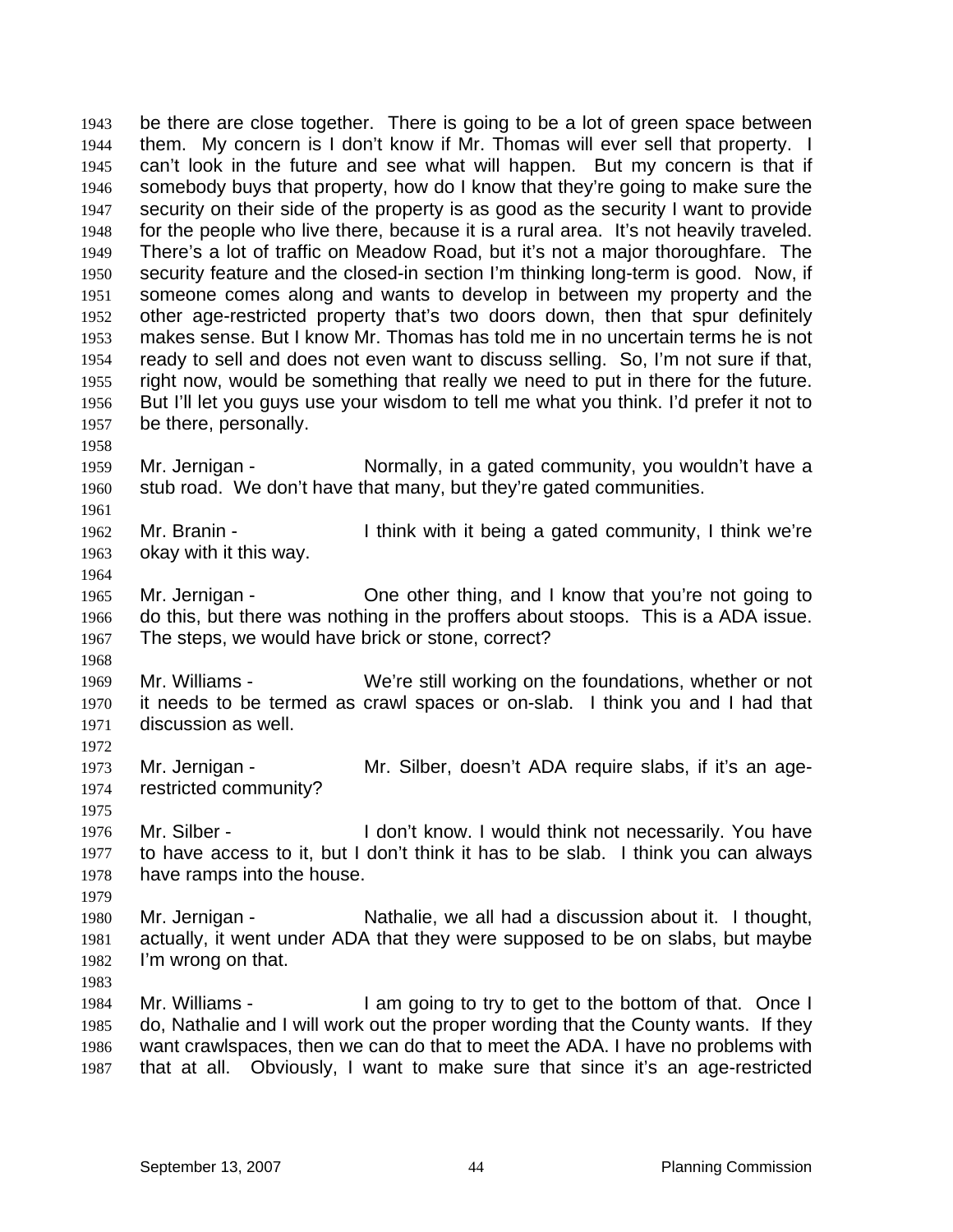community, that I try to make it as easy as it can be to make sure the access to the units is accessible to anyone who has a handicap or disability. 1988 1989 1990 1991 1992 1993 1994 1995 1996 1997 1998 1999 2000 2001 2002 2003 2004 2005 2006 2007 2008 2009 2010 2011 2012 2013 2014 2015 2016 2017 2018 2019 2020 2021 2022 2023 2024 2025 2026 2027 2028 2029 2030 2031 2032 2033 Mr. Jernigan - **Okay.** Mr. Williams - The And the front porches, we were talking about that, about whether the country-style porches, which would be more wood, or like brick and like an aggregate. I think that's something we're still trying to hammer out. I think we're in agreement that we want to make sure the County is happy. Mr. Jernigan - I think you'd be better with a solid. Mr. Williams - Sure, I think so, too. It would be a lot less maintenance for them as well. Mr. Jernigan - I'd recommend that. Mr. Williams - Especially with the roads they're going to have to maintain. Mr. Jernigan - Ckay. That's all I have. Mr. Williams - Thank you for your time. Mr. Branin - The Anybody else have any other questions? None? Mr. Jernigan, I'll remind you that we have time limits. Mr. Jernigan - Yes sir. I'd like to waive the time limits on case C-49C-07, Bay Design Group for Williams Realty and Development Corporation. Mr. Vanarsdall - Second. Mr. Branin - Motion made by Mr. Jernigan, seconded by Mr. Vanarsdall. All in favor say aye. All opposed say no. The ayes have it; the motion carries. Mr. Jernigan - With that, I would like to move for approval of C-49C-07, Bay Design Group for Williams Realty and Development Corporation, to send to the Board of Supervisors for their approval. Mr. Vanarsdall - Second. Mr. Branin - **Motion made by Mr. Jernigan, seconded by Mr.** Vanarsdall. All in favor say aye. All opposed say no. The ayes have it; the motion carries.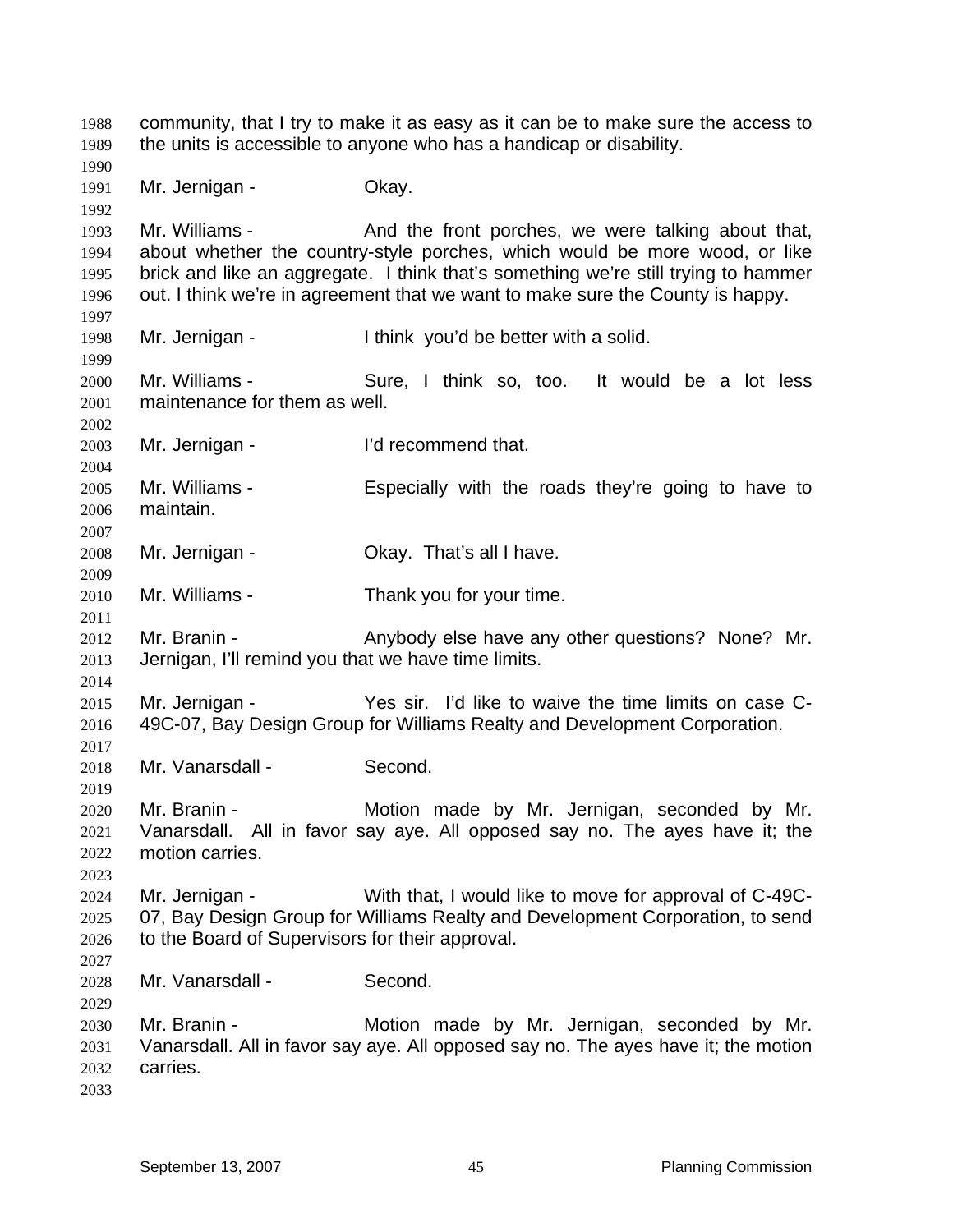**REASON: Acting on a motion by Mr. Jernigan, seconded by Mr.** Vanarsdall, the Planning Commission voted 5-0 (one absent) to recommend the Board of Supervisors **grant** the request because the use and proffered density of 2034 2035 1.7 units per acre is consistent with the recommendation of the Land Use Plan and the proffered conditions provide for a higher quality of development than would otherwise be possible. 2036 2037 2038 2039

2041 2042 2043 2044 2045 2046 2047 2048 2049 **C-50C-07 Caroline L. Nadal for Audubon Hospitality, LLC**: Request to amend proffered conditions accepted with Rezoning Case C-45C-06, on Parcel 819-717-6812, located at the southeastern terminus of International Trade Court adjacent to Audubon Drive. The applicant proposes to amend Proffers 8, 9, 18, and 22 related to the conceptual master plan, architectural treatment, stormwater management, and HVAC equipment for a proposed hotel. The existing zoning is M-1C Light Industrial District (Conditional). The Land Use Plan recommends Planned Industry. The site is in the Airport Safety Overlay District and Enterprise Zone.

2050

2053

2040

2051 2052 Mr. Branin - The Standall Is anyone in opposition to C-50C-07, Caroline L. Nadal for Audubon Hospitality, LLC? No one? Okay. Ms. Croft.

2054 2055 2056 2057 2058 Ms. Croft - Good evening again. The property was originally zoned to the M-1C Light Industrial District Conditional in 1989 for the development of light industrial uses. In January 2007, a proffer amendment was approved to permit hotel uses on this parcel within the International Business Park.

2060 2061 The applicant is now requesting to amend Proffers 8, 9, 18 and 22 for a proposed hotel. You were just handed out some revised proffers.

2062

2067

2059

2063 2064 2065 2066 Proffer 8, the Conceptual Master Plan, would shift the main drive aisle to the western portion of the site, addressing the request by the Division of Recreation and Parks Department to preserve the existing line of earthworks that runs along the eastern property line.

2068 2069 2070 2071 2072 Proffer 9, Architectural Treatment. The proposed elevation drawings indicate the hotel would be constructed of EIFS, brick, and split-face block. To allow the hotel to have a false and flat roof as proposed, several requirements pertaining to shingles, roof style, and dormers would be removed.

2073 2074 2075 Proffer 18, BMP, would eliminate the requirement for an underground BMP by clarifying that any above-ground wet BMP would be aerated. It should be noted that the site plan submitted with a POD indicates a dry pond is proposed.

2076

2077 2078 Proffer 22, HVAC, would permit heating and air conditioning equipment to be located on the roof of the hotel.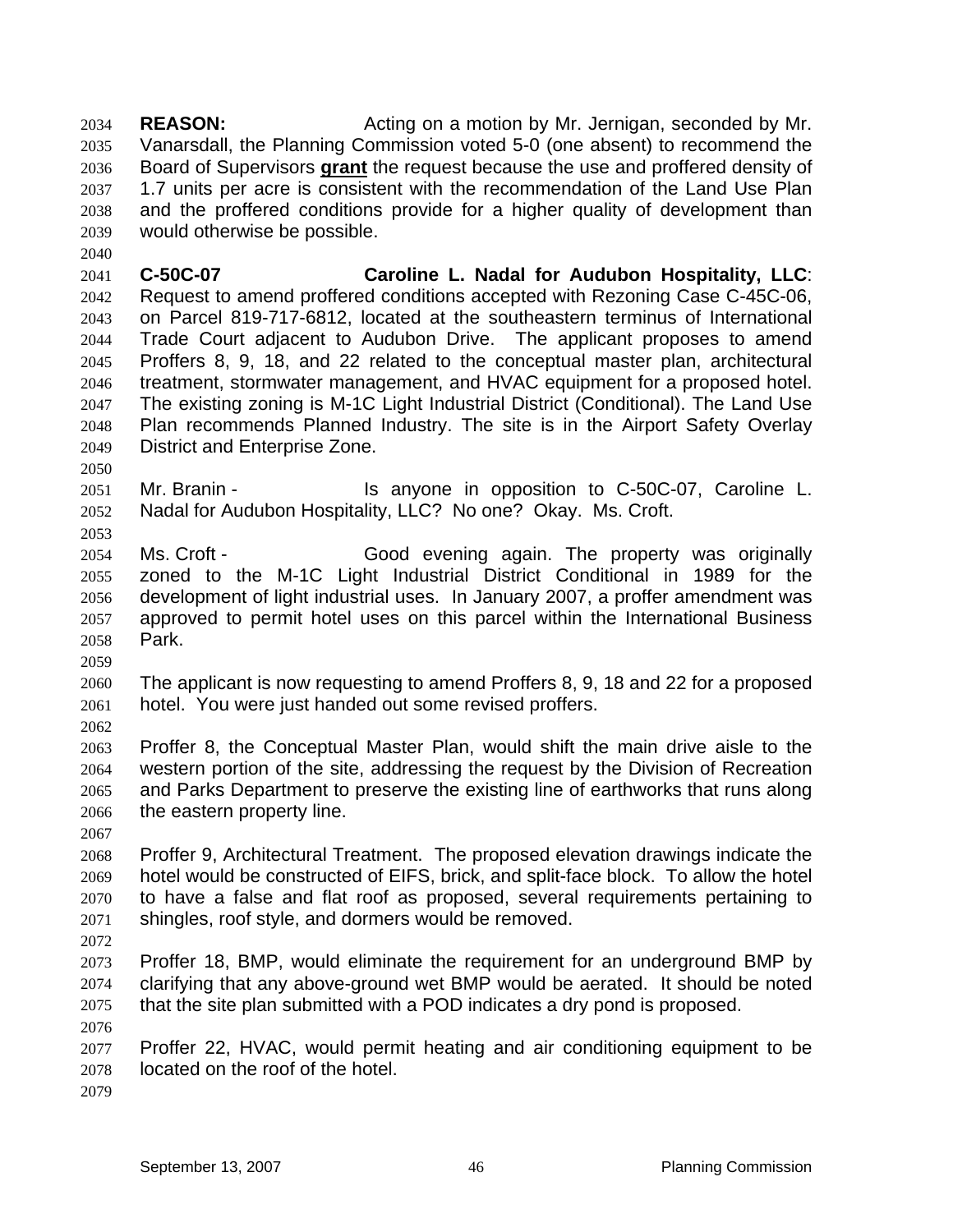The 2010 Land Use Plan recommends Planned Industry for the site and also designates this site as a Prime Economic Development site for industrial uses. The property is also located within the Enterprise Zone, Nine Mile Road subzone. The proposed hotel is not consistent with the Planned Industry or Prime Economic Development designations; however, it was deemed an appropriate use for the site as a supporting use for the surrounding industrial park given the high-quality materials and site plan proffered. 2080 2081 2082 2083 2084 2085 2086 2087 2088 2089 2090 2091 2092 2093 2094 2095 2096 2097 2098 2099 2100 2101 2102 2103 2104 2105 2106 2107 2108 2109 2110 2111 2112 2113 2114 2115 2116 2117 2118 2119 2120 2121 2122 2123 The proffers are generally in keeping with the quality development originally proffered. Overall, staff recognizes the importance of quality development on this site, based on its location and designations, and the request could be strengthened by committing to enhanced landscaping of any dry BMP, now that a dry BMP is proposed. Time limits do not need to be waived on these proffers. The applicant is here. Mr. Branin - Does anyone have any questions for Ms. Croft? Mr. Silber - Ms. Croft, you said that the applicant would be willing to provide a landscape plan, or that this case could be enhanced if that was provided? Ms. Croft - Staff believes the case could be enhanced by committing to providing a landscaping plan to address landscaping around the BMP. It has not yet been committed to. We are proposing that it be provided. Mr. Jernigan - When Ms. Nadal comes up we can ask her. Mr. Branin - Chay. Mr. Jernigan - Nathalie, I don't have any questions for you. Ms. Croft - Chav. Mr. Jernigan - I think that we've discussed this enough already. Ms. Croft - The Yes sir. Mr. Jernigan - I just want to say that on the conceptual plan, that was a request by Parks and Recreation to change the location of the drive. So the rest of the Commissioners will know, this case needed a lot of work on it when it came through the first time. But since then, the hotel design came out

2124

with a new design, of which I thought looked better than the other design. It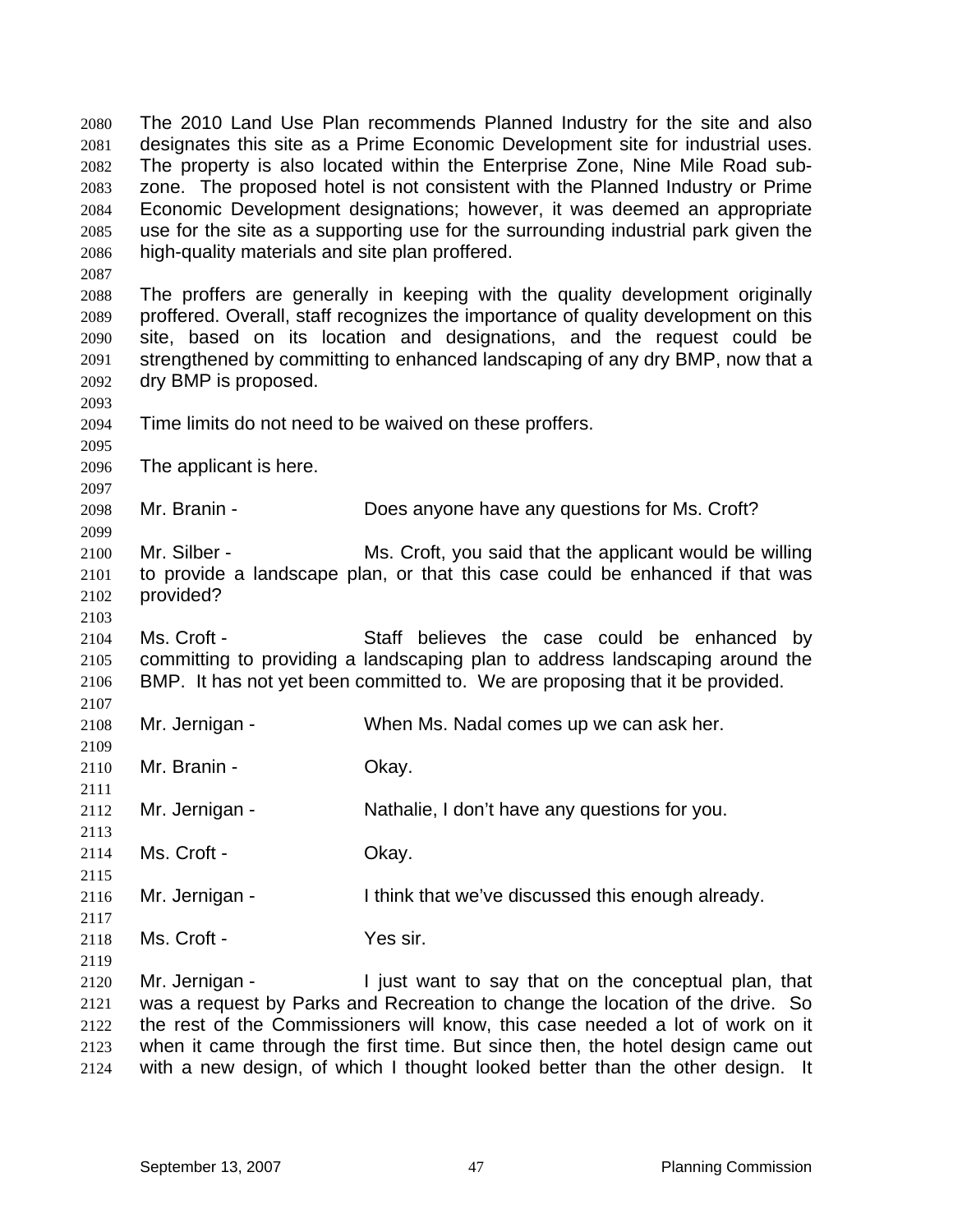didn't look anything like this. It was a more squared-off building and we had a hip roof. 2125 2126 2127 2128 2129 2130 2131 2132 2133 2134 2135 2136 2137 2138 2139 2140 2141 2142 2143 2144 2145 2146 2147 2148 2149 2150 2151 2152 2153 2154 2155 2156 2157 2158 2159 2160 2161 2162 2163 2164 2165 2166 2167 2168 2169 2170 Ms. Croft - There it is. Mr. Jernigan - The roof was proffered, the dormers were proffered, and that there couldn't be any AC units on there. Going to the new concept, the AC units have to be up there. Well, I won't say they have to be up there; they're up there but won't be seen. There was one other thing. Well, okay, that's fine on the building. Let's get down to where the BMP was. They had proffered that they would do a wet BMP, and will still do a wet BMP if they can. But if it has to be a dry BMP—Anything above ground had to be aerated, so now we're just clearing it up to where if it is dry, it will be landscaped. So, Ms. Nadal, would you come up, please? Mr. Branin - **Mr.** Jernigan, were you going to ask Ms. Nadal to give us a full presentation or just answer some questions? Mr. Jernigan - She can just answer some questions. Mr. Branin - Ckay. Mr. Jernigan - You didn't bring the colored elevation? Ms. Nadal - Thave it with me, yes. I wanted to show you all. In fact, it's right here. The only reason we didn't proffer this one is because it shows three stories instead of four. This is what the new prototype is looking like for Candlewood Suites. We have enhanced this. All the HVAC vents that service the individual rooms will be blended so they won't stand out. Then we're going to provide masonry product on the portions where you have the curved roof. So, this portion here, here, and here. The only difference is that we're going to have an additional story. So, I think the color one really gives a better rendering of what it'll ultimately look like. It's an interesting looking hotel, certainly different and a little more modern than what we had originally proposed. I think it'll look really nice on the site. I did want to say that we are willing to commit to landscaping the BMP, or submitting a landscape plan for the BMP. Mr. Jernigan - The our meeting prior to this one, I discussed with Mr. Silber after the conversations we had this afternoon that we had originally said that everything would have to be brick. But what we've come down to now, with Mr. Silber's consent, is that we will still leave split-face block in with brick or stone, and at the time of POD, the Planning Commission or the Director of Planning can make the call on which it will be.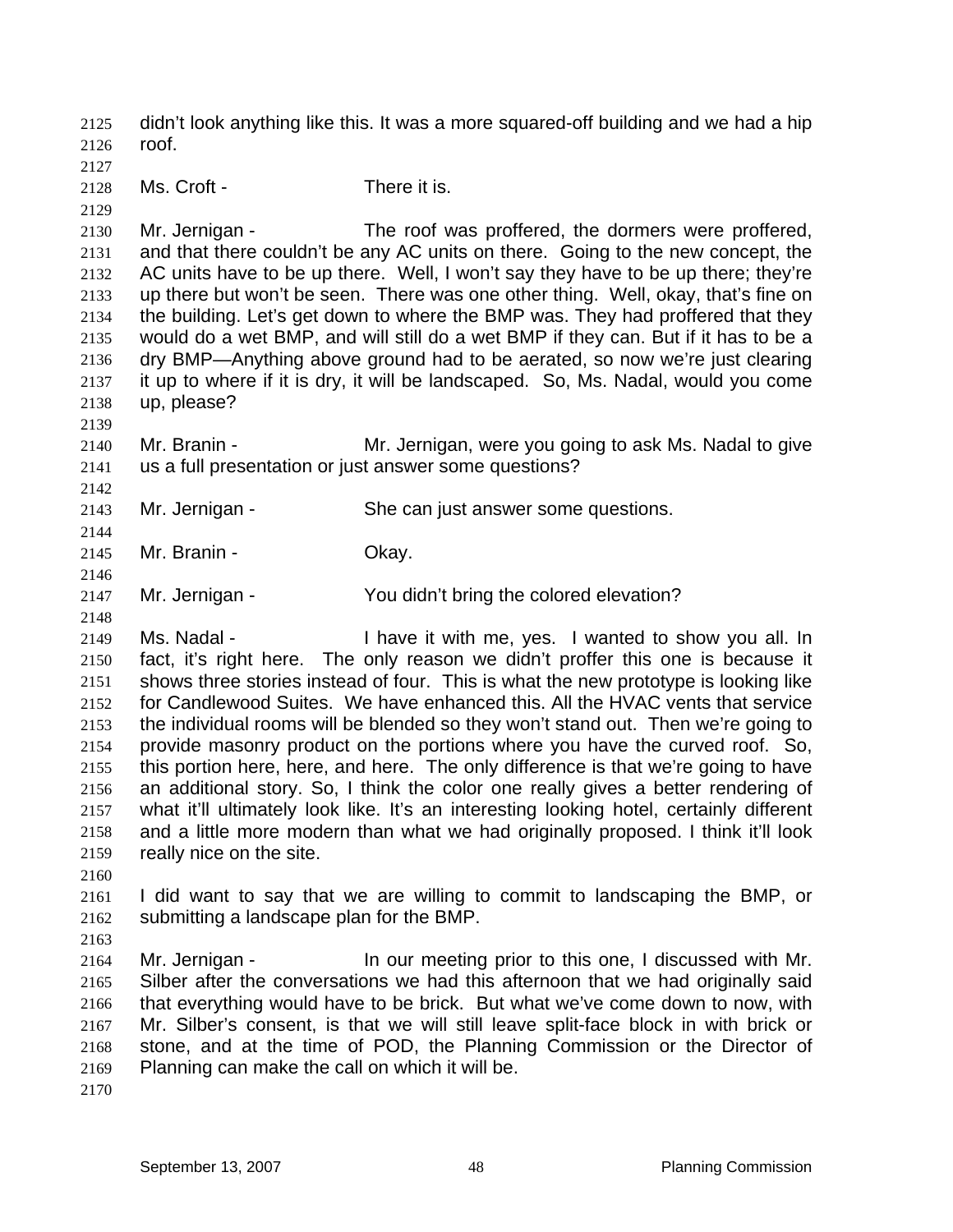| 2171<br>2172                         | Ms. Nadal -                                                                                                                                                                                                                                                                            | And that's fine.                                                                                                                                                                                       |
|--------------------------------------|----------------------------------------------------------------------------------------------------------------------------------------------------------------------------------------------------------------------------------------------------------------------------------------|--------------------------------------------------------------------------------------------------------------------------------------------------------------------------------------------------------|
| 2173<br>2174<br>2175                 | Mr. Jernigan -                                                                                                                                                                                                                                                                         | So, what I would recommend is get your colored<br>elevations with the split-face block, and brick, and see which looks best to us.                                                                     |
| 2176<br>2177                         | Ms. Nadal -                                                                                                                                                                                                                                                                            | Sure, sure. I only had one more comment.                                                                                                                                                               |
| 2178<br>2179                         | Mr. Jernigan -                                                                                                                                                                                                                                                                         | Okay.                                                                                                                                                                                                  |
| 2180<br>2181                         | Ms. Nadal -                                                                                                                                                                                                                                                                            | Happy birthday, Mr. Jernigan.                                                                                                                                                                          |
| 2182<br>2183                         | Mr. Jernigan -                                                                                                                                                                                                                                                                         | Oh, thank you.                                                                                                                                                                                         |
| 2184<br>2185<br>2186                 | Mr. Jernigan -<br>Silber?                                                                                                                                                                                                                                                              | I think that seals it up, as far as our discussion, Mr.                                                                                                                                                |
| 2187<br>2188                         | Mr. Silber -                                                                                                                                                                                                                                                                           | Yes.                                                                                                                                                                                                   |
| 2189<br>2190                         | Mr. Jernigan -                                                                                                                                                                                                                                                                         | Does anybody else have any questions?                                                                                                                                                                  |
| 2191<br>2192                         | Mr. Branin -                                                                                                                                                                                                                                                                           | I think it looks good.                                                                                                                                                                                 |
| 2193<br>2194<br>2195<br>2196         | Mr. Jernigan -<br>All right. We don't have to waive the time limits, so<br>with that, I will move that C-50C-07, Caroline L. Nadal for Audubon Hospitality,<br>LLC, be send to the Board of Supervisors for approval.                                                                  |                                                                                                                                                                                                        |
| 2197<br>2198                         | Mr. Archer -                                                                                                                                                                                                                                                                           | Second.                                                                                                                                                                                                |
| 2199<br>2200<br>2201<br>2202         | Mr. Branin -<br>carries.                                                                                                                                                                                                                                                               | Motion made by Mr. Jernigan, seconded by Mr.<br>Archer. All in favor say aye. All opposed say no. The ayes have it; the motion                                                                         |
| 2203<br>2204<br>2205<br>2206<br>2207 | Acting on a motion by Mr. Jernigan, seconded by Mr.<br><b>REASON:</b><br>Archer, the Planning Commission voted 5-0 (one absent) to recommend the<br>Board of Supervisors grant the request because the changes do not greatly<br>reduce the original intended purpose of the proffers. |                                                                                                                                                                                                        |
| 2208<br>2209<br>2210<br>2211         | <b>RESOLUTION:</b><br><b>Chopt District)</b>                                                                                                                                                                                                                                           | SIA-3-07-West Area<br>Middle School<br><b>Site</b><br>Substantially In Accord with the County of Henrico Comprehensive Plan. (Three                                                                    |
| 2212<br>2213                         | Mr. Branin -                                                                                                                                                                                                                                                                           | Mr. Tyson.                                                                                                                                                                                             |
| 2214<br>2215<br>2216                 | Mr. Tyson -                                                                                                                                                                                                                                                                            | The proposed middle school site is located at the<br>northern terminus of Concourse, approximately 450 feet north of Nuckols Road<br>and 2,000 feet east of the Nuckols Road/Shady Grove intersection. |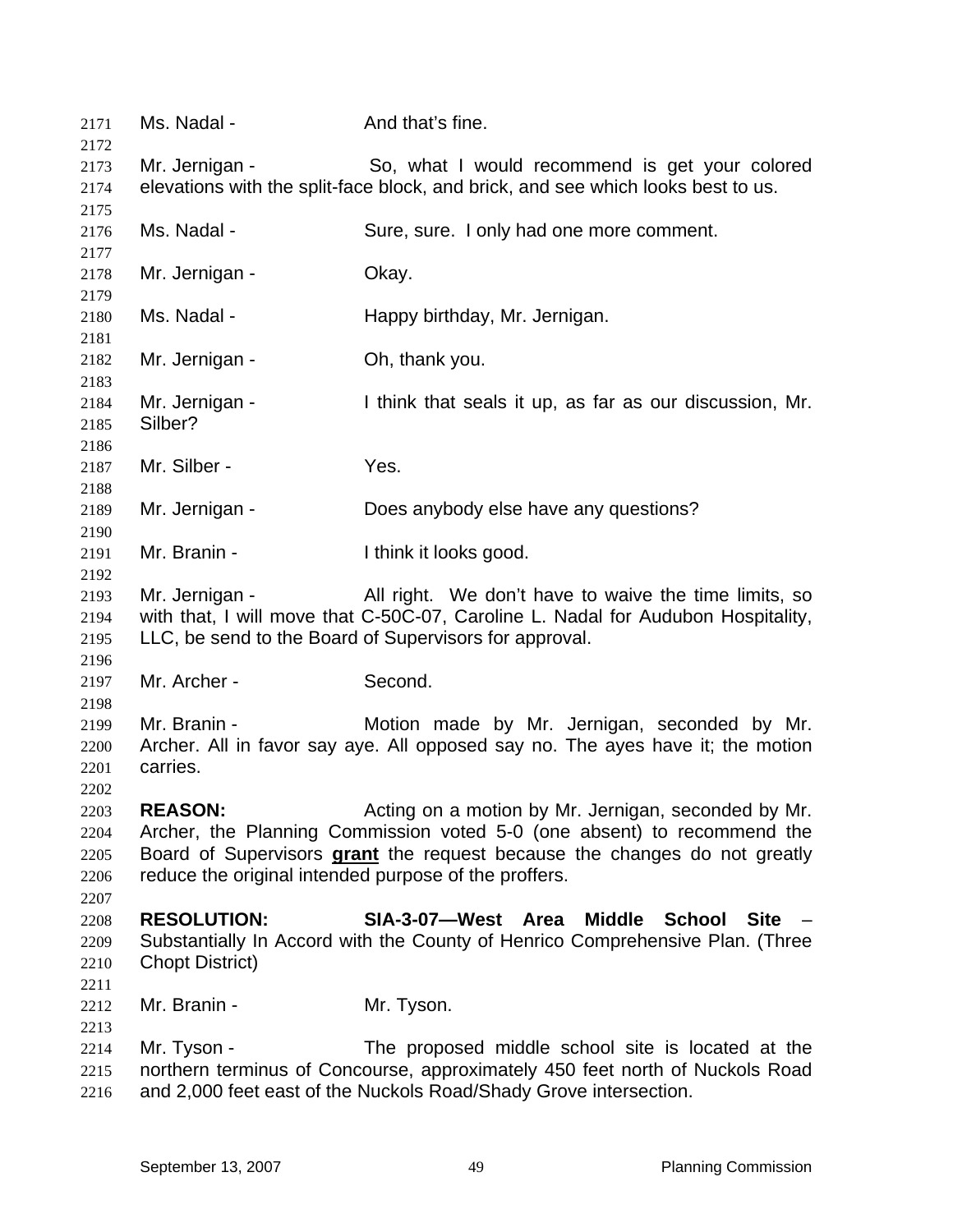2217

2218 2219 2220 The proposed middle school will relieve membership at Short Pump Middle School. It is anticipated that capacity for the proposed school would be 1,058 students. The targeted opening date for the school is the fall of 2010.

2221

2222 2223 2224 The subject site is zoned A-1, Agricultural, and the proposed use is a permitted use in the A-1 District. The site is largely rectangular and wooded, with a mixture of deciduous and evergreen trees.

2225

2226 2227 2228 2229 2230 2231 2232 2233 2234 The 2010 Land Use Plan recommends Suburban Residential 2, Office and Environmental Protection Area for the proposed school site and the surrounding area. Public schools are generally compatible with the uses recommended for this designation. The site is immediately adjacent to Holman Ridge Road, which I know is on Concept Road 10-1 on the Major Thoroughfare Plan. Public Works has indicated Schools Administration may be required to construct this road along the school's frontage and access to the site, according to the conceptual plan, would be via Concourse Boulevard through the West Shore Office Complex.

2236 2237 2238 The Department of Public Works has indicated that the site is located in a Watershed Enhancement Area and the site of a stream requiring a 50-foot streamside protection area and a FEMA-designated floodplain.

2239

2235

2240 2241 2242 2243 The Division of Recreation and Parks notes that the site is in close proximity to Elmwood Farm, which includes a good example of a  $19<sup>th</sup>$  century central Virginia home. The Division has suggested a visual buffer be maintained to preserve the visual aesthetics of the house.

2244

2245 2246 2247 2248 2249 2250 2251 2252 Considering the pace of residential development in this area of the County, providing necessary public facilities and services has become more challenging, while options for viable sites with few development constraints has become less available. The proposed school would be compatible with the goals, objectives and policies of the 2010 Land Use Plan in terms of providing such services to predominantly residential area. The site does appear to have some minor physical constraints; however, with proper site design, an adequate developable area should be available.

2253

2254 2255 2256 2257 2258 After reviewing the proposed location in the context of the existing and recommended land uses, the transportation system, and the parks, recreation, and open space goals of the County, staff concludes that the proposed use of the site presents no apparent conflict with the intent of the Plan, and should be deemed substantially in accord with the Comprehensive Plan for the County.

- 2259
- 2260 I'd be happy to answer any questions you might have.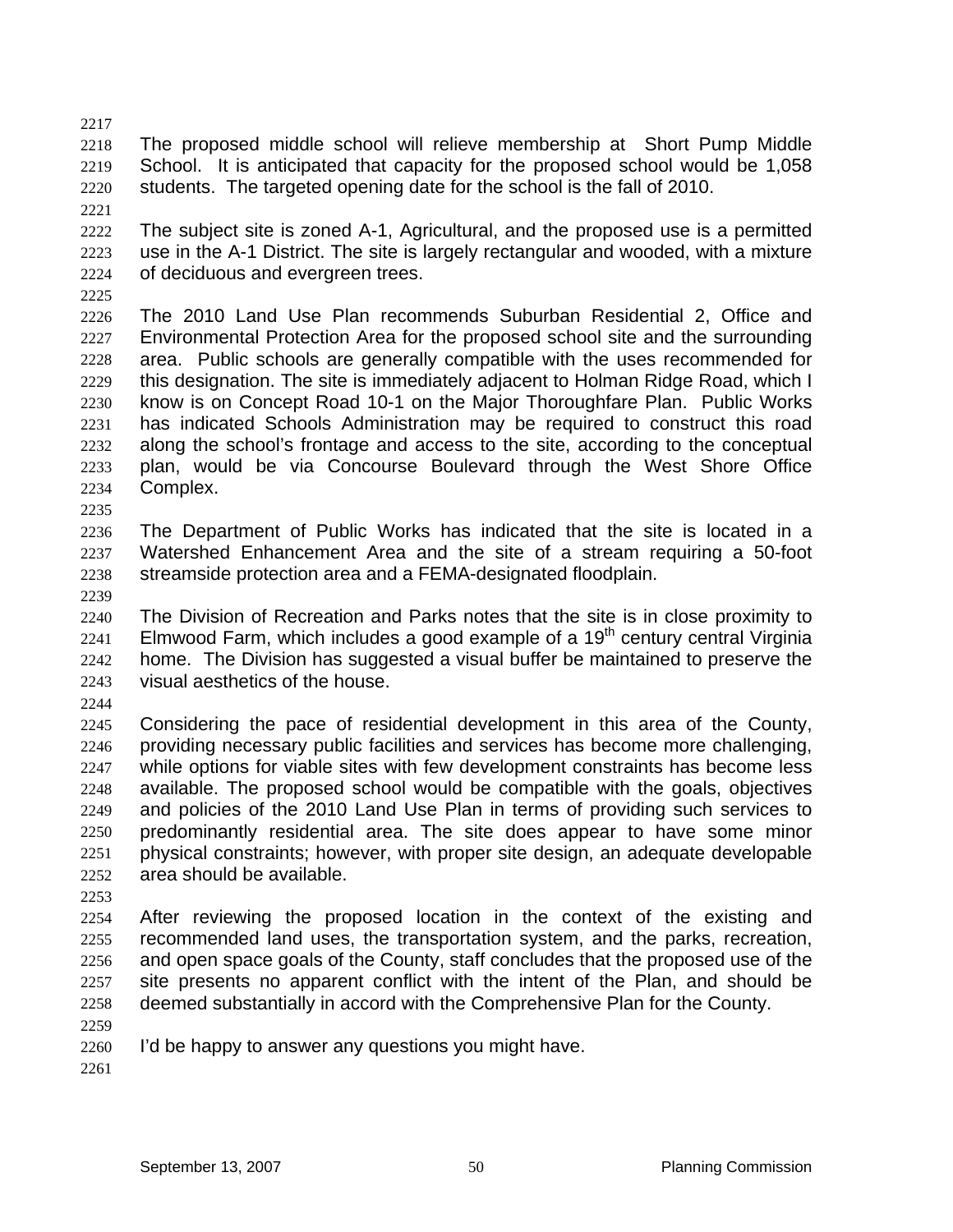Mr. Branin - Thank you, Mr. Tyson. Is there anyone in the room representing the School Board? No, there isn't. Okay. Fellow Commissioners, there is a letter that I received today from the community, because they have questions and concerns in regards to the school. The don't have a problem with the school itself, but they're requesting information, as we on the Planning Commission would have community meetings to educate and inform our constituents, our citizens. Their concern is that they have not received any information. I was hoping that someone from the School Board would be here this evening so we could formally request a community meeting. Since there is no one here representing the schools this evening, we can either deny it, or defer it and have it come back when they have time to come to our meeting, or we can ask the Secretary to speak to them for us and request the community meeting. The community is concern not with the school, but which direction it will be facing, where it will be located on the property, and coordination with the residences around it, bus ramps and so forth, which are all legitimate questions to be asked. 2262 2263 2264 2265 2266 2267 2268 2269 2270 2271 2272 2273 2274 2275 2276 2277 2278

2279 2280 Mrs. Jones - I'm not sure all of them have answers at the moment, but—

2282 2283 Mr. Branin - It would come to POD, but as you all know, it won't come in front of us, it would go to the Board of Supervisors.

2285 Mr. Vanarsdall - Ms. Duvall was another one.

2287 Mrs. Jones - That's for a different case.

2289 Mr. Vanarsdall - This is for the schools, too. Okay.

2291 2292 Mr. Branin - The I'll leave it in your hands. If you would like to defer this, I'll be happy to entertain that. But if you would like it to move forward, then—

2294 Mr. Vanarsdall - This is from the whole homeowners.

2296 2297 Mr. Branin - We'll do it with a recommendation for a community meeting.

2299 2300 2301 2302 2303 Mr. Archer - The Unit of Propose, Mr. Chairman, that since nobody from the community showed up either, and this is something that we're talking about is three years down the road. It would probably be wise to defer it until you have a community meeting. I'm like Mrs. Jones, I don't know how much you could really answer at that meeting. It depends on what they ask, I suppose.

2305 2306 Mr. Silber - Think the questions that have been posed by the community relate more to site plan design issues. What's before the Commission

2281

2284

2286

2288

2290

2293

2295

2298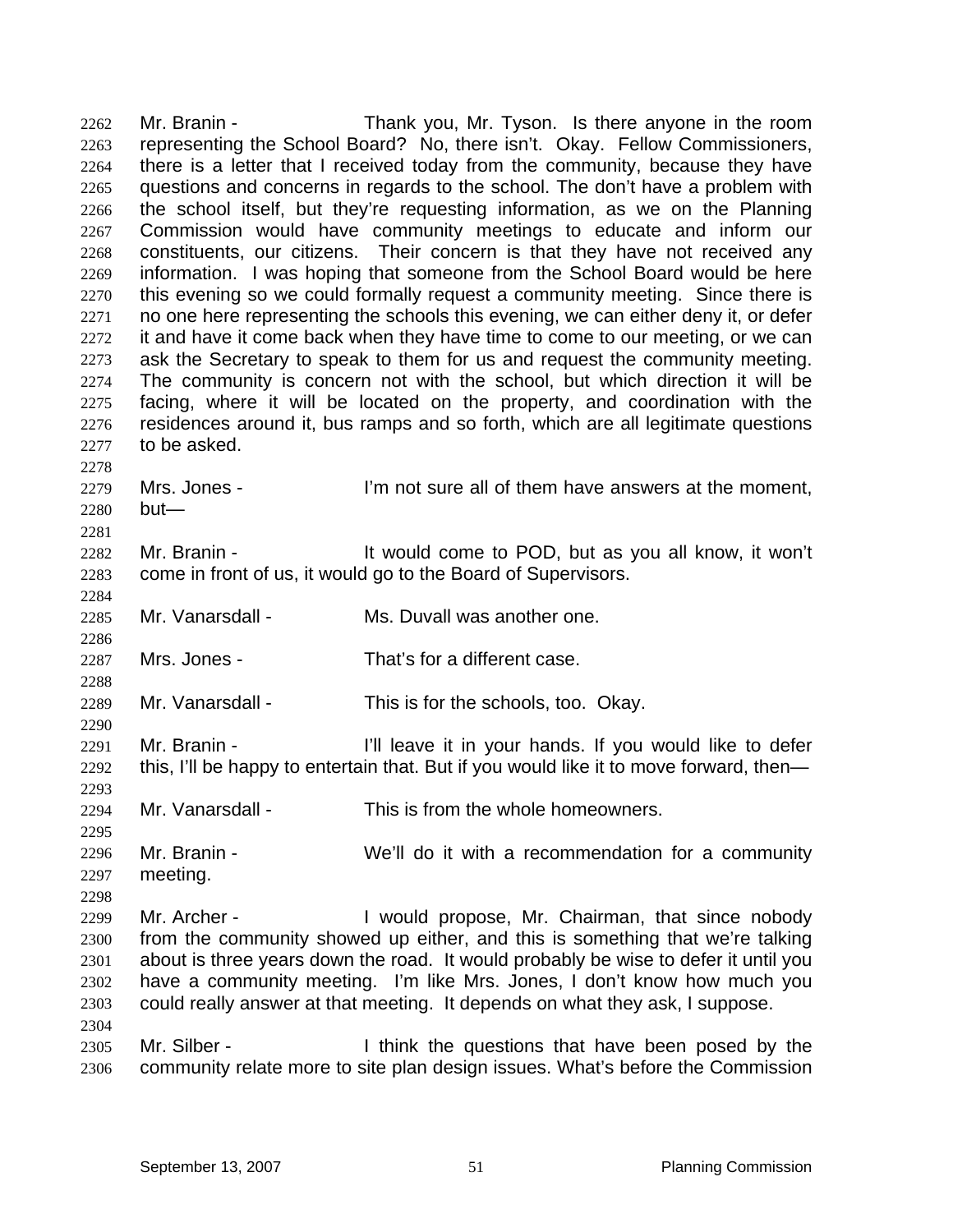tonight is a Substantially in Accord. It's a determination as to whether this use is appropriate here, given the adopted Comprehensive Plan. 2307 2308

2310 Mr. Vanarsdall - At that particular site.

2312 2313 2314 2315 2316 2317 2318 2319 Mr. Silber - Think the particulars on the layout, the neighborhood had concerns about lighting, parking access, noise, etcetera. I think those are things that can be dealt with at the time of POD. Keep in mind that your recommendation is on Substantially in Accord to the Board of Supervisors. A POD comes back through the Board of Supervisors. I think Mr. Branin has a good point. I think before this comes up before the Board, or even before they submit their plan of development, they need to hold a community meeting and begin to address these concerns.

- 2321 2322 2323 Mr. Archer - **Mr.** Secretary, let me rephrase what I said. Normally, I would not have made that remark except I do remember two years ago, we actually declined a Substantially in Accord.
- 2325 Mr. Jernigan - We sure did.

2327 2328 2329 Mr. Archer - The Must he first and only one I ever saw. And I agree with your remarks. We're just trying to say is this site suitable? In that case, Mr. Chairman, I think we can go forward with this.

2331 2332 2333 Mrs. Jones - I think one element of this is the availability of land in this area. It's very tight. I think this location, as supported by the documentation, is certainly substantially in accord.

2334

2309

2311

2320

2324

2326

2330

2335 2336 2337 2338 2339 2340 2341 2342 2343 2344 Mr. Branin - Thave no doubt that this is a great location for a school. But my concern is, as I'm sure you all's concern is, is information getting out to the community. We have had now another case in this district with schools that the community came to the Commission asking for help with sidewalks, so forth and so on, and cried at that point for help with lack of information given to them, as when we handle cases, we go straight out into the community and try to inform everyone. My intent this evening is not to delay this, because this is a proper location. My intent is to make it clear that they need to be more conscious of community information.

2345 2346 Mr. Jernigan - Do you want to pass it along with the condition that they have to have a neighborhood meeting before it goes to the Board?

2347

2348 2349 2350 Mr. Branin - The State of All would ask whoever makes this motion, to make a motion with approval to the Board with a request being provided to the School Board for a community meeting.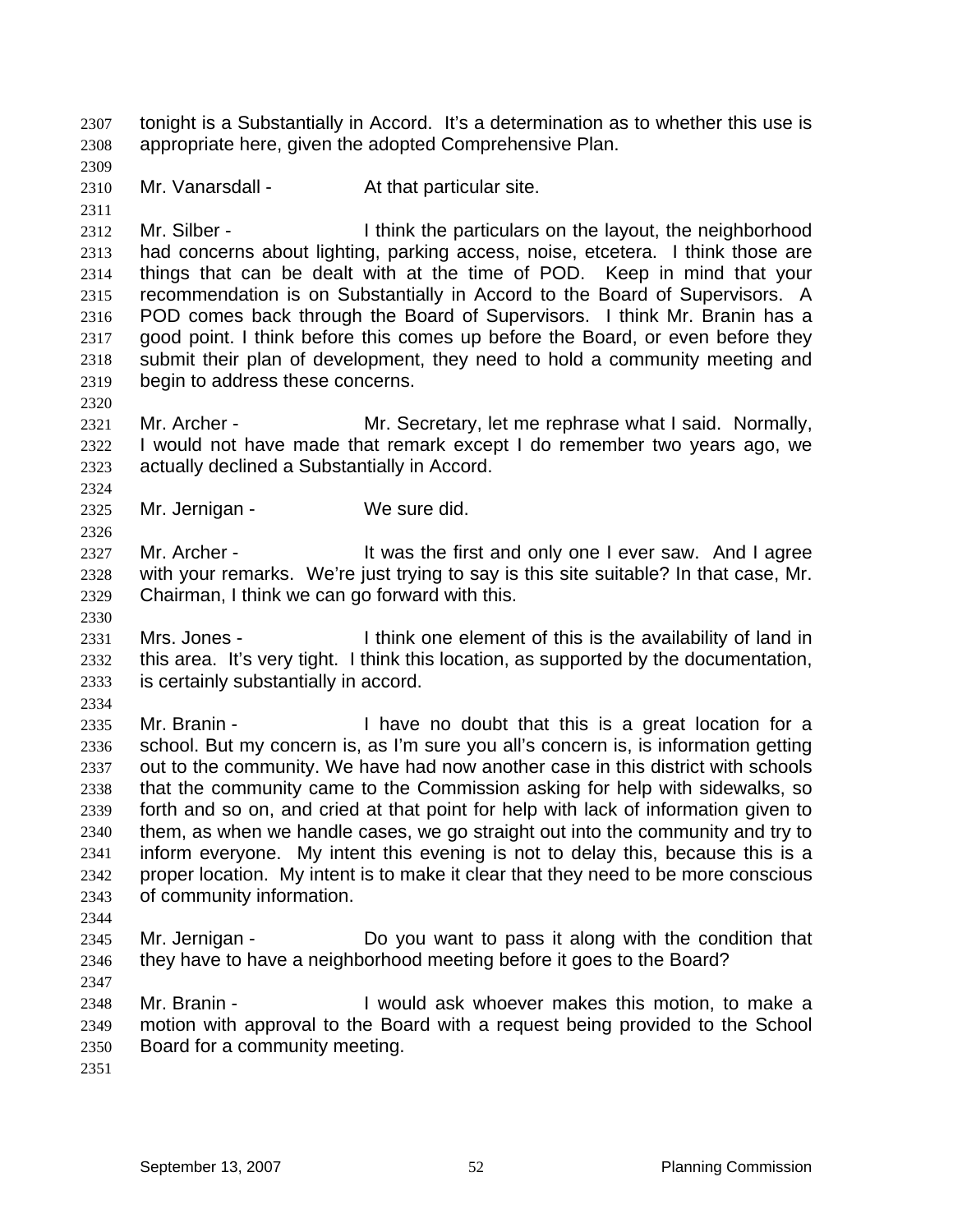Mr. Vanarsdall - Since you made the motion and it's your district, I'll second that motion. I would like to say it seems like the real problem—I read the letter very quickly. They're not saying no. 2352 2353 2354 2355 2356 2357 2358 2359 2360 2361 2362 2363 2364 2365 2366 2367 2368 2369 2370 2371 2372 2373 2374 2375 2376 2377 2378 2379 2380 2381 2382 2383 2384 2385 2386 2387 2388 2389 2390 2391 2392 2393 2394 2395 2396 2397 Mrs. Jones - No. They just want the details. Mr. Vanarsdall - They're saying, "we don't know." Mr. Branin - The Right. A cry out for more information. So, then, with that, I would like to move that SIA-3-07, West Area Middle School Site, Substantially in Accord with the County of Henrico Comprehensive Land, move forward to the Board of Supervisors with a recommendation of approval, with a note that the community needs a meeting for informational purposes. Mr. Vanarsdall - Second. Mr. Branin - Motion made by Mr. Branin, seconded by Mr. Vanarsdall. All in favor say aye. All opposed say no. The ayes have it; the motion carries. Mr. Vanarsdall - When will this be heard by the Board, next month? Mr. Silber - Next month, yes sir. Mr. Branin - **Mr. Secretary, anything else?** Mr. Silber - Just approval of the minutes. These would be the August 9, 2007 minutes. Mr. Vanarsdall - We have two sets of minutes this time, you all know that. Mr. Silber - Two sets. The work session minutes and the public hearing. Mrs. Jones - I have one quick correction to the work session minutes. On page 6, line 246. It should be changed to, "we're all comfortable with whatever decision we make." Mr. Silber - Chay, thank you. Any other comments, corrections, changes? Mr. Archer - **Hearing none, Mr. Secretary, I move for approval of** the minutes. Both. Mrs. Jones - Second.